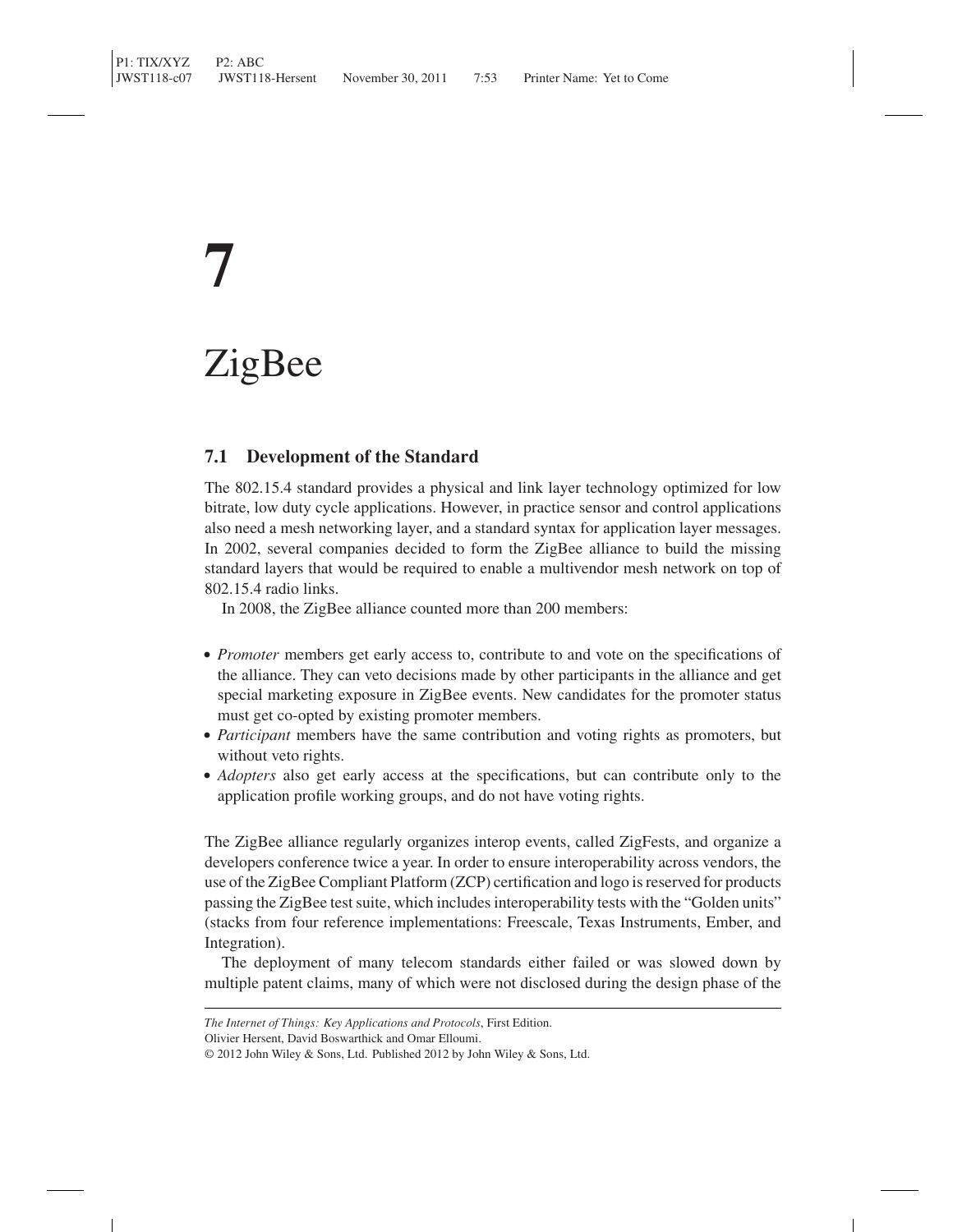standard. While the ZigBee alliance can do nothing against potential patent claims coming from nonmembers, it did verify that no technology included in the standard was subject of a known patent. In addition, every new member of the ZigBee alliance must sign a disclosure statement regarding patents that could potentially apply to ZigBee technology.

There are several versions of ZigBee. The current versions of ZigBee are ZigBee 2006/2007 (stack profile 0x01, ZigBee 2007 adds optional frequency agility and fragmentation), and ZigBee Pro (stack profile 0x02) that adds support for more nodes and more hops through source routing (it does not support tree routing), multicasting, symmetric links and a high security level. There was a ZigBee 2004 version, which is now deprecated.

#### **7.2 ZigBee Architecture**

#### *7.2.1 ZigBee and 802.15.4*

ZigBee sits on top of 802.15.4 physical (PHY) and medium-access control (MAC) layers, which provide the functionality of the OSI physical and link layers.

So far ZigBee uses only the 2003 version of 802.15.4. All existing ZigBee commercial devices use the 2.4 GHz S-Band as the 2003 version of 802.15.4 does not allow sufficient bandwidth on other frequencies. The 2006 version adds improved data-transfer rates for 868 MHz and 900 MHz but is not yet part of the ZigBee specification.

802.15.4 offers 16 channels on the 2.4 GHz, numbered 11 to 26. ZigBee uses only the nonbeacon-enabled mode of 802.15.4, therefore all nodes use CSMA/CA to access the network, and there is no option to reserve bandwidth or to access the network deterministically. ZigBee restricts PAN IDs to the 0x0000 – 0x3FFF range, a subset of the 802.15.4 PAN ID range (0x0000-0xFFFE).

All unicast ZigBee commands request a hop by hop acknowledge (optional in 802.15.4), except for broadcast messages.

#### *7.2.2 ZigBee Protocol Layers*

The ZigBee network layer provides the functionality of the OSI network layer, adding the missing mesh routing protocol to 802.15.4. It also encapsulates the network formation primitives of the 802.15.4 MAC layer (network forming and joining).

The rest of the ZigBee protocol layers (Figure 7.1) do not follow the OSI model:

– The **Application Support Sublayer (APS)** layer has several functions:

- Multiplexing/demultiplexing: it forwards the network layer messages to the appropriate application objects, according to their endpoint ID (each application is allocated an endpoint ID).
- Binding: the APS layer maintains the local binding table, that is, records remote nodes and endpoints which have registered to receive messages from a local endpoint.
- 64-bit IEEE to 16-bit ZigBee network node address mapping.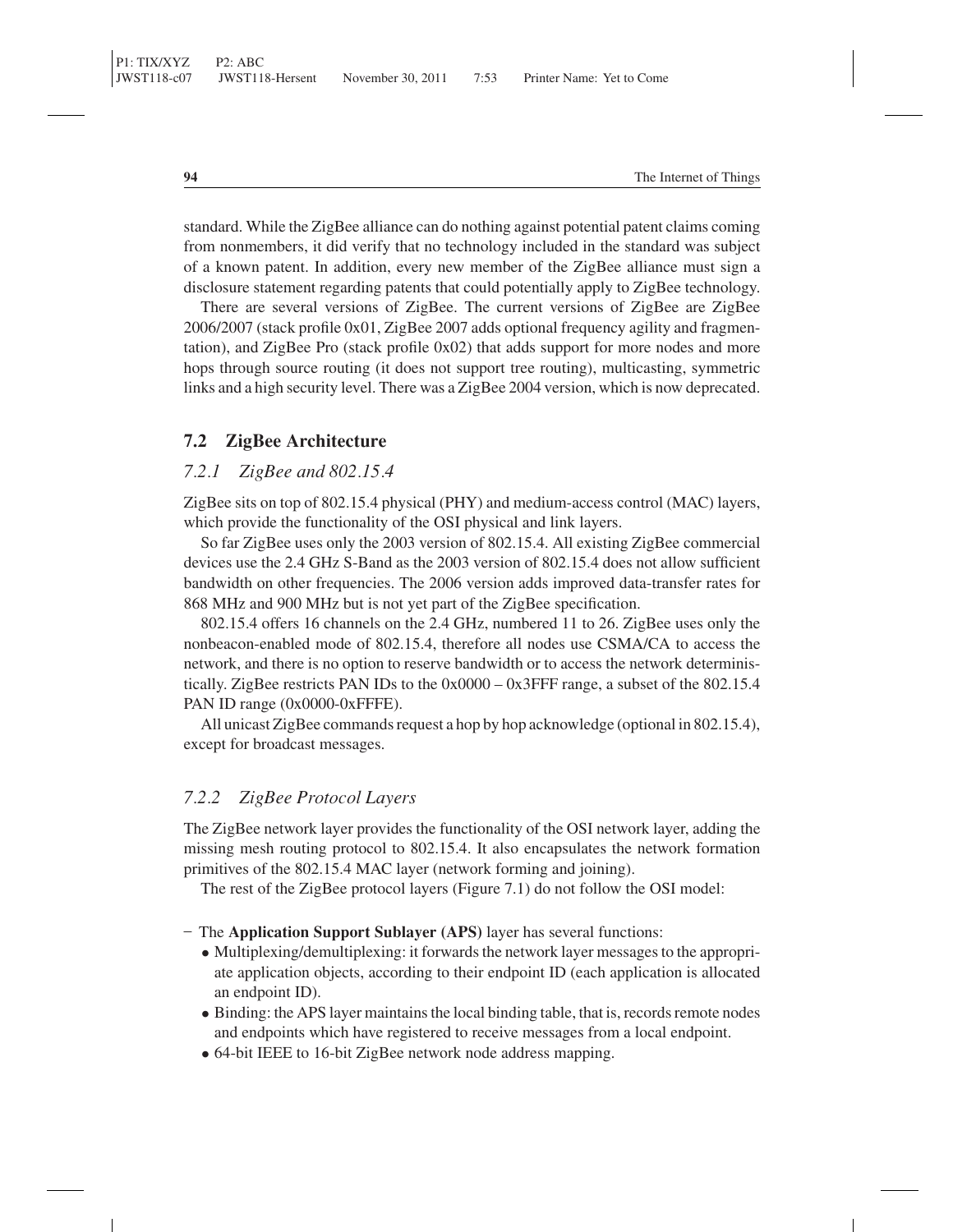

Figure 7.1 ZigBee architecture overview.

- Management of end to end acknowledgements. The application layer supports acknowledgements independently of the link layer acknowledgements of 802.14.4. The APS manages retries and duplicate filtering as required, simplifying application programming.
- Fragmentation.

Also, as part of the application support sublayer management entity, or APSME:

- Group addressing: the APSME allows to configure the group membership tables of each endpoint ID, and forwards messages addressed to a group ID to the application objects with relevant endpoint IDs.
- Security: management of keys.
- The **ZigBee Device Object (ZDO)** layer is a specific application running on endpoint 0, designed to manage the state of the ZigBee node. The ZDO application implements the interfaces defined by the ZigBee device profile (ZDP, application profile ID 0x0000). These primitives encapsulate the 802.15.4 network formation primitives of the Zig-Bee network layer (node discovery, network joining), as well as additional primitives supporting the concept of binding (see Section 7.5.2.2).
- The **ZigBee Cluster Library (ZCL)** was a late addition to ZigBee, specified in a separate document. It consists in a library of interface specifications (cluster commands and attributes) that can be used in public and private application profiles. It is now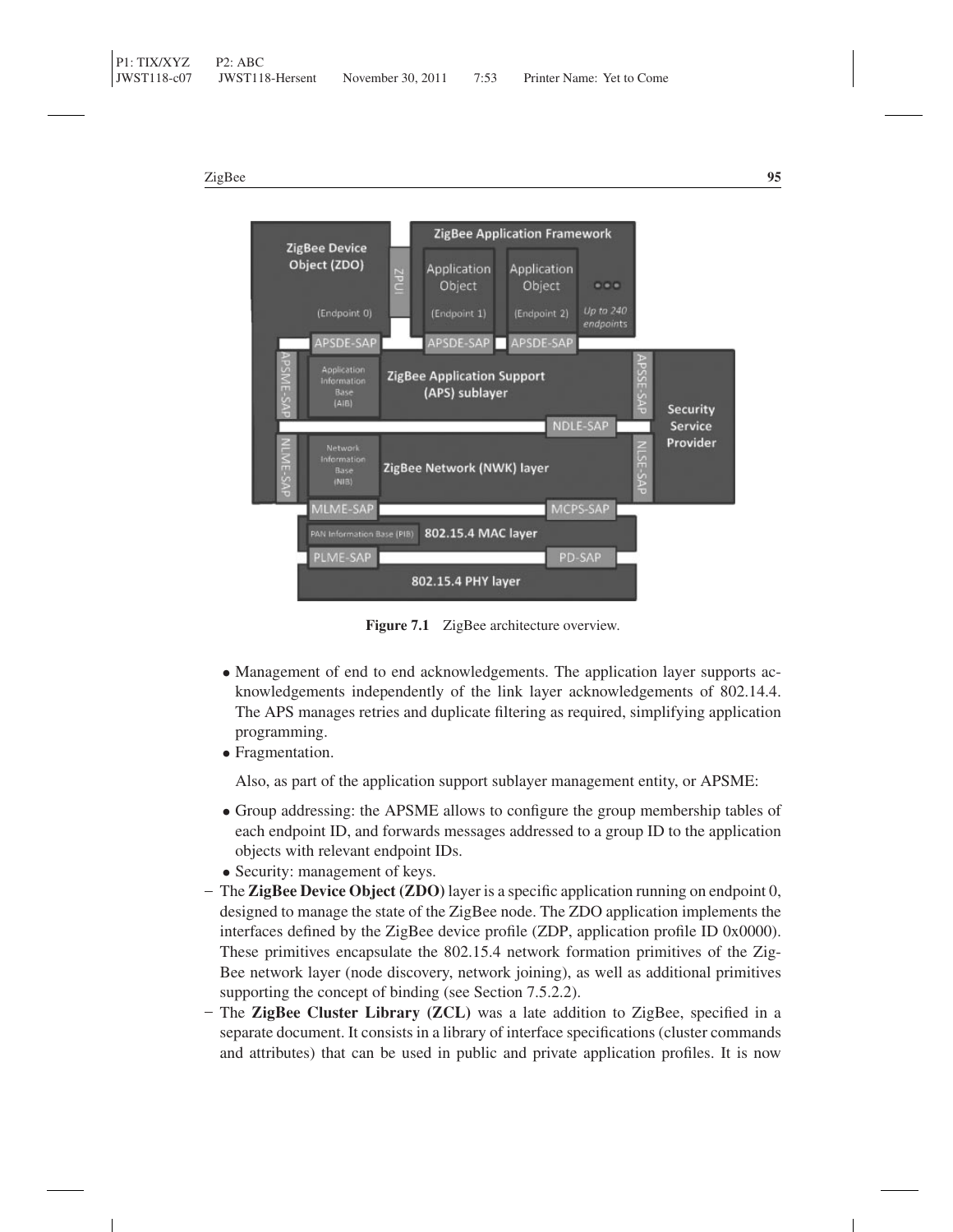considered as one of the key assets of ZigBee: while the ongoing evolution of ZigBee towards a 6LoWPAN-based networking layer is likely to replace the original networking layers of ZigBee, the ZCL is likely to remain the "lingua franca" of application developers. One important addition of the ZCL is the group cluster, which provides the network interface for group formation and management.

– The **Application Framework** layer provides the API environment of ZigBee application developers, and is specific of each ZigBee stack. Each application is assigned an Endpoint ID.

The interfaces of ZigBee layers are called "service access points" (SAP), as in 802.15.4. One interface, the layer management entity ([layer name]-ME) is responsible for configuring internal data of the layer. Another interface, the data entity ([layer name]-DE), provides the data send/receive and other nonmanagement primitives.

# *7.2.3 ZigBee Node Types*

The ZigBee node types listed below are not mutually exclusive. A given device could implement some application locally (e.g., a ZigBee power plug) acting as a ZigBee End Device, and also be a ZigBee router and even a ZigBee coordinator.

- **ZigBee End-Device (ZED):** this node type corresponds to the 802.15.4 reduced function device. It is a node with a low duty cycle (i.e. usually in a sleep state and not permanently listening), designed for battery operation. ZEDs must join a network through a router node, which is their parent.
- **ZigBee router (ZR):** this node type corresponds to the 802.15.4 full function device (FFD). ZigBee routers are permanently listening devices that act as packet routers, once they have joined an existing ZigBee network.
- **ZigBee Coordinator (ZC):** this node type corresponds to a 802.15.4 full function device (FFD) having a capability to form a network and become a 802.15.4 PAN coordinator. ZigBee coordinators can form a network, or join an existing network (in which case they become simple ZigBee routers). In nonbeacon-enabled 802.15.4 networks, coordinators are permanently listening devices that act as routers, and send beacons only when requested by a broadcast beacon request command.

The ZigBee coordinator also contains the trust center, which is responsible for admission of new nodes on the network and management of security keys (see Section 7.7).

# **7.3 Association**

# *7.3.1 Forming a Network*

When forming a network, a ZigBee coordinator first performs an active scan (it sends beacon requests) on all channels defined in its configuration files. It then selects the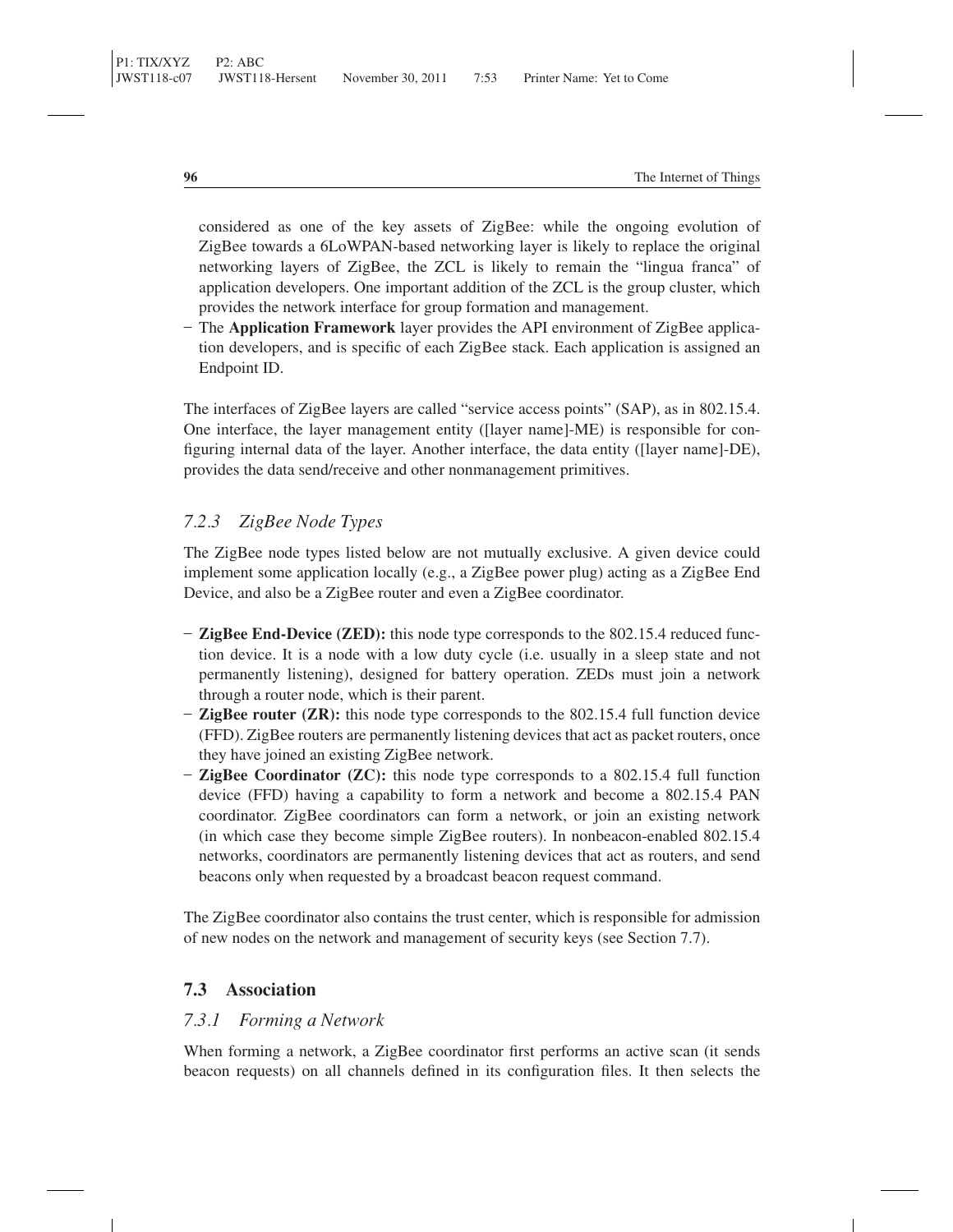channels with the fewer networks, and if there is a tie performs a passive scan to determine the quietest channel. It finally broadcasts a 802.15.4 beacon for the selected PAN ID on the selected radio channel, then remains silent (or repeats the beacon periodically, depending on the implementation). Depending on the configuration of the stack, the scan duration on each channel can range from 31 ms to several minutes, so the network-forming process can take significant time. If there are any ZigBee routers associated to the network, they will typically repeat the beacon with an offset in time relative to their parent's beacon (an extension of 802.15.4:2003).

The ZigBee specification allocates range 0x0000 to 0x3FFF for PAN IDs (a subset of the range defined by 802.15.4: 0x0000 to 0xFFFE). The PAN-ID should be unique for a given channel for networks not capable of dynamic channel change (ZigBee 2006), and unique on all channels if channel agility is enabled (ZigBee 2007, ZigBee PRO). A ZigBee coordinator beacon may also include an extended PAN ID (64 bit EPID), in addition of the 16-bit 802.15.4 PAN identifier, in order to facilitate vendor specific network selection for joining nodes. This EPID identifier is only used in the beacon frames and has no other uses, while the 16-bit 802.15.4 PAN identifier is always used for joining and addressing purposes.

#### *7.3.2 Joining a Parent Node in a Network Using 802.15.4 Association*

ZigBee devices that are not yet associated either capture by chance the beacon, or try to locate a network by broadcasting a 802.15.4 beacon request on each of the 16 radio channels (active scan, see Figure 7.2), unless the radio channel has been preconfigured or determined in the application profile. If a coordinator has formed a network on one of those channels, it responds to the beacon request by broadcasting a 802.15.4 beacon, which specifies the 16-bit PAN ID of the network, the address of the coordinator in short 16-bit format or extended 64-bit format, and optionally an extended PAN ID (EPID). Any ZigBee router that has already joined the network will also respond with a beacon if they hear the beacon request.

The ZigBee payload of the 802.15.4 beacon also contains the ZigBee stack profile supported by the network, a flag indicating whether the responding node has remaining capacity for routers or end devices joining as new children, and the device depth of the sending device, that is, its level in the parent/child tree rooted at the coordinator.

Once it has discovered the PAN ID of the network, its radio channel, and the address of a router or coordinator within radio reach, the new ZigBee node sends a standard 802.15.4 *association request* command to the address of the specific parent node it wants to join as a child node (0x01 profile nodes must join the node with the smallest device depth). The association request message uses the extended 64-bit address of the joining node as the source address. Devices may wish to join a specific PAN ID, or may use a special PAN ID value 0xFFFF to signal that they are willing to join any PAN ID.

The parent node acknowledges the command, and then if it accepts the association responds with a 802.15.4 association response command sent to the extended address of the device. The association response specifies the 16 bit short address that the device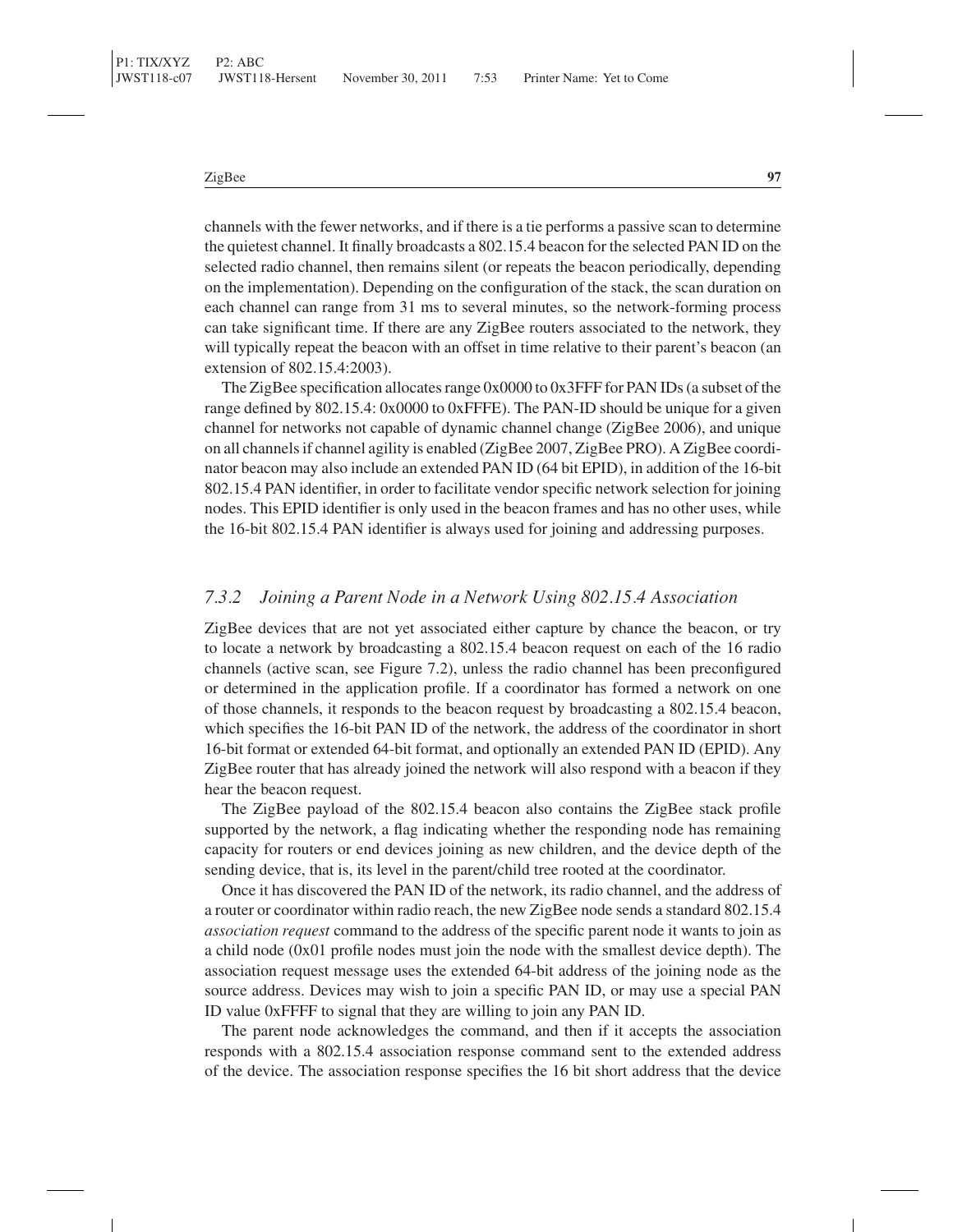

*: 802.15.4 broadcast*

**Figure 7.2** End device 1 joins the ZigBee network.

should use in the future (in order to save transmission time and therefore energy). The association response is acknowledged by the device. When the joining device is a sleeping node (RxOnIdle=false), the association response is not sent immediately, but stored until the sleeping nodes polls it using a "data request", as in the example of Figure 7.2.

Once associated, ZigBee devices usually send a data request command (now using the short 16-bit address assigned by the parent as source address) to its parent in order to receive any pending configuration data. After waiting for a response, battery-powered ZigBee end devices go to sleep until the next scheduled wake-up time or interrupt.

In the example of Figure 7.2, the joining device is within radio range of the coordinator. In a more general case, broadcast and unicast messages will be relayed by one or more ZigBee routers, and a new joining device may join the network from any location accessible through mesh networking.

ZigBee joining, at the lowest level of security, only uses the "permit joining" flag of the beacon: nodes can join a network only when this flag is set in the beacon response. At the application level, most implementations allow administrators to "permit joining" for a limited amount of time, after which the network will not accept further joins. If the device is allowed to join and the nwkSecurityLevel parameter is set to 0x00, then the node becomes a new child of the parent node with relationship type 0x01 (child), otherwise set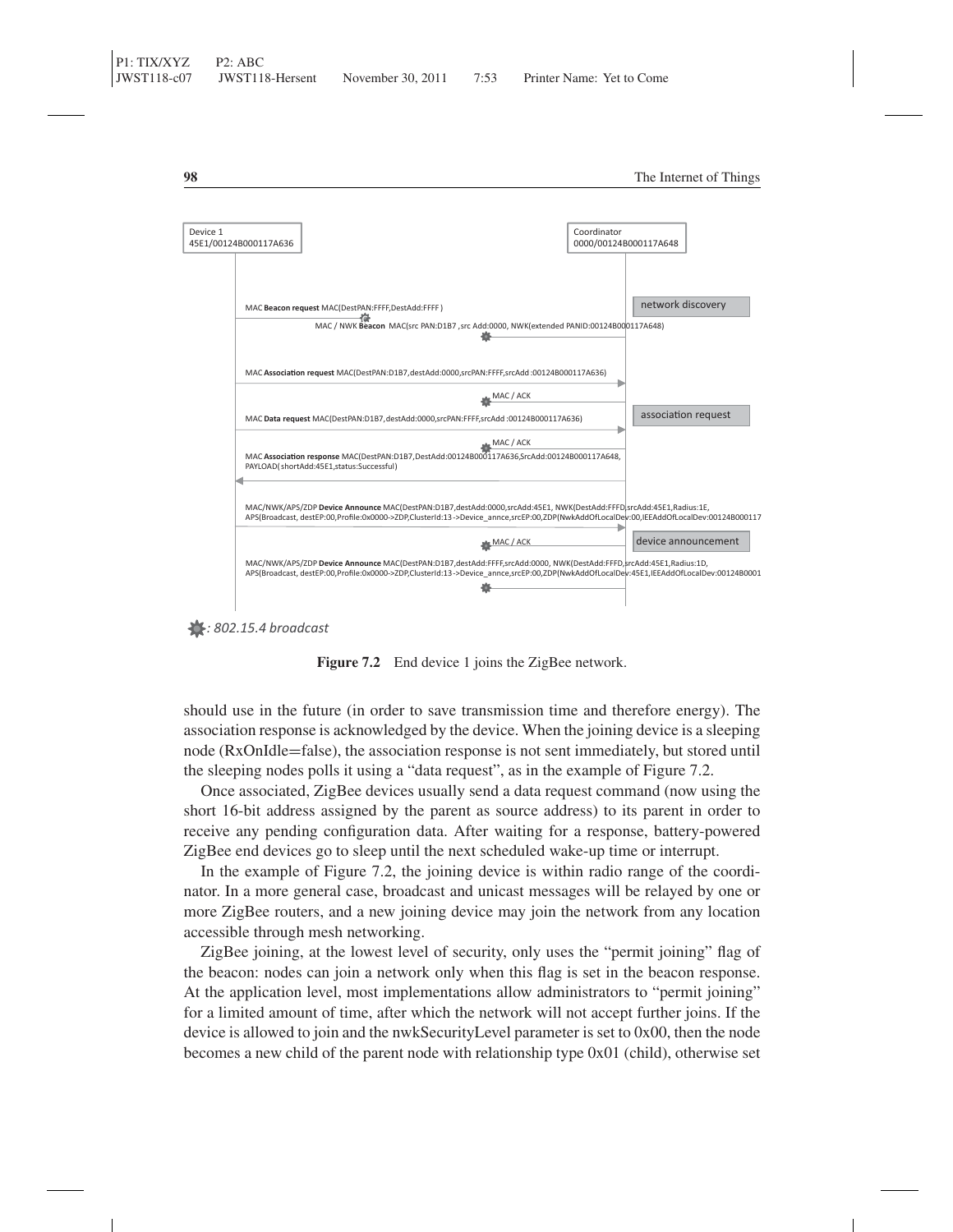as type 0x05 (unauthenticated child). When security is enabled, interactions with the trust center (see Section 11.2.1) follow the unauthenticated joining process for key distribution.

In order to facilitate commissioning, nodes may implement the *commissioning ZDP cluster* (see Section 7.6) to preconfigure security material and other parameters, and reset the node. Some nodes may be set up to join any network with permit-join enabled, or may be preconfigured to join the well-known commissioning network with extended PAN ID 0x00f0c27710000000.

In theory, up to 31 100 nodes (9330 routers) can join a given network in stack profile 0x01, and over 64 000 nodes in stack profile 0x02.

#### *7.3.3 Using NWK Rejoin*

A device that loses connection to the network can attempt to rejoin using the ZigBee NWK layer rejoin command, which also triggers a beacon request. Since the NWK layer rejoin command use NWK layer security, the difference from a join based on 802.15.4 association is that no additional authentication step needs to be performed when security is enabled, and that nodes may rejoin any parent as long as it has available capacity, regardless of the status of the accept joining flag of the beacon. If it rejoins a different parent (e.g., because the original parent no longer responds), the node will be allocated a different short address, and must broadcast a device announce to the network in order to update bindings that may be configured in other nodes (see Figure 7.2).

After power cycles, most implementations do not immediately attempt an explicit rejoin in order to avoid network overloads, if they still have the address of their parent node and their own short address in nonvolatile memory. It is assumed that all nodes will restart in the same state as before the power cycle. An explicit rejoin is triggered only if the node fails to communicate with its parent. Such a procedure is often referred to as "silent rejoin". It is also the default procedure, in ZigBee Pro/2007, when the coordinator triggers a channel change (annex A).

#### **7.4 The ZigBee Network Layer**

The network layer is required for multihop routing of data packets in the mesh network, and is one of the key missing elements of 802.15.4. ZigBee uses the AODV public-domain mesh algorithm. The ZigBee network layer uses a specific data frame format, documented in Table 7.1, which is inserted at the beginning of the 802.15.4 payload.

#### *7.4.1 Short-Address Allocation*

ZigBee uses the  $0x0000 - 0x$ FFF7 range for network node short addresses. The ZigBee coordinator uses short address 0x0000. The allocation of other network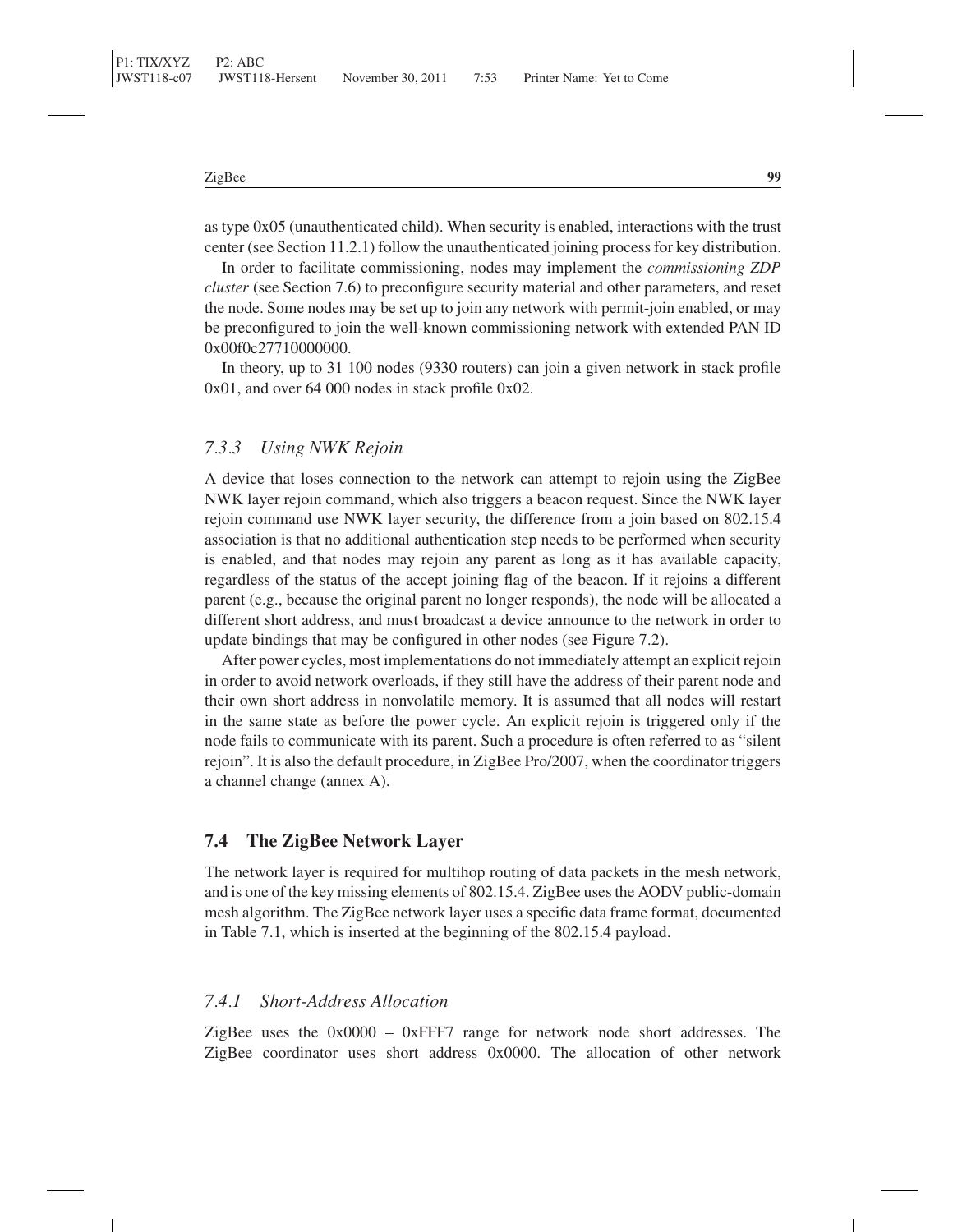addresses, under control of the ZigBee Coordinator, depends on the routing technology in use:

ZigBee supports two address allocation modes:

- In stack profile 0x01, the network address depends on the position of the node in the tree. The distributed address assignment mechanism uses CSkip, a tree-based network address partition scheme designed to provide every potential parent with a subblock of network addresses. In addition to the default meshed routing, a tree-based routing can be used as a back-up (routers use the address allocation to decide whether to forward the packet to a parent or to a child).
- In stack profile 0x02 (ZigBee 2007, ZigBee Pro), a stochastic address assignment mechanism is used and ZigBee provides address-conflict detection and resolution mechanisms.

# *7.4.2 Network Layer Frame Format*

The network layer PDU format is illustrated in Table 7.1, and is transported as 802.15.4 payload (see Chapter 1).

| Field name      | Size<br>(octets) | Field details                                                                                                                                                                                                                                                             |
|-----------------|------------------|---------------------------------------------------------------------------------------------------------------------------------------------------------------------------------------------------------------------------------------------------------------------------|
| Frame Control   | 2                | --------------- $XX:$ Frame type $(00:$ network data)<br>----------0010--: Protocol version (always 0x02 for ZigBee<br>2006/2007/Pro)<br>$---XX---$ : Route discovery (0x01:enable)<br>------- $X$ -------- : Multicast $(0:$ unicast)                                    |
|                 |                  | $---X$ ---------- : Security (0 : disabled)<br>$---X$ ----------- : Source route $(0: not present)$<br>----X----------- : Destination IEEE address (0 : not<br>specified)<br>$-X$ ------------ : Source IEEE address $(0: not specified)$<br>000-------------- : Reserved |
| Dest. Address   | 2 or 8           | 0xffff broadcast to all nodes including sleeping devices<br>$0x$ fffd broadcast to all awake devices ( $RxOn$ Idle = True)<br>0xfffc broadcast only to routers, not to sleeping devices                                                                                   |
| Source address  | 2 or 8           |                                                                                                                                                                                                                                                                           |
| Radius          | 1                | Maximum number of hops allowed for this packet                                                                                                                                                                                                                            |
| Sequence number | 1                | Rolling counter                                                                                                                                                                                                                                                           |
| Payload         | Variable         | APS data, or network layer commands                                                                                                                                                                                                                                       |

**Table 7.1** The ZigBee network layer frame format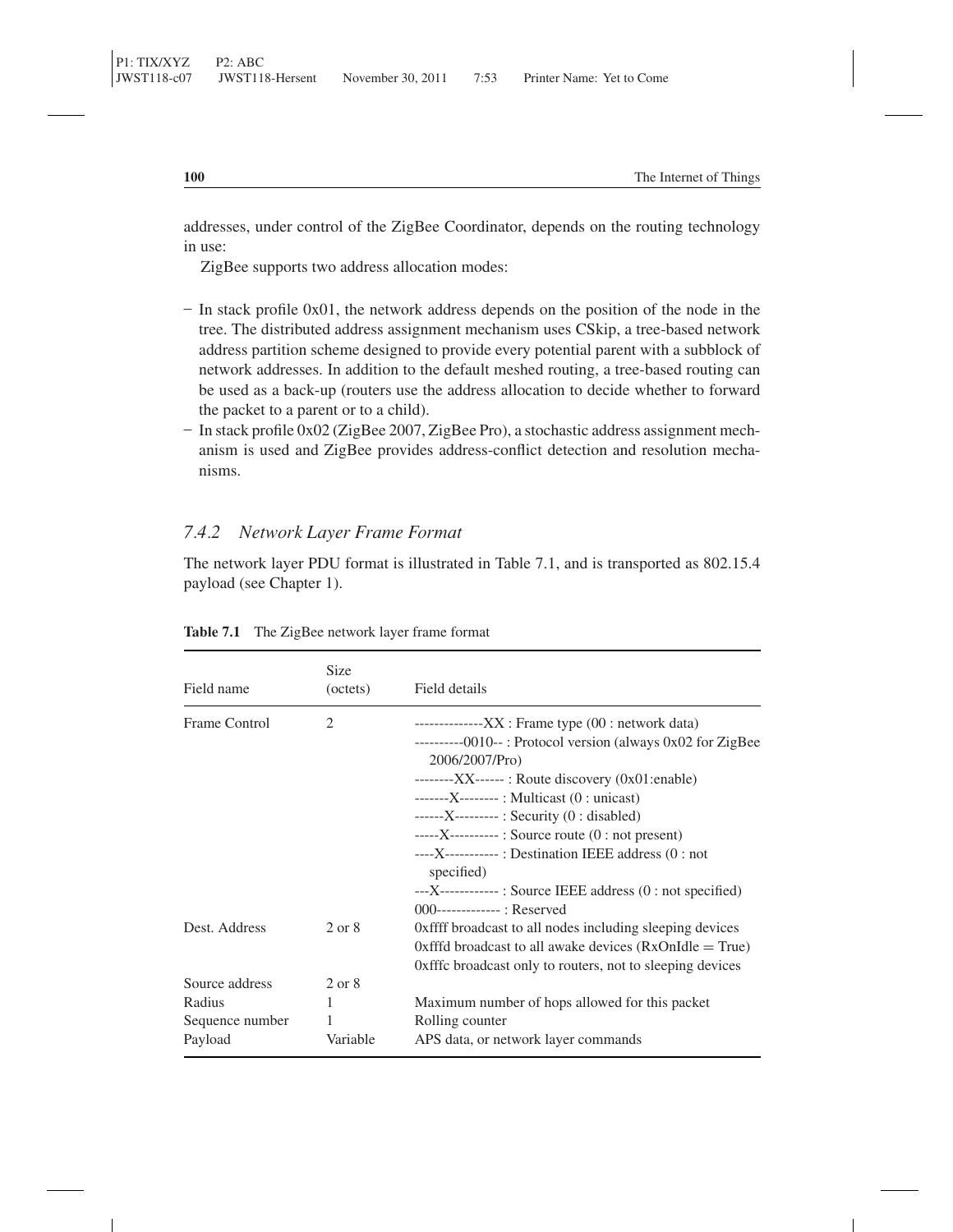#### *7.4.3 Packet Forwarding*

At the network layer, ZigBee packets can be:

- *Unicast*: the message is sent to the 16-bit address of the destination node
- *Broadcast*: if broadcast address 0xFFFF is used, the message is sent to all network nodes. If broadcast address 0xFFFD is used, the message is sent to all nonsleeping nodes. If broadcast address 0xFFFC is used, the message is broadcast to routers only (including the ZigBee coordinator). A radius parameter adjusts the number of hops that each broadcast message may travel. The number of simultaneous broadcasts in a ZigBee network is limited by the size of the broadcast transaction table (BTT), which requires an entry for each broadcast in progress. The minimal size of the BTT is specified in ZigBee application profiles, for example, 9 for HA.
- *Multicast* that is, sent to a 16-bit group ID.

ZigBee unicast packets are always acknowledged hop by hop (this is optional in 802.15.4). Broadcast packets are not acknowledged and are usually retransmitted several times by the ZigBee stacks of the originating node and by ZigBee routers on the path. Note that broadcast messages and messages sent to group IDs are not always broadcast at the link layer level: since sleeping nodes do not receive such messages, after wake up they send a data request to their parent node, and the queued messages are sent as unicast messages specifically to the sleeping node (in which case they are acknowledged at the link-layer level). In most implementations, the messages are queued only 7 to 10 seconds in the parent node (ZigBee specifies 7 seconds) so sleeping nodes should wake up at least once every 6 seconds. However in practice several vendors manufacture sleeping nodes with wake up periods of up to 5 minutes... in this case applications need to be prepared to resend commands every 6 seconds until the target node wakes up.

Typically, a ZigBee node forwards a packet in about 10 ms. The propagation of data packets through the meshed network is limited by the initial value of Radius, a hop counter decremented at each routing node.

Delivery of packets to sleeping nodes uses the IEEE "Data request" packet. Parent nodes buffer received packets for their sleeping children. When it wakes up, the sleeping child sends a IEEE "Data request" packet to its parent. If it has data pending, the parent sets a specific "more data" flag in the ACK response, then the pending data.

#### *7.4.4 Routing Support Primitives*

The network layer provides a number of command frames listed in Table 7.2.

The route request command enables a node to discover a route to the desired destination, and causes routers to update their routing tables. At the MAC level, the route request command is sent to the broadcast address (0xffff) and the current destination PAN ID.

The response, if any, is a route reply command that causes routers on the path to update their routing tables.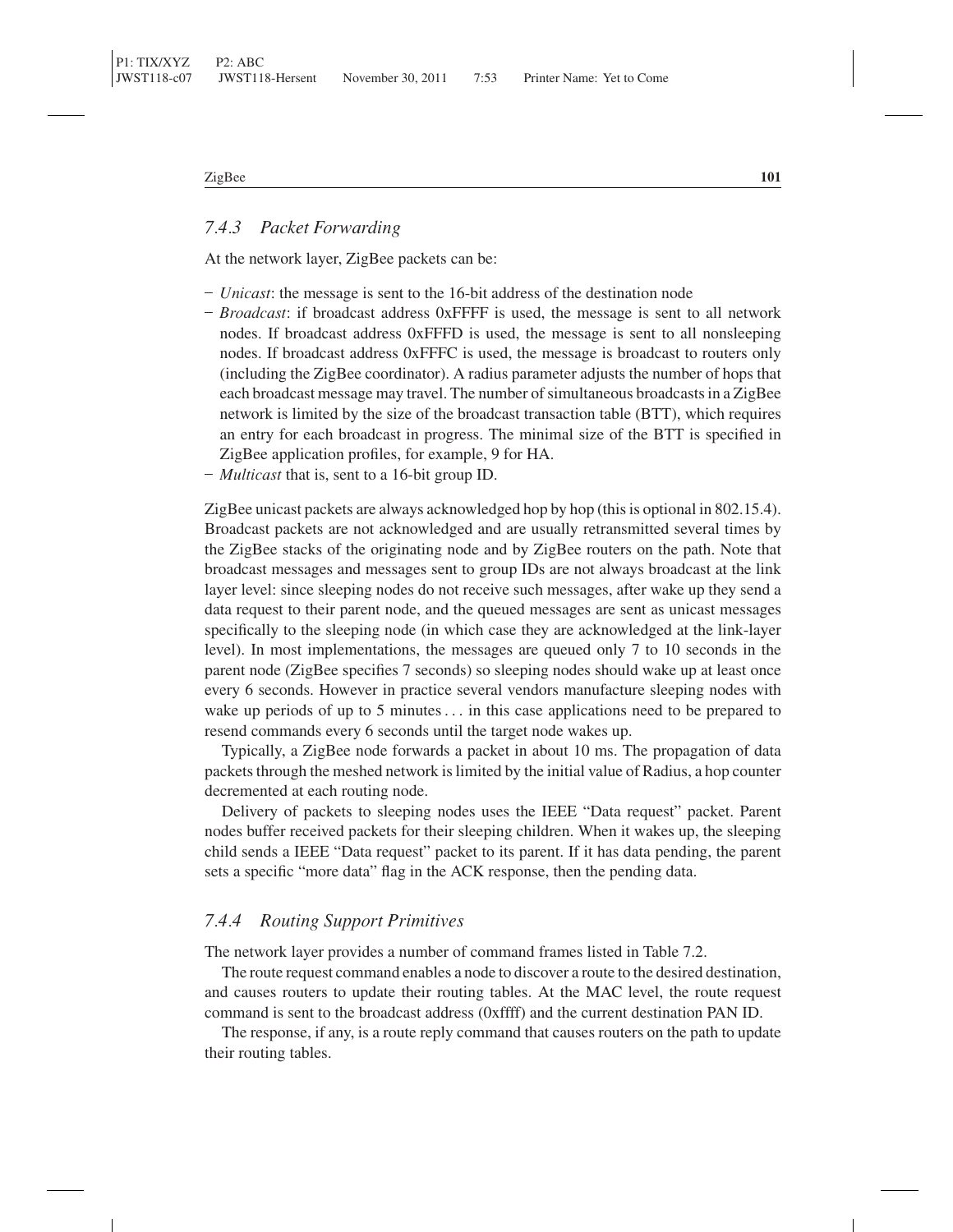| Command Frame Identifier | Command Name Reference |
|--------------------------|------------------------|
| 0x01                     | Route request          |
| 0x02                     | Route reply            |
| 0x03                     | <b>Network Status</b>  |
| 0x04                     | Leave                  |
| 0x05                     | Route record           |
| 0x06                     | Rejoin request         |
| 0x07                     | Rejoin response        |
| 0x08                     | Link status            |
| 0x09                     | Network report         |
| 0x0a                     | Network update         |

**Table 7.2** ZigBee routing layer primitives

#### *7.4.5 Routing Algorithms*

#### **7.4.5.1 Broadcast, Groupcast, Multicast**

At the 802.15.4 level, messages sent to multiple destinations are always broadcast. At the network layer, however, ZigBee offers more possibilities, depending on the destination address:

- 0xffff broadcast to all nodes including sleeping devices;
- $-$  0xfffd broadcast to all awake devices (RxOnIdle  $=$  True);
- 0xfffc broadcast only to routers, not to end devices.

In order to avoid 802.15.4 collisions, broadcast packet are relayed after a random delay of about 100 ms and therefore propagate ten times more slowly than unicast messages. The radius parameter is decremented at each hop, so the broadcast propagation can be controlled with the initial radius value (see Table 7.1).

ZigBee also uses a broadcast transaction table (BTT) in order to avoid any looping of broadcast messages: each broadcast packet is uniquely identified by its source address and network sequence number. When relaying a broadcast message, routers keep a copy of this unique identifier for 9 s (broadcast timeout), and will drop any looped packet. If the BTT is full, all broadcast messages are dropped. Routers that do not hear all neighbor routers retransmit a broadcast message may retransmit the broadcast message, implementing a form of implicit acknowledge mechanism.

Groupcast and multicast are implemented by the APS layer:

– APS messages sent to group addresses are filtered by the APS layer of the receiving node, so that only endpoints (and all of them) of member nodes will receive the message. However, all nodes receive the message (destination set to 0xffff at the network layer)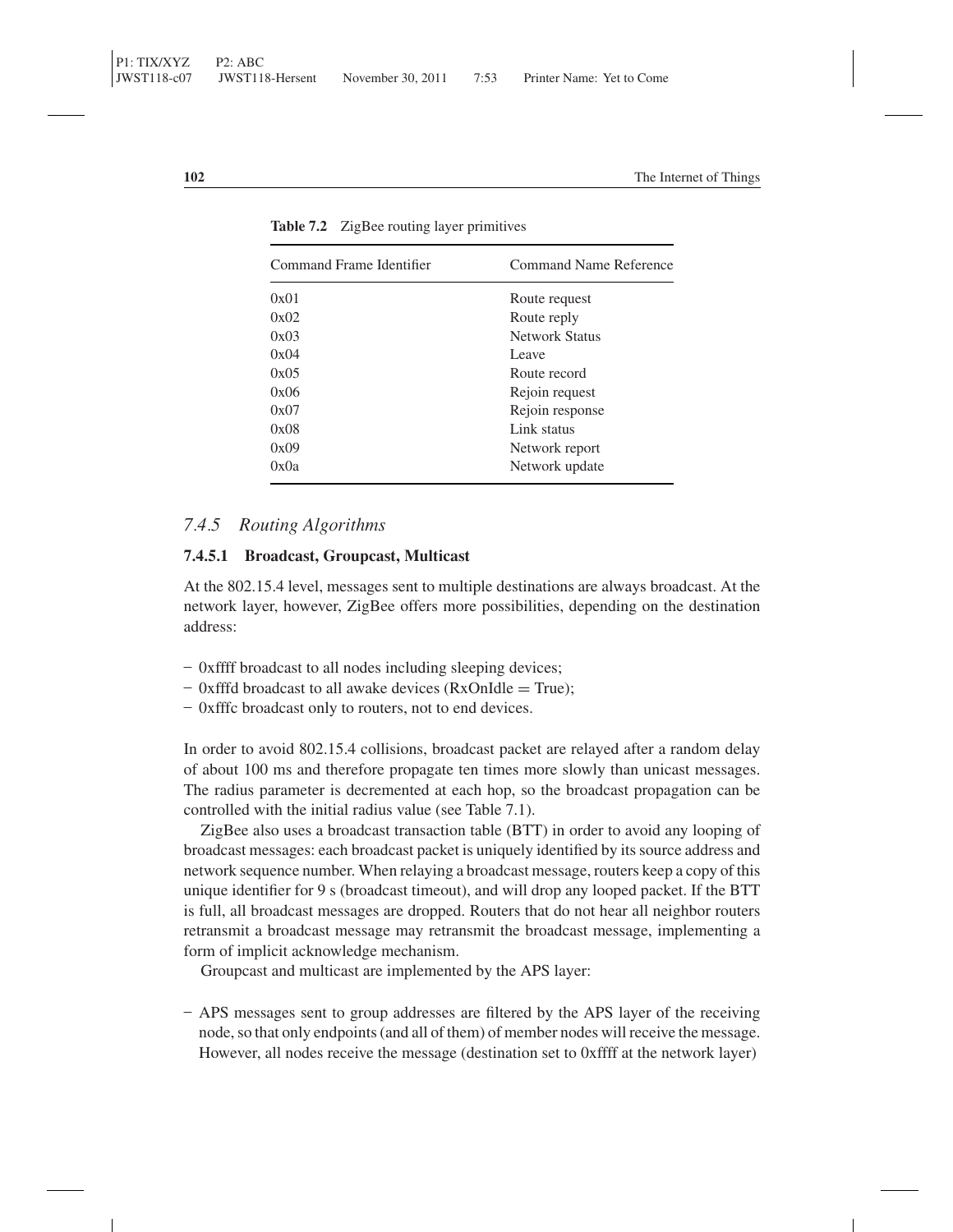– In ZigBee Pro, the radius is not decremented when the message is forwarded by a group member. This makes it possible to restrict the 802.15.4 broadcast propagation to group members only, allowing some slack (apsNonmemberRadius) in order to cope with disconnected groups. ZigBee Pro calls this "multicast".

#### **7.4.5.2 Neighbor Routing**

This mode is not formally documented in ZigBee, but most vendors use it. If a router R already knows that the destination of a packet is a neighbor router or a child device of R, it can send the packet directly to this node. ZigBee end devices, however, must always route outgoing packets to their parent.

#### **7.4.5.3 Meshed Routing**

This is the default routing model of ZigBee. It implements the advanced *ad-hoc* on-demand distance vectoring (AODV) algorithm.

The principle of AODV is illustrated on Figure 7.3.

Node A needs to set up a route to node D. It broadcasts a route request (see Table 7.3) to network address 0xfffc (routers only), which propagates through the network. Each ZigBee router that receives that message forwards it to its neighbors, adding their local estimation of quality of the link over which they received the route request to the path cost parameter of the route request. Note that the route we are discovering is in the A to D direction, while the path costs actually used are in the D to A direction. This is because the sender of the route request, which is broadcasting the message, cannot transmit different values of the link cost, therefore the receiving node needs to update the path cost. *ZigBee mesh routing assumes symmetrical link quality*.



**Figure 7.3** ZigBee mesh route discovery.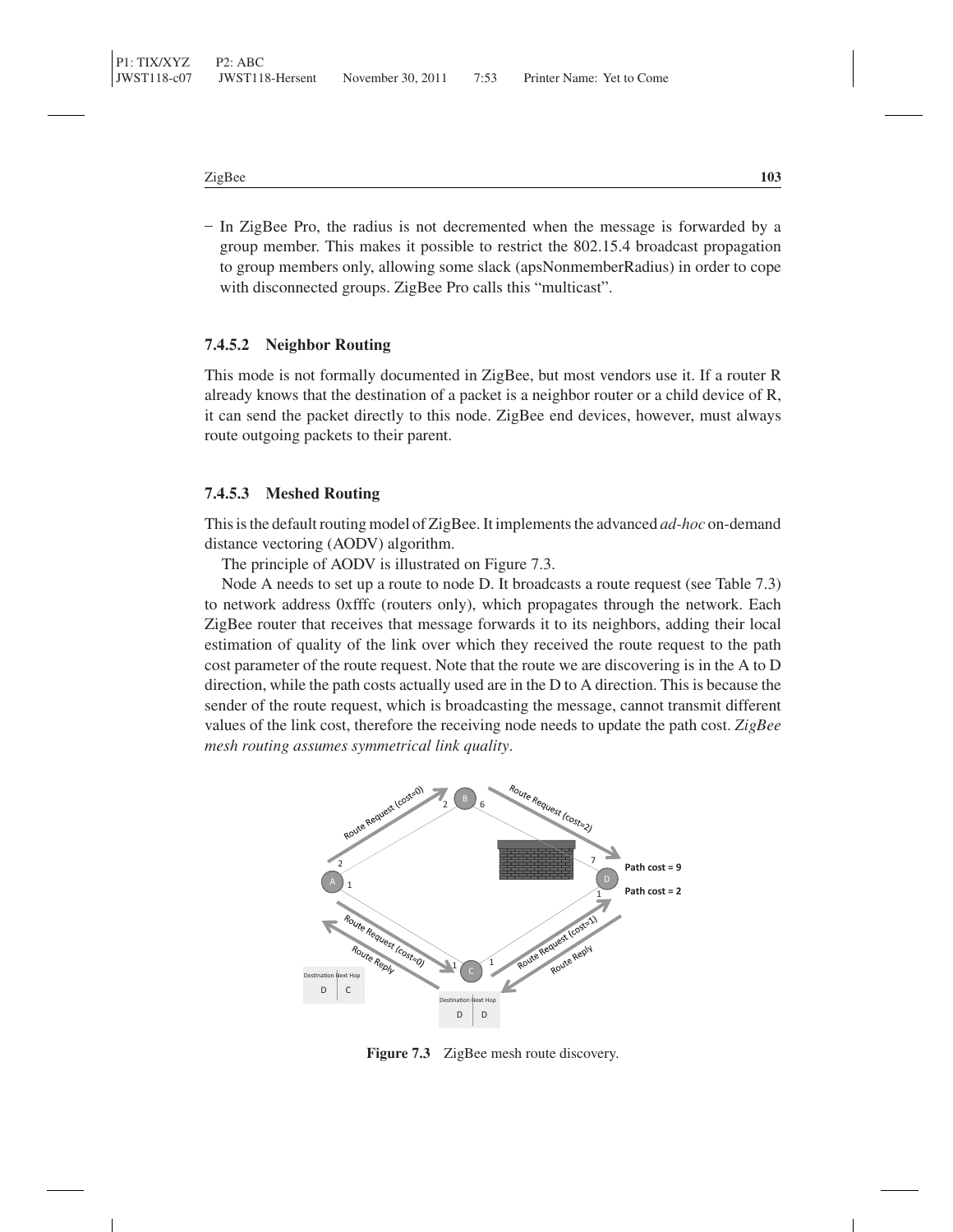| Command options                                                                                                                                                                                                                                                                                                                                                                                                                                                                                                               | Route<br>request<br>identifier | Destination<br>address  | Path cost                                                            | Destination<br><b>IEEE</b><br>address                       |
|-------------------------------------------------------------------------------------------------------------------------------------------------------------------------------------------------------------------------------------------------------------------------------------------------------------------------------------------------------------------------------------------------------------------------------------------------------------------------------------------------------------------------------|--------------------------------|-------------------------|----------------------------------------------------------------------|-------------------------------------------------------------|
| $(1$ octet)                                                                                                                                                                                                                                                                                                                                                                                                                                                                                                                   | $(1$ octet)                    | $(2 \text{ octets})$    | $(1$ octet)                                                          | $(0 \text{ or } 8)$<br>octets)                              |
| <b>xxx00xxx</b> : not a many-to-one route<br>request<br>$\bf$ <b>xxx01xxx</b> : many-to-one route<br>request and the sender supports a<br>route record table<br>$\bf$ <b>xxx10xxx</b> : many-to-one route<br>request and the sender does not<br>support a route record table<br>xxxxx1xx: the command frame<br>indicates the destination IEEE<br>address, otherwise set to 0<br><b>xxxxxx1x</b> : route request for a<br>multicast group, and the<br>destination address field contains<br>the group ID, otherwise set to $0$ | Sequence<br>number             | Intended<br>destination | Accumulator<br>for path<br>length as the<br>command is<br>propagated | Only if bit 5<br>of the<br>command<br>option is<br>set to 1 |

#### **Table 7.3** Route request parameters

Node D will wait for a while until it believes it has received all broadcast route requests, then computes the lowest path cost and responds by a unicast route reply along the best route that was just discovered (the parameters of the response are listed in Table 7.4). Router C creates a routing table entry for D, recording the next hop to reach D (in this simple case, D itself), and node A also creates a routing table entry for D, recording C as the next hop router.

| Command<br>options | Route<br>request<br>identi-<br>fier | Originator<br>address | Responder<br>address | Path cost   | Originator IEEE<br>address                                                                     | Destination<br><b>IEEE</b> address                                 |
|--------------------|-------------------------------------|-----------------------|----------------------|-------------|------------------------------------------------------------------------------------------------|--------------------------------------------------------------------|
| $(1$ octet)        | $(1$ octet)                         | $(2 \text{ octets})$  | $(2 \text{ octets})$ | $(1$ octet) | $(0 \text{ or } 8 \text{ octets})$<br>Address of the<br>originator of<br>the route<br>request. | $(0 \text{ or } 8 \text{ octets})$<br>Address of the<br>responder. |

#### **Table 7.4** Route response parameters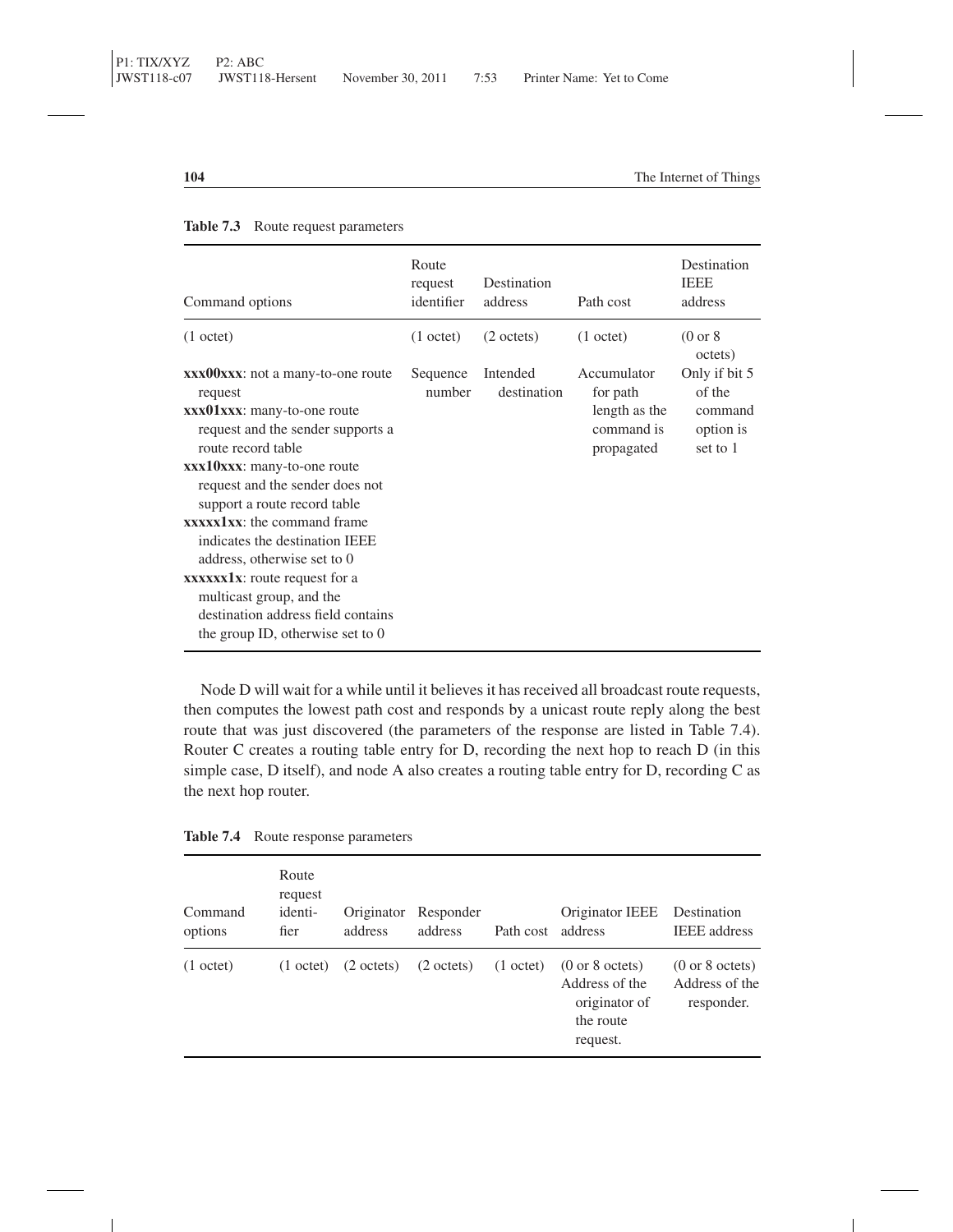Node A will continue to use this route as long as it works, or until the applications requests calculation of a new route.

In ZigBee 2006 and 2007, routes are unidirectional: D will need to discover a route if it needs to send a packet to A. In ZigBee Pro, D would also store the route to A, assuming symmetry. ZigBee Pro routers "ping" each other every 15 s to make sure links are indeed bidirectional, and eliminate one-way links for both directions.

#### **7.4.5.4 Tree-Based Routing**

Tree-based routing is a back-up routing mechanism (when no route exists or can be discovered) that can be used only in ZigBee 2006/2007 networks which use Cskip-based address allocation. Tree-based routing simply uses the fact that routers know the blocks of addresses allocated to their router children, and to their children ZigBee end devices: if the destination address is one of those, the router forwards the packet to the appropriate child, otherwise it propagates the packet to its parent.

Because of the limited address space of 802.15.4 (64 K addresses), which limits the size of CSkip address blocks, tree-based routing is limited to 5 parent/child relationships, each node having a maximum of 20 children and 6 routers. This limits the number of nodes to 31 101 in ZigBee 2006/2007.

#### **7.4.5.5 Source Routing**

ZigBee mesh networking is limited by the size of the routing table of routers. It works and scales well in a peer to peer environment, but in environments where one node is a preferred communication source that frequently communicates to all other nodes, then this node and adjacent routers would need to store a routing table with as many entries as nodes. This situation happens with data concentrators, used for metering applications.

ZigBee Pro solves this problem by introducing source routing:

- The concentrator broadcasts a many to one route request (up to five hops), which enables routers along the path to record the shortest path to the concentrator.
- When a node first sends a packet to the concentrator, it first sends a route record message towards the concentrator, so that the concentrator will have a chance to learn the optimal path back towards the node (assuming symmetric links).
- The concentrator can now reach any node using source-routed messages (up to 5 intermediary routers can be specified). It still needs a lot of memory, but all routers in the ZigBee network can now work with very small routing tables.

#### **7.5 The ZigBee APS Layer**

The APS layer is responsible for management and support of local applications. It defines all the concepts that make it possible to develop and interconnect ZigBee applications: endpoints, groups, bindings, and so on.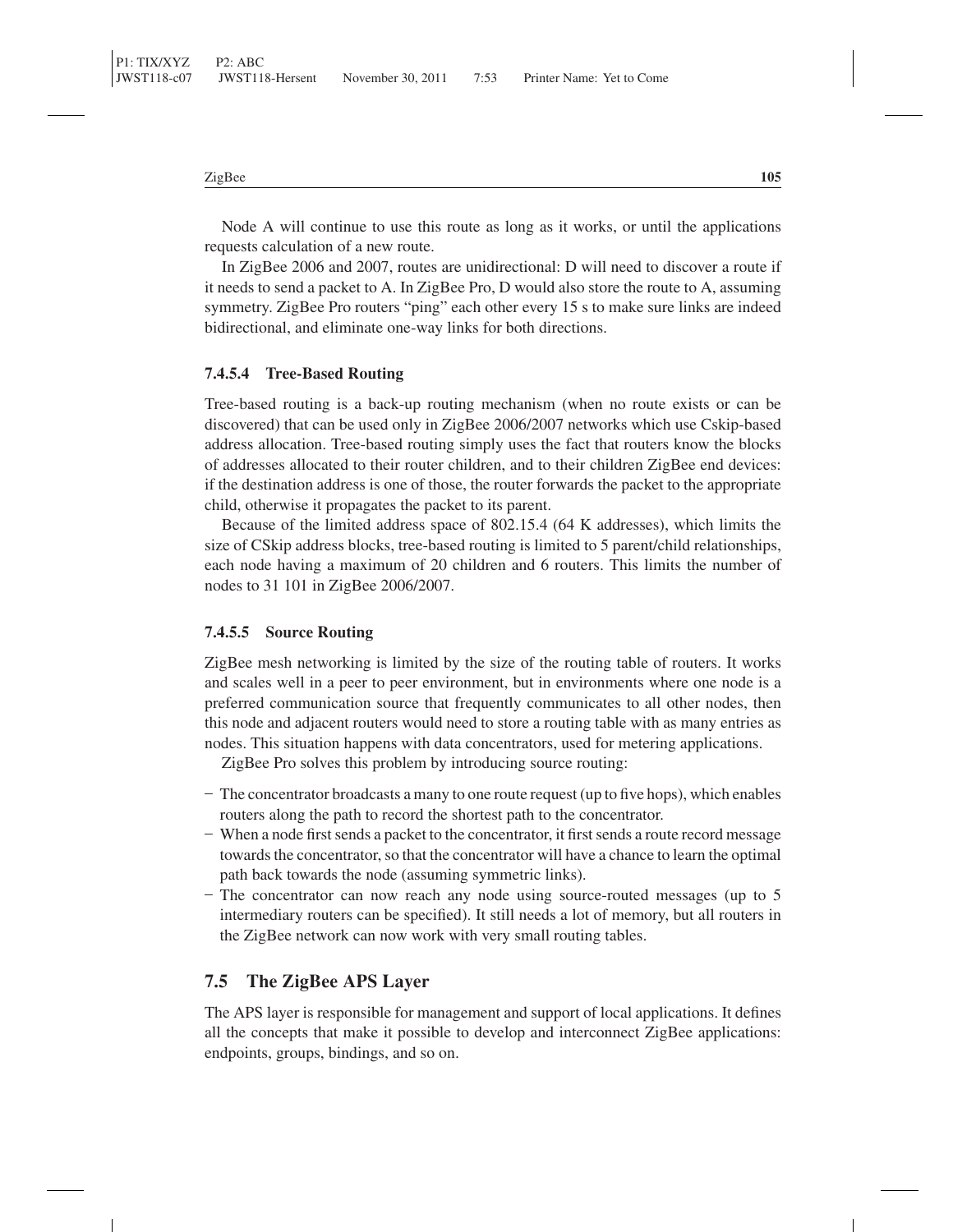#### *7.5.1 Endpoints, Descriptors*

A given ZigBee device may implement multiple applications at the same 802.15.4 address. Clearly some multiplexing mechanism is required to identify the source and destination application of a message. This multiplexing identifier is called *endpoint* in the ZigBee specification. Think of it as the equivalent of a port number in a TCP/IP network.

Each endpoint is further characterized by a simple descriptor. The simple descriptor contains the endpoint number, application profile ID, application device ID (a 16-bit number referring to a device definition, for example, a HA thermostat, used only for informative purposes since it contains no technical data), an application version ID, the list of input clusters and the list of output clusters.

The descriptor of an endpoint can be retrieved from any other node by using the ZDP simple descriptor request command (Simple\_Desc\_req, see also Section 7.8.1).

In addition to the simple descriptor, specific to each endpoint, ZigBee devices have additional descriptors applying to the whole node:

- A node type descriptor: capabilities of the node;
- A node power descriptor: node power characteristics;
- A complex descriptor (optional): Further information about the device descriptions, described as pairs of compressed XML tag and related field data;
- A user descriptor: User-definable descriptor.

Profiles can be discovered by using the ZigBee device profile request primitive, addressed to endpoint 0 (ZDO) of the device.

#### *7.5.2 The APS Frame*

APS data frames can be sent unicast (with or without application level end to end acknowledgment, in addition to the MAC level hop per hop acknowledgment), groupcast, multicast (ZigBee 2007 and ZigBee Pro), or broadcast. Groupcasts and broadcasts are both supported by network-level broadcasts, and are not acknowledged.

At the application level, ZigBee allows application developers to use 64-bit or 16-bit addresses, group addresses or indirect addressing in order to identify the destination node, for instance in the *APSDE-DATA.request*. In all cases, the ZigBee stack resolves that address to a 16-bit node address or to a group address before transmission.

This resolution mechanism uses the APS address map. This cache stores the mapping of 64-bit IEEE addresses to 16-bit ZigBee short network addresses. It is used, for instance, to resolve binding requests (which specify only a 64-bit IEEE address) to a 16-bit address. The maintenance of this table is performed by listening to broadcast device announce commands (e.g., when a device changes location and its 16-bit address changes, see Figure 7.2 for an example).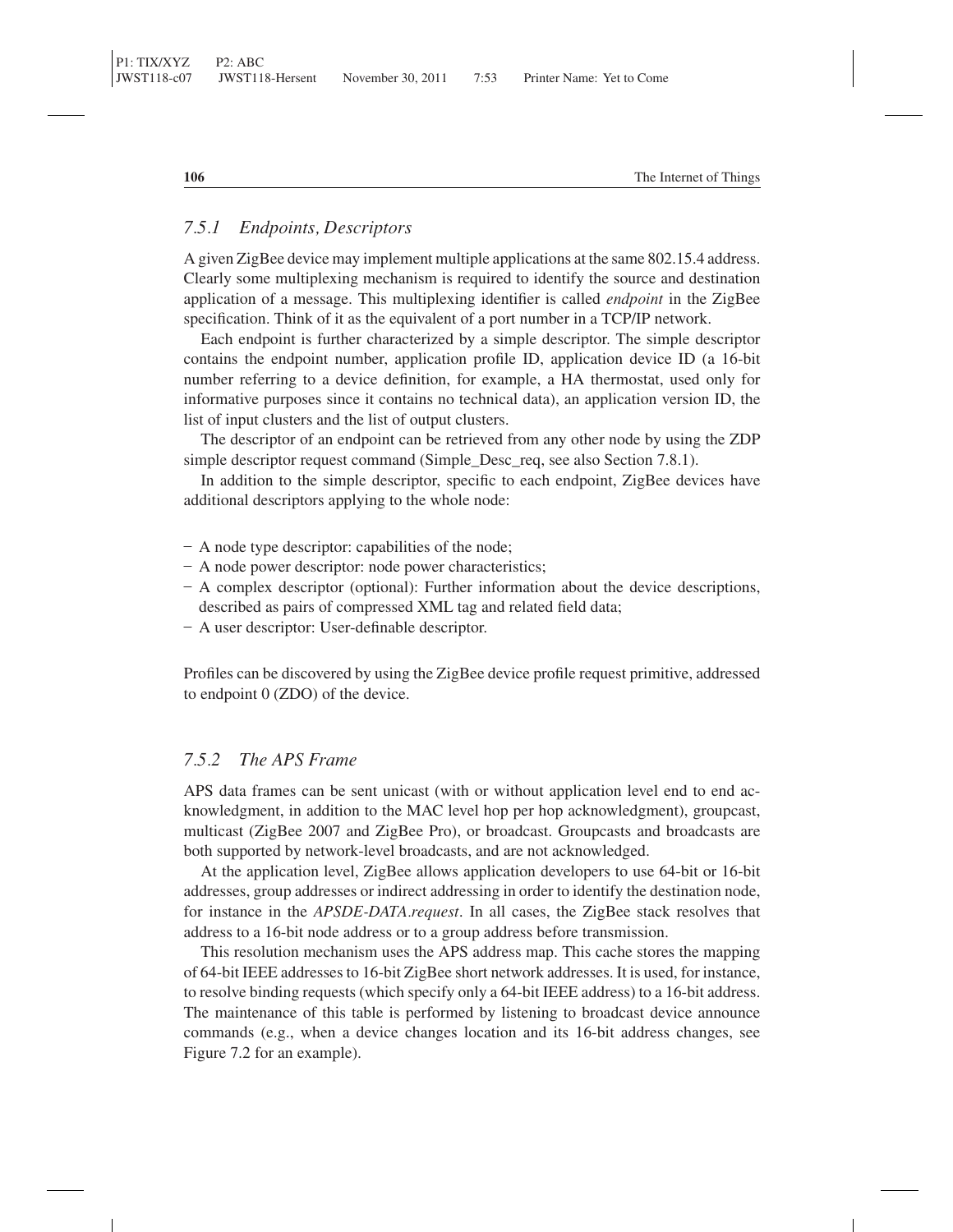If a node does not have a cached route to the destination, it performs a route discovery using ZDP commands IEEE address request and NWK address requests. When a frame that required an end to end acknowledgment has not been acked after 3 retries (typically a retry every 1.5 s, this delay is adjustable in most stacks), another route discovery may be performed.

#### **7.5.2.1 Groups**

A group identifier (in the range 0x0000 to 0xFFFF) is an address that can be used at APS layer level to send a message to multiple ZigBee applications residing on other nodes (see Section 7.4.5.1). Any ZigBee node can belong to up to 16 groups. An application residing on a ZigBee node on endpoint E adds itself to a group G by calling the local AddGroupRequest APS primitive: this function adds endpoint E to the list of local members of group G.

Messages addressed to a group are broadcast at the ZigBee network layer (the ZigBee network frame destination address is  $0x$ ffff)<sup>1</sup>: ZigBee routers will forward a copy of the packet to any neighbor. Group messages are therefore received and processed by all nodes in the PAN network at the MAC layer, but the APS layer forwards the message only to the endpoints (individual applications residing on the node) that have registered to be members of the group ID.

The ZigBee HA profile recommends group addressing each time a message needs to be sent to more than 4 nodes.

#### **7.5.2.2 Indirect Addressing, Binding**

Bindings are one of the publish/subscribe models implemented in the ZigBee specification (together with attribute reporting, see Section 7.8).

Cluster C (see Section 7.8) on source endpoint E1 is bound to destination endpoint E2 (typically hosted by a different node) if it sends events related to its output cluster ID(s) to the corresponding input cluster  $ID(s)$  of E2. E1 can be bound to multiple target endpoints. Each binding is unidirectional and independent, if E1 is bound to E2, E2 may or may not be bound to E1 (it is a totally different binding).

The binding table can be managed locally through an API (APSME-BIND.request) or remotely via ZDP commands: The ZDP end-Device-Bind request is sent to endpoint 0 of the target node and specifies:

- The target endpoint of the binding;
- The source 64-bit IEEE address (the 16-bit ZigBee network address is resolved by the APS network address map);

<sup>&</sup>lt;sup>1</sup> At the 802.15.4 level the ZigBee group messages might be unicast (if the sending node only has one neighbor) or broadcast.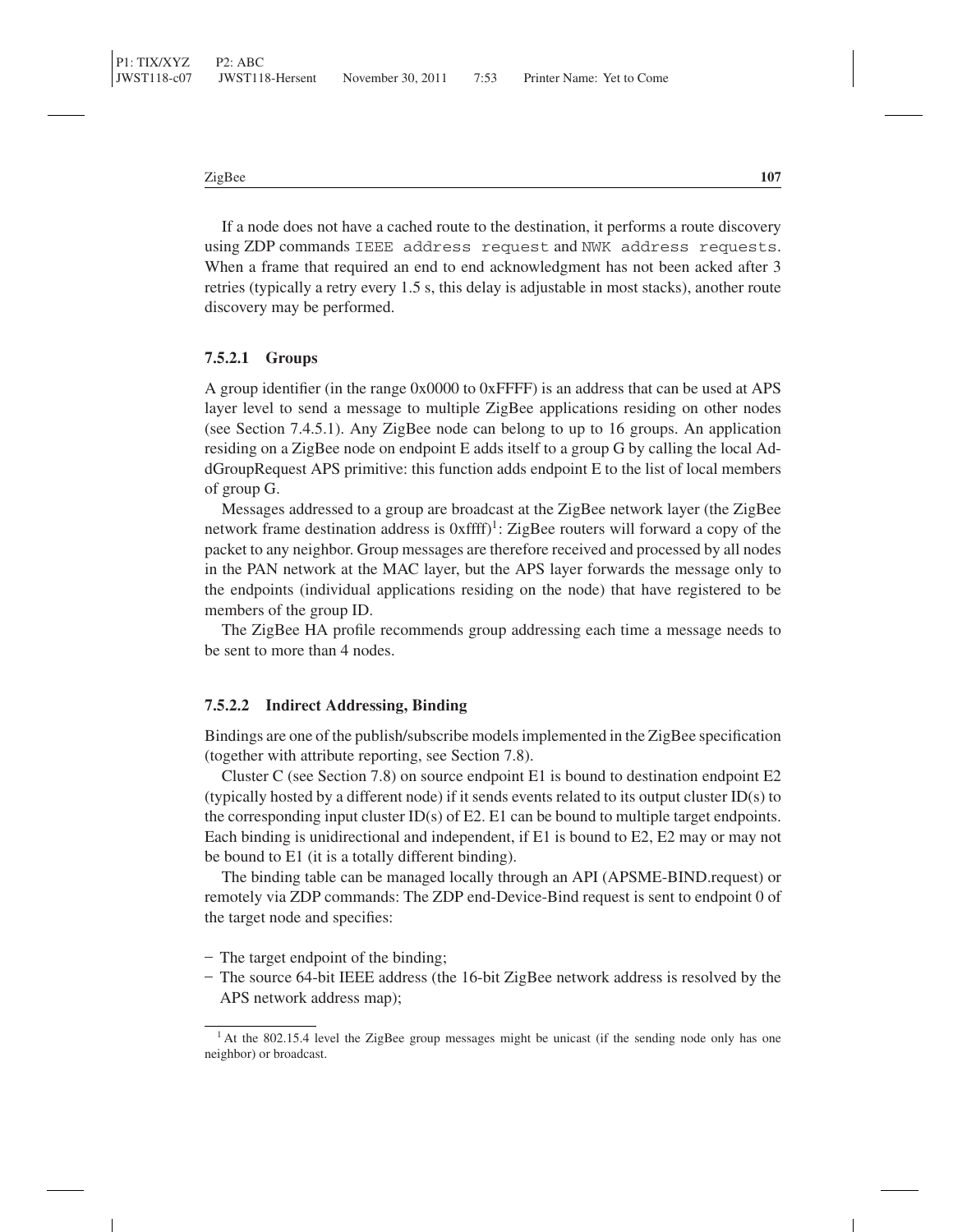- The source endpoint;
- The list of input clusters and output clusters of the source endpoint.

The local binding table lists, for each binding:

- The local source endpoint;
- The application layer destination address that can be a 802.15.4 address (64-bit format), or a group ID (16-bit);
- The destination endpoint if the destination is not a group address;
- A cluster ID.

A typical use case is that a device looks for another node in the network with capabilities corresponding to a match descriptor (supported application profile, cluster ID and direction, e.g., a lamp supporting the on/off cluster as an input). It then binds to that node using the End-Device-Bind command. In order to facilitate this configuration operation, bindings may be specified for groups. ZigBee devices that can initiate or process events have a button that places them in "identify mode" for about 10 s. Command AddGroupIfIdentifying can be broadcast and will automatically place the nodes in "Identify" mode in the group.

At the application level, the binding table can be used through the indirect addressing mode, for example, in the *APSDE-DATA.request* primitive. When indirect addressing is used, the destination address (node address or group address) is resolved using the local binding table, based on the endpoint ID of the sending application. Indirect addressing is very flexible as it allows external nodes to configure the routing of messages across ZigBee applications residing on different nodes (e.g., instruct a switch to send its on/off events to a ZigBee-controlled relay).

#### **7.5.2.3 APS Frame Format**

The APS frame format is outlined in Table 7.5.

The format of the application level payload depends on the value of the application profile identifier and the cluster identifier:

- $-$  Application Profile ID 0x0000: the payload format is defined by the ZigBee device profile (ZDP).
- Application Profile IDs 0x0000 to 0x7FFF are reserved for public application profiles, the payload format is defined by the ZigBee cluster library (ZCL)
- Application Profile IDs 0xBF00 to 0xFFFF are reserved for manufacturer specific profiles (MSP). The payload format is defined by the manufacturer but may also use the ZCL.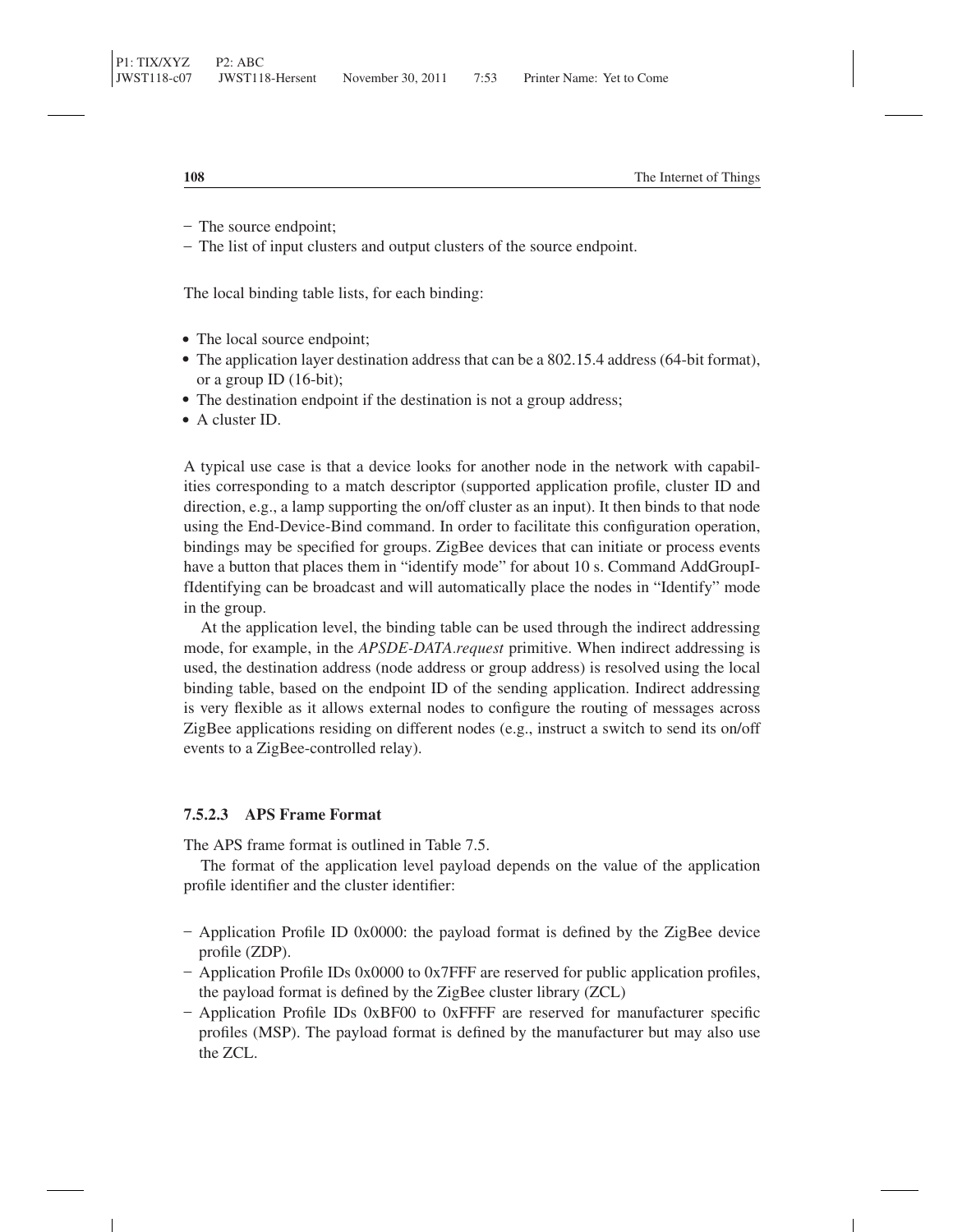| Field name                               | <b>Bytes</b>               | Field details                                                                                                                                                                                                                                                            |
|------------------------------------------|----------------------------|--------------------------------------------------------------------------------------------------------------------------------------------------------------------------------------------------------------------------------------------------------------------------|
| Frame Control                            | 1                          | ------ $XX$ : Frame type $(00 : APS$ data)<br>$---XX-$ : Delivery mode (00 : unicast; 11 : group<br>addressing)<br>$-X$ ----: Indirect address mode (0 : ignored)<br>$-X$ ----- : Security $(0:none)$<br>$-X$ ------ : Ack $(0: not required)$<br>$0$ ------- : Reserved |
| Dest. Endpoint                           | 1                          | 16-bit destination address or group ID                                                                                                                                                                                                                                   |
| Cluster identifier                       | $\mathfrak{D}$             | $0x0006$ : On/Off                                                                                                                                                                                                                                                        |
| <b>Application Profile</b><br>identifier | $\mathfrak{D}$             | $0x0104$ : HA                                                                                                                                                                                                                                                            |
| Source endpoint                          | 1                          |                                                                                                                                                                                                                                                                          |
| Counter                                  | 1                          | APS level counter                                                                                                                                                                                                                                                        |
| AF payload                               | Variable up to<br>80 bytes | APS service data unit (ASDU): a ZCL frame, ZDP<br>frame or application-specific payload.                                                                                                                                                                                 |

#### **Table 7.5** The APS frame format

The ZDP and ZCL are described in the following Sections 7.6 and 7.8.

# **7.6 The ZigBee Device Object (ZDO) and the ZigBee Device Profile (ZDP)**

The **ZigBee Device Object (ZDO)** layer is a specific application running on endpoint 0, designed to manage the state of the ZigBee node. The ZDO application implements the interfaces defined by the ZigBee device profile (ZDP, application profile ID 0x0000).

The clusters defined within the ZDP are similar to those defined in application-specific profiles, but unlike them, the clusters within the ZigBee device profile define capabilities supported in all ZigBee devices. All ZDP client-side transmission of cluster primitives is optional.

The ZDO implements a number of configuration attributes (e.g., the various node descriptors), as well as a number of local APIs and network primitives.

#### *7.6.1 ZDP Device and Service Discovery Services (Mandatory)*

These primitives support the discovery of nodes based on some of their characteristics. Since sleeping devices are not capable of receiving such requests, a cache mechanism is provided. The discovery cache is a database of nodes that registered to this cache after a find node cache request, and stores cached descriptor data (stored using Node\_Desc\_store\_req).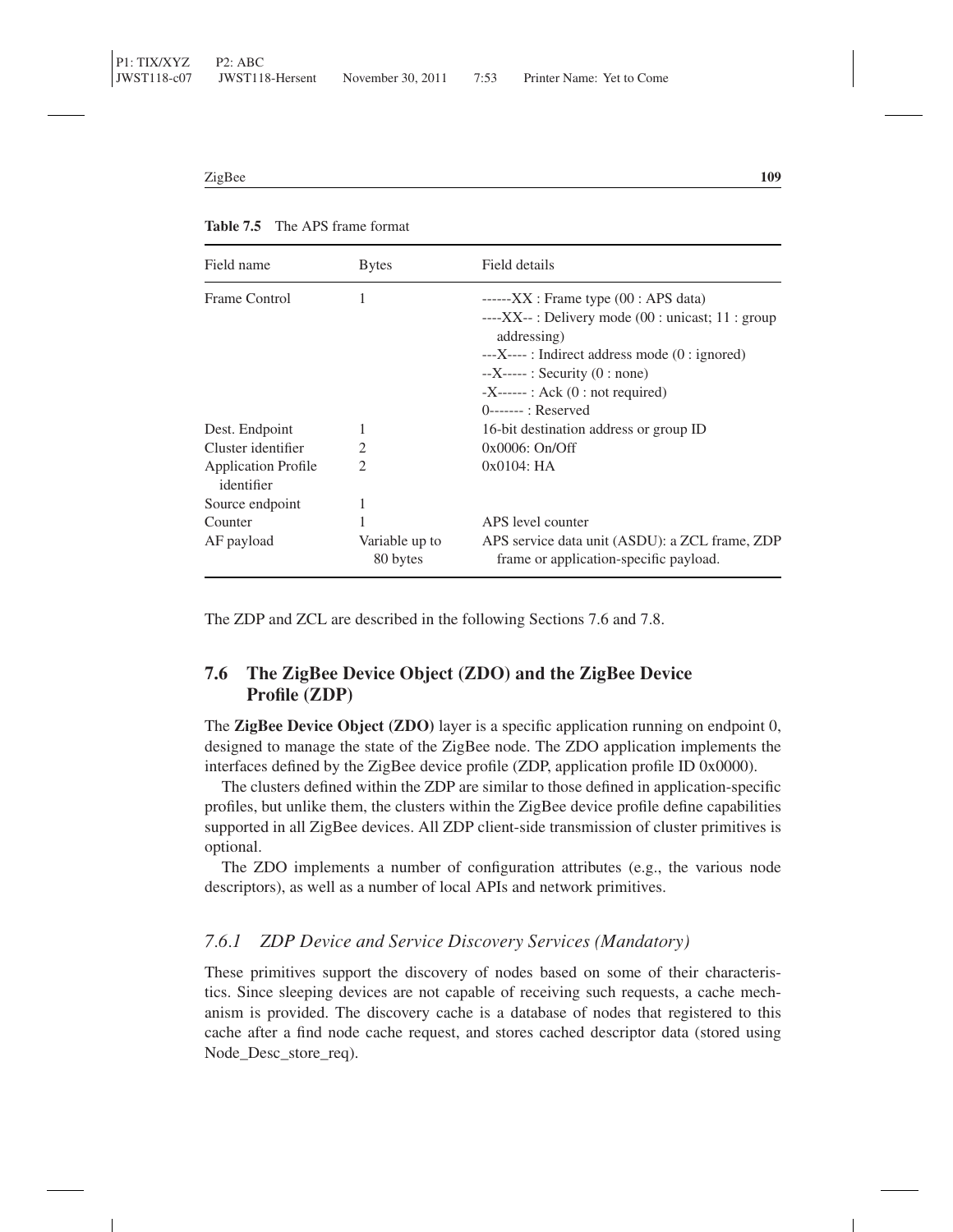#### **ZDP primitives with mandatory server-side processing:**

- NWK\_addr\_req (NWK\_addr\_rsp): finding a network address from a given IEEE address.
- IEEE\_addr\_req (IEEE\_addr\_rsp): finding an IEEE address from a given NWK address.
- Node\_Desc\_req, Power\_Desc\_req, Simple\_Desc\_req (and corresponding responses): finding the node/power/simple descriptor of a device from a given NWK address.
- $-$  Active EP req (Active EP rsp): acquire a list of endpoints on a remote device with simple descriptors.
- Match\_Desc\_req (Match\_Desc\_rsp): finding a list of devices with matching profile ids and cluster IDs.
- Device\_annce.

#### **ZDP primitives with optional server-side processing:**

– Complex\_Desc\_req, User\_Desc\_req, Discovery\_Cache\_req, User\_Desc\_set, System Server Discover req, Discovery store req, Node Desc store req, Power Desc store\_req, Active\_EP\_store\_req, Simple\_Desc\_store\_req, Remove\_node\_cache\_req, Find node cache req. Extended Simple Desc req. Extended Active EP req ... and corresponding responses.

## *7.6.2 ZDP Network Management Services (Mandatory)*

These services implement the network features corresponding to the node type (coordinator, router or end device), for example, managing network scan procedures, interference detection, and so on. It provides the related interfaces for local applications. Remote nodes can also send a remote management command to permit or disallow joining on particular routers or to generally allow or disallow joining via the trust center.

Only the Mgmt\_Permit\_Joining\_req/rsp server-side processing is mandatory, all other primitives are optional:

- Mgmt\_NWK\_Disc\_req/ Mgmt\_NWK\_Disc\_rsp (control network scanning).
- Mgmt\_Lqi\_req / Mgmt\_Lqi\_rsp (getting the neighbor list from a remote device).
- Mgmt\_Rtg\_req./ Mgmt\_Rtg\_rsp (getting the routing table from a neighbor device).
- Mgmt\_Bind\_req. Mgmt\_Bind\_rsp (getting the binding table from a neighbor device).
- Mgmt\_Leave\_req / Mgmt\_Leave\_rsp (request a remote device to leave the network).
- Mgmt\_Direct\_Join\_req / Mgmt\_Direct\_Join\_rsp (requesting that a remote device permit a device designated by DeviceAddress to join the network directly).
- $-$  Mgmt\_Cache\_req / Mgmt\_Cache\_rsp (allows to retrieve a list of ZigBee end devices registered with a primary discovery cache device).
- Mgmt\_NWK\_Update\_req / Mgmt\_NWK\_Update\_rsp (allows communication of updates to the network configuration parameters).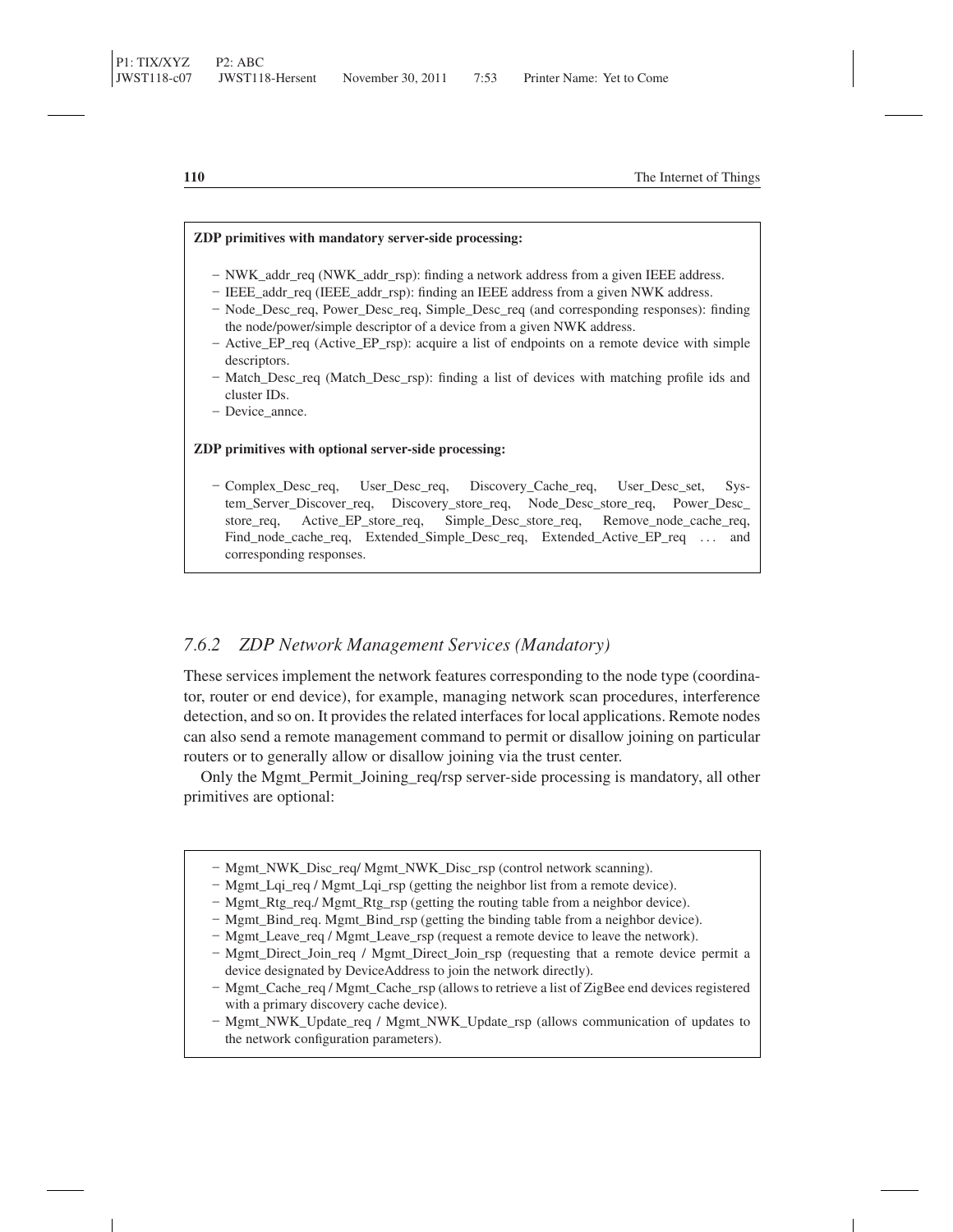# *7.6.3 ZDP Binding Management Services (Optional)*

These primitives enable binding management and maintenance of the bindings table (e.g., processes device replacement notifications). The concept of binding and indirect addressing is discussed in Section 7.5.2.2.

- End\_Device\_Bind\_req / End\_Device\_Bind\_res;
- Bind\_req / Bind\_res;
- Unbind\_req / Unbind\_res;
- Bind\_Register\_req / Bind\_Register\_res;
- Replace\_Device\_req/ Replace\_Device\_res;
- Store\_Bkup\_Bind\_Entry\_req/ Store\_Bkup\_Bind\_Entry\_res;
- Remove\_Bkup\_Bind\_Entry\_req/ Remove\_Bkup\_Bind\_Entry\_res;
- Backup\_Bind\_Table\_req/ Backup\_Bind\_Table\_res;
- Recover\_Bind\_Table\_req / Recover\_Bind\_Table\_res;
- Backup\_Source\_Bind\_req / Backup\_Source\_Bind\_res;
- Recover\_Source\_Bind\_req / Recover\_Source\_Bind\_res.

# *7.6.4 Group Management*

Although one would expect group management over the network to be part of the core ZDP primitives, these were added later as part of the ZCL groups cluster (cluster ID 0x0004). See Section 7.8.

# **7.7 ZigBee Security**

# *7.7.1 ZigBee and 802.15.4 Security*

ZigBee networks can choose whether to enable security or not. Devices compliant with a public application profile must conform to their profile security settings.

ZigBee offers security services at two levels:

- Network (NWK) level security;
- Application (APS) level security.

None of these security services uses the MAC-level security defined by 802.15.4 (the 802.15.4 frame control field security bit is set to 0), which would encrypt the ZigBee NWK header that is required by ZigBee routing. However, ZigBee simply transposes the exact same mechanisms to the ZigBee network and application layer, and uses the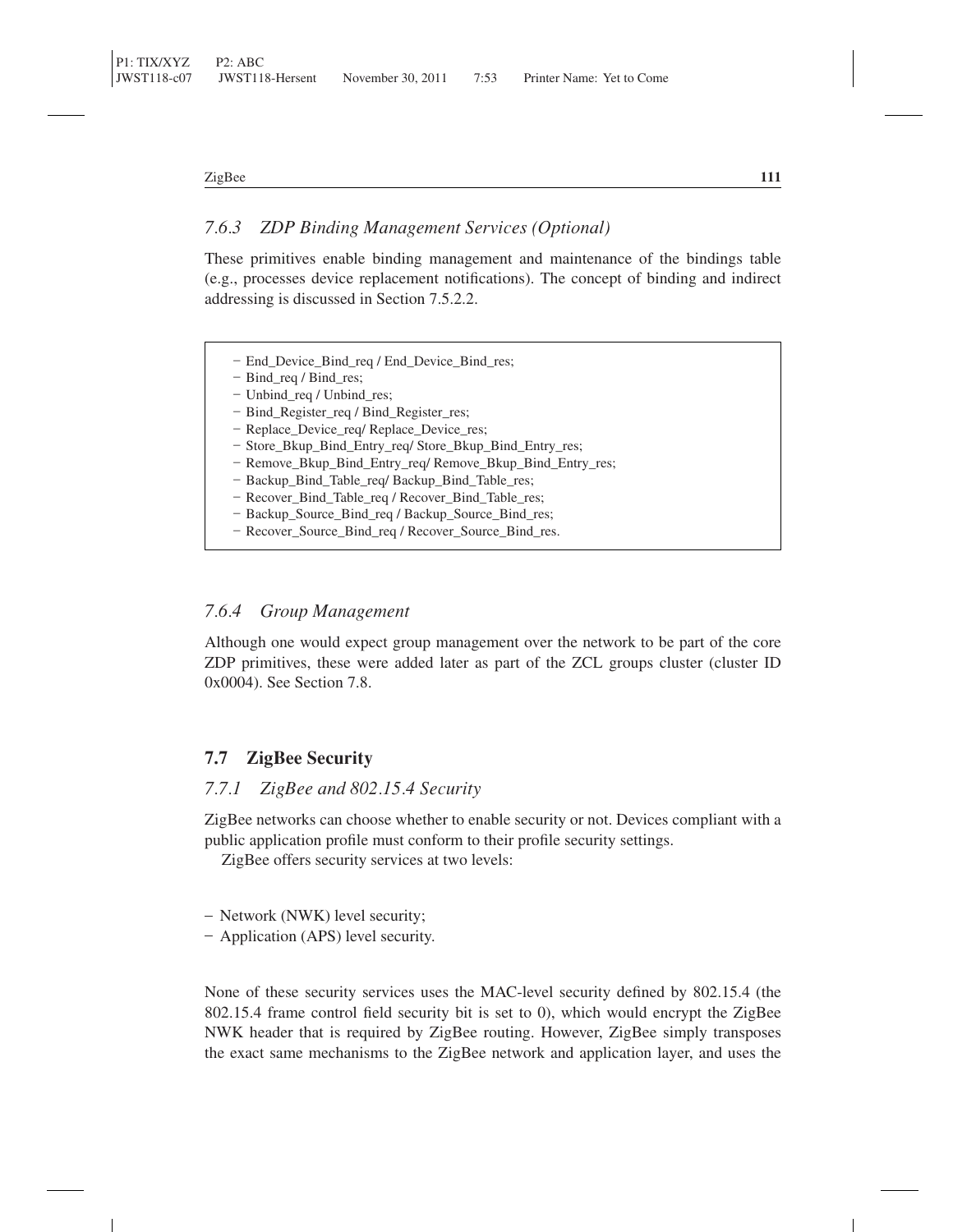

**Figure 7.4** Auxiliary Security header format.

same encryption and hash algorithm (AES-CCM<sup>∗</sup>), so encryption acceleration modules of 802.15.4 chips can still be used.

The ZigBee device object (ZDO) manages the security policies and configuration of a device.

#### **7.7.1.1 NWK Level Security**

ZigBee provides optional integrity protection and encryption, as illustrated in Figure 7.6. When network-level integrity protection or encryption is used, the security bit in the NWK control field is set to 1, indicating the presence of a security auxiliary frame header, and a message-integrity protection code (MIC).

The NWK security auxiliary header is composed of four subfields, illustrated in Figure 7.4.

In the security control subfield, the security level is set to the value of the MIB nwk security-level parameter, by default 0x05. This value specifies whether the frame is only integrity protected but not encrypted, or that it should also be encrypted, in which case the entire network payload is encrypted. Network security is applied as configured in the device network information base (NIB, nwkSecureAllFrames=TRUE to secure all frames) by default, but the application may override this setting frame by frame by specifying the SecurityEnable parameter of the NLDE-data.Request primitive.

The services provided by each security level are listed in Figure 7.5.

The MIC, as well as encryption, are computed using AES and CCS<sup>∗</sup> (see Section 1.1), using the main or alternate network key.

#### **7.7.1.2 Application Layer Security**

The APS layer provides a number of security primitives that can be used by application developers: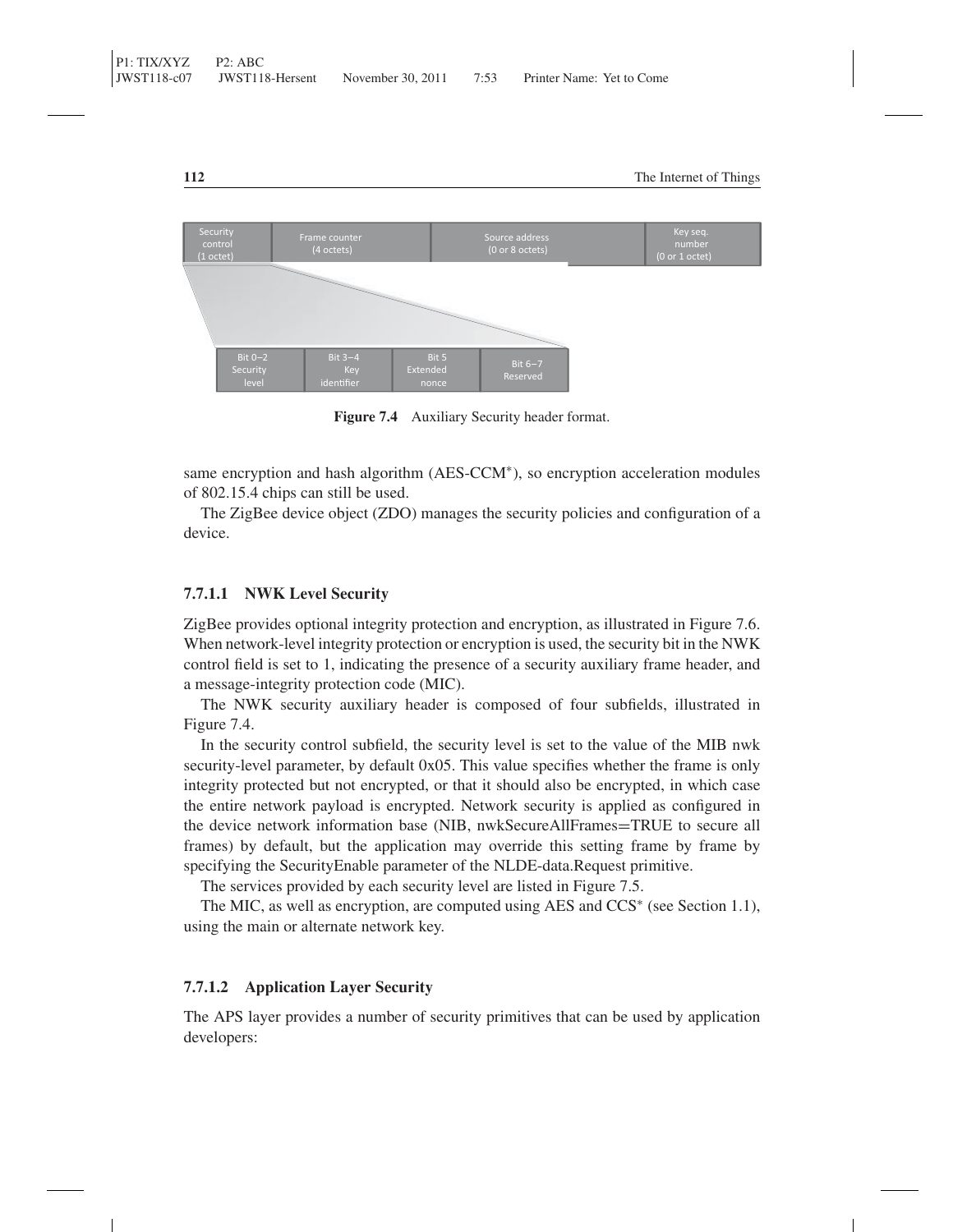- APSME-ESTABLISH-KEY to establish a link key with another ZigBee device using the SKKE protocol.
- APSME-TRANSPORT-KEY to transport security material from one device to another.
- APSME-UPDATE-DEVICE to notify the trust center when a device joins or leaves the network.
- APSME-REMOVE-DEVICE to instruct a router to remove a child from the network (used by the trust center).
- APSME-REQUEST-KEY to ask the trust center an application master key or the active network key.
- APSME-SWITCH-KEY used by the trust center to tell a device to switch to a new network key.
- APSME-AUTHENTICATE used by two devices to authenticate each other.

| Security        | 0x00   | 0x01 | 0x02 | 0x03 | 0x04   | 0x05 | 0x06 | 0x07 |
|-----------------|--------|------|------|------|--------|------|------|------|
| control         |        |      |      |      |        |      |      |      |
|                 |        |      |      |      |        |      |      |      |
| encryption      | No     |      |      | Yes  |        |      |      |      |
| MIC bit<br>size | No MIC | 32   | 64   | 128  | No MIC | 32   | 64   | 128  |

**Figure 7.5** AUX header security control field values. The key identifier is set of 0x01 for the active network key (0x00 for link keys used by the APS layer).

In addition, the application-layer security provides its own optional integrity and encryption services, based on the network key or on a link-specific key (associated to the destination of the packet), under control of the application (TxOptions parameter).

Just like NWK security, the APS layer security will add an auxiliary security header (AUX header), and an integrity code, as illustrated on Figure 7.6. The difference is that the integrity protection scheme protects the APS header, auxiliary header and APS payload, and when encryption is used, only the APS payload is encrypted.

### *7.7.2 Key Types*

- **Master Keys**
	- Application master keys are distributed by the trust center (via unsecured key transport) and used to set up link keys between two devices, and for mutual authentication of devices.
	- Trust center master keys are used to derive a link key for communication with the trust center.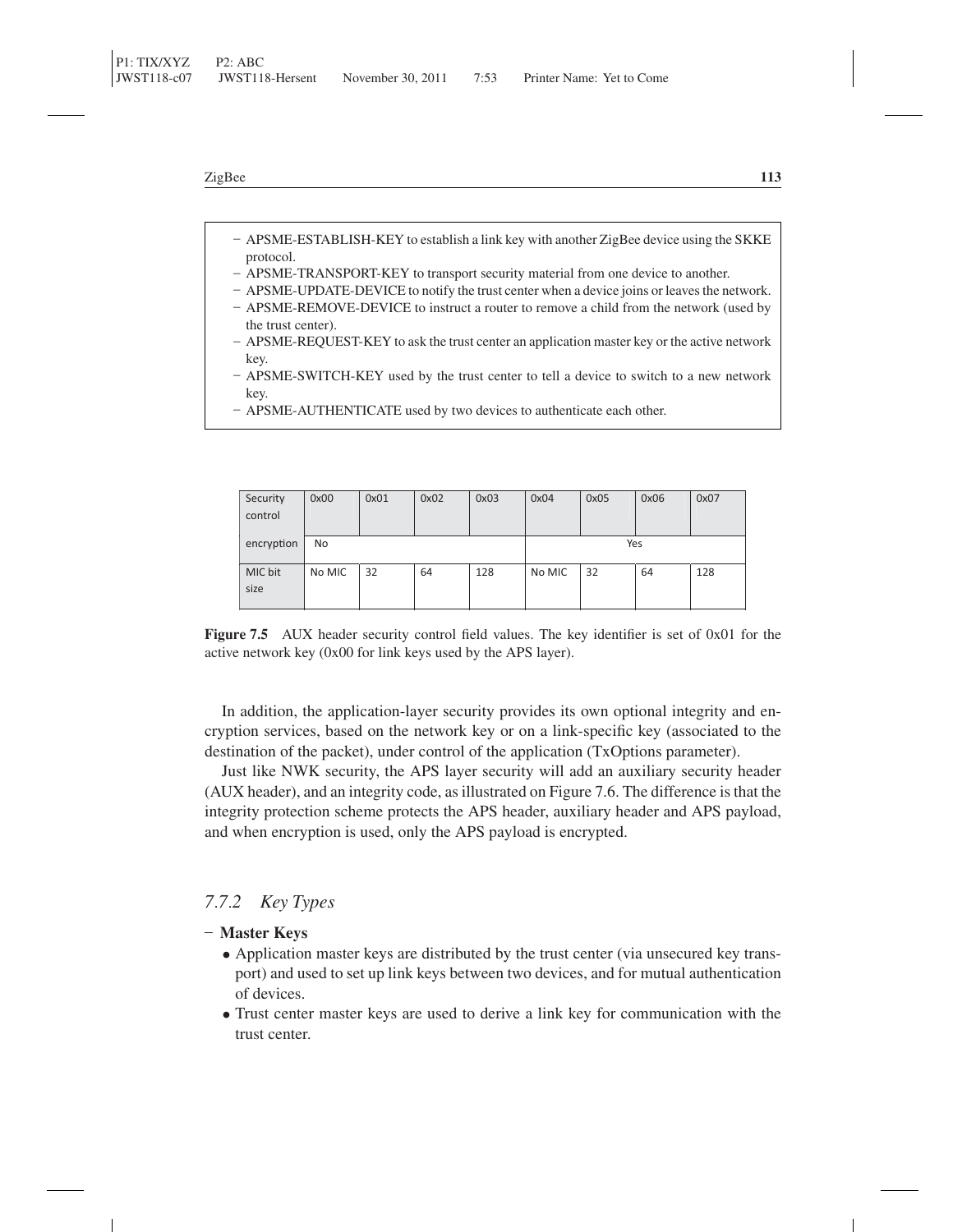| <b>NWK layer security</b> |                   |                          | NWK layer MIC protects NWK header and payload |                          |                          |                                         |            |  |
|---------------------------|-------------------|--------------------------|-----------------------------------------------|--------------------------|--------------------------|-----------------------------------------|------------|--|
|                           |                   |                          |                                               |                          |                          |                                         |            |  |
| SYNC                      | PHY<br><b>HDR</b> | <b>MAC</b><br>HDR        | <b>NWK</b><br><b>HDR</b>                      | <b>AUX</b><br><b>HDR</b> |                          | (optionally encrypted) NWK payload      | <b>MIC</b> |  |
|                           |                   |                          |                                               |                          |                          |                                         |            |  |
|                           |                   |                          |                                               |                          |                          |                                         |            |  |
|                           |                   |                          |                                               |                          |                          |                                         |            |  |
| <b>APL layer security</b> |                   |                          |                                               |                          |                          | APL layer MIC protects entire APS frame |            |  |
| SYNC                      | PHY<br><b>HDR</b> | <b>MAC</b><br><b>HDR</b> | <b>NWK</b><br><b>HDR</b>                      | <b>APS</b><br><b>HDR</b> | <b>AUX</b><br><b>HDR</b> | (optionally encrypted) APS payload      | <b>MIC</b> |  |

Figure 7.6 ZigBee NWK and APS security services.

- **Network keys** are used for network management. They are preconfigured or configured by the trust center, using unsecured key transport when standard security is used or using the trust center link key in high-security mode.
	- Standard network keys are used in the standard security mode, and can be used to secure general application layer commands.
	- High-security network keys are used in the high-security mode, they are not used for communication between secure devices, which use link-specific keys instead.
- **Link keys** can either be negotiated using SKKE, or configured by the trust center under request of a device. Service specific keys are derived by hashing of the link key:
	- The **key-load** key is used to protect transported master and link keys.
	- The **key-transport** key is used to protect transported network keys.

A ZigBee device stores a (master key/link key) key pair for each device with which they may use link-key-based communication. The device is identified by its 64-bit IEEE address.

#### *7.7.3 The Trust Center*

Key distribution is not addressed by 802.15.4. For security purposes, ZigBee defines the role of "trust center", which is responsible for key distribution and joining policy.

In *high-security mode*, the trust center maintains a list of devices, master keys, link keys and network keys. A device can be preloaded with the trust center address and initial master key, or the master key can be sent via an unsecured key transport primitive. The trust center, by default, is the ZigBee coordinator, but the coordinator can designate another device, or the trust center can be preconfigured in devices.

In *low-security mode*, a device communicates with its trust center using the current network key, which can be preconfigured (as in the commercial building automation profile) or configured via an unsecured key transport primitive during the joining process (as in the home automation profile).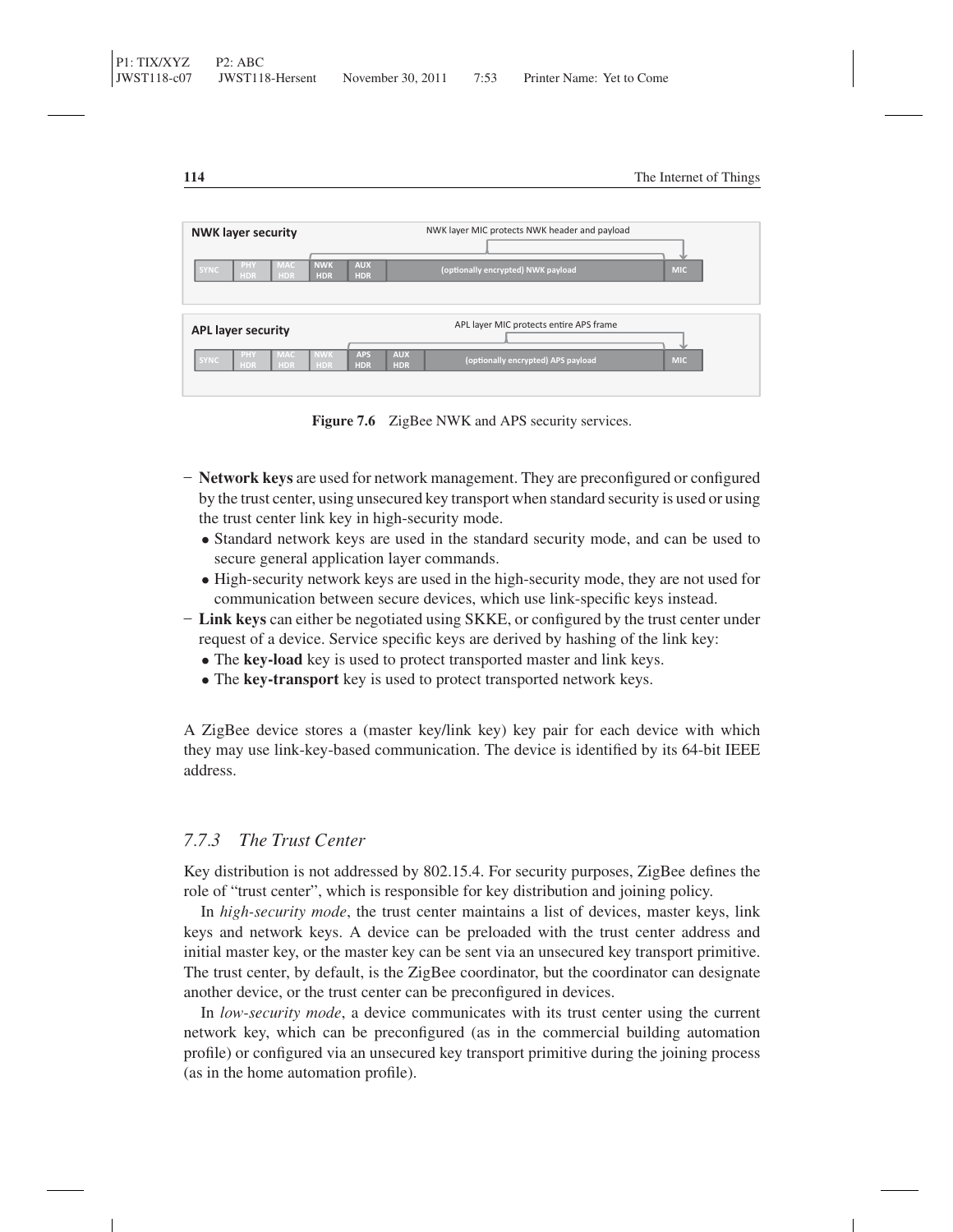

**Figure 7.7** Security bootstrapping procedure in high-security mode.

The trust center is notified by ZigBee routers of joining devices by means of an Update-Device command (see Figure 7.7). They can reject or accept the new joiner. In the latter case the trust center communicates the joiner master key to the router, which relays it to the joiner. This enables the trust center to establish a link key to the joiner, and to finally securely communicate the NWK key to the joiner using a secure Transport-Key command (key-transport key, derived from the link key).

Devices can also request the trust center to compute a link key pair for communication with another device: the trust center will communicate the link key to each device using Transport-Key commands.

#### **7.7.3.1 SKKE**

Secure ZigBee devices are configured with a link specific master key for each device they may need to communicate securely with, or need to authenticate. A link key, distinct from the master key, can be negotiated between ZigBee endpoints by using a symmetric key establishment (SKKE) scheme using procedures defined in ANSI X9.63-2001.

#### **7.7.3.2 Entity Authentication**

ZigBee provides a APSME-AUTHENTICATE.request primitive is used for initiating entity authentication or responding to an entity authentication initiated by another device. The request includes a random challenge and the response is a hash based on the shared master key for the device pair and frame sequence numbers.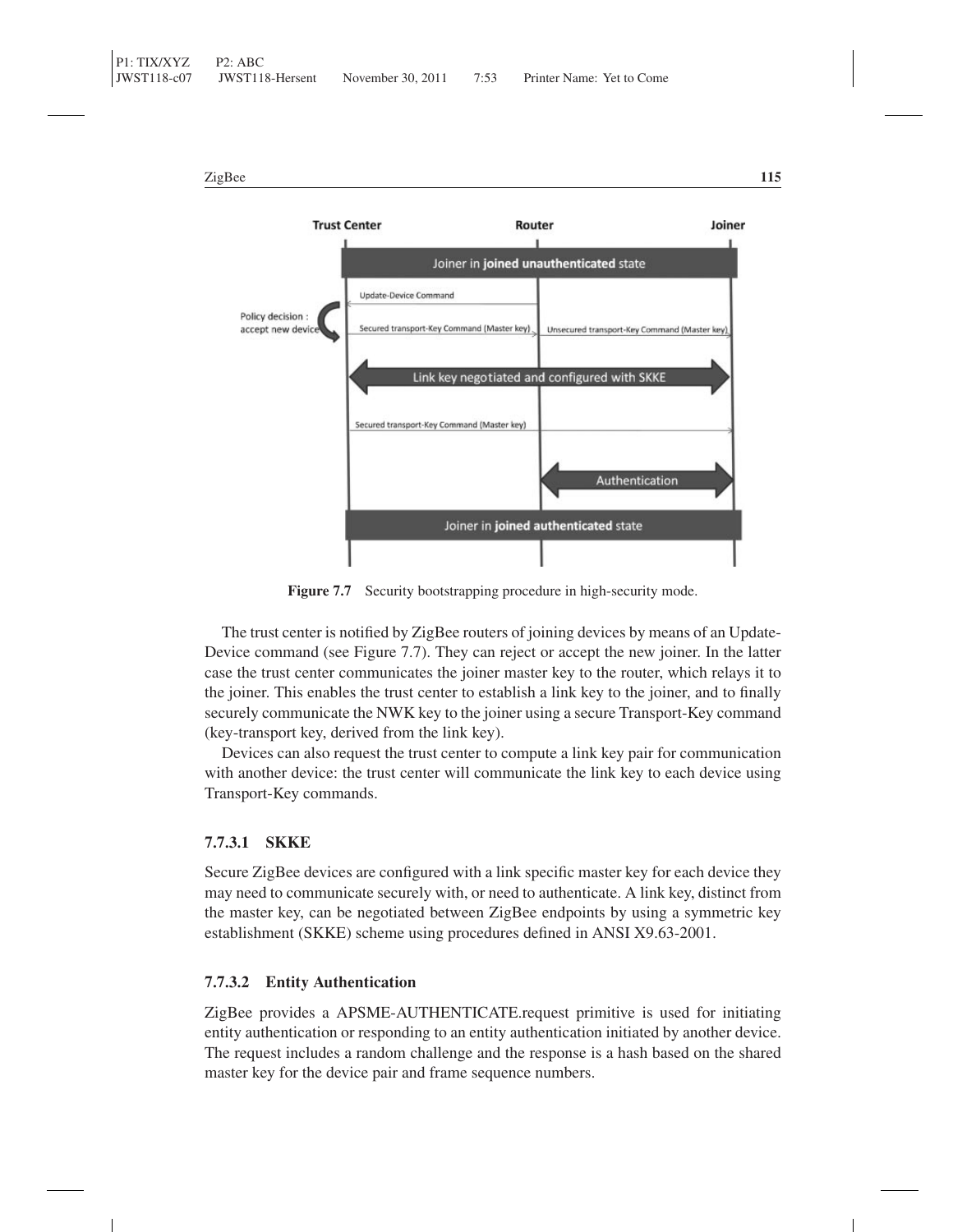#### *7.7.4 The ZDO Permissions Table*

The ZDO optionally comprises a permissions configuration table. This table lists a number of tasks categories (e.g., *ApplicationSettings* for authorization to configure bindings, groups, and other application configuration commands) that can be requested from an external entity to the ZDO. For each task category, the permissions configuration table lists the addresses of devices authorized to perform these tasks (or specifies that any device is authorized), and specifies whether the related commands need to be secured with a link-specific key.

#### **7.8 The ZigBee Cluster Library (ZCL)**

The cluster library provides support for communication between applications, including over the air configuration of group tables, reading and setting attribute values, subscribing to certain attribute-value changes, and so on.

#### *7.8.1 Cluster*

A cluster is a set of related commands and attributes. Each cluster is defined by a ZigBee application profile and identified by a cluster ID (0x0000 to 0xFFFF). Commands are identified by a command ID (0x00 to 0xFF), and attributes by an attribute ID (0x0000 to 0xFFFF).

Clusters are composed of a server side and a client side. Each application residing on a ZigBee device lists the clusters that it supports as a server in its simple descriptor input cluster list, and the clusters that it supports as a client in the simple descriptor output cluster list.

An application that implements the server side typically exposes a set of attributes, and must be able to receive and process the primitives defined by the cluster to read or manipulate these attributes. It may also support attribute-reporting commands, which are sent to requesting devices that implement the client side of the cluster.

Vice versa an application that implements the client side of the cluster may use any of the commands supported by the server side, and must support receiving attribute reporting commands, if it requests such notifications.

Each cluster is defined only within a given application profile. However, in order to avoid any confusion and to redefine common clusters multiple times, the clusters defined by the ZigBee cluster library (ZCL) use the same cluster IDs for each ZigBee public application profile. Table 7.6 lists some of the clusters defined by the ZCL, which therefore have the same meaning for all public application profiles defined by ZigBee.

Clusters are directional: for each endpoint, the endpoint simple descriptor contains the list of input clusters (commands that it accepts and properties that can be written to the endpoint), and the list of output clusters (commands that it may send and properties that may be read).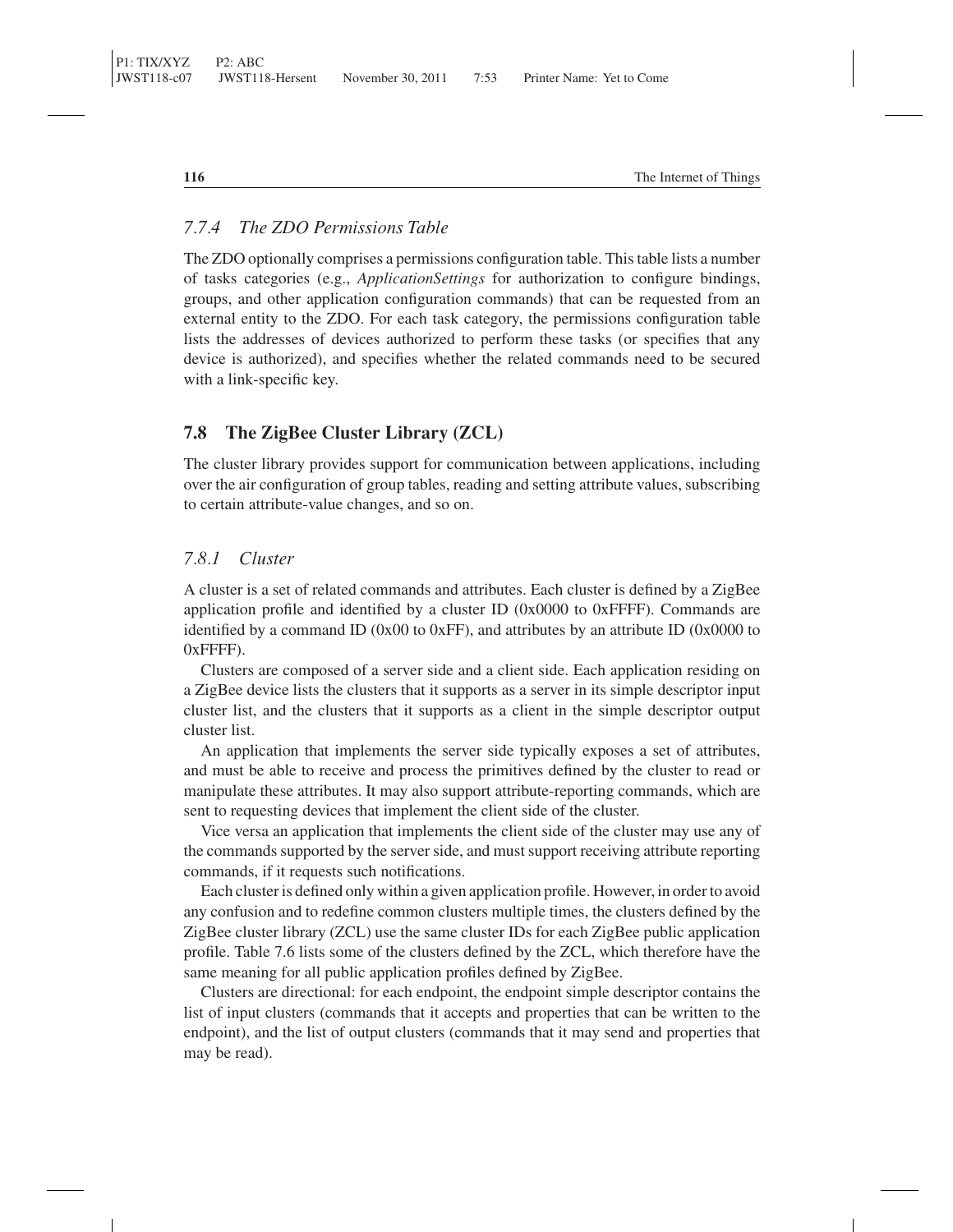| Cluster ID | Cluster Name                      |
|------------|-----------------------------------|
| 0x0000     | Basic cluster                     |
| 0x0001     | Power configuration cluster       |
| 0x0002     | Temperature configuration cluster |
| 0x0003     | Identify cluster                  |
| 0x0004     | Groups cluster                    |
| 0x0005     | Scenes cluster                    |
| 0x0006     | OnOff cluster                     |
| 0x0007     | OnOff configuration cluster       |
| 0x0008     | Level control cluster             |
| 0x000a     | Time cluster                      |
| 0x000b     | Location cluster                  |

Table 7.6 Some clusters defined by the ZCL

Each ZigBee public application profile defines a list of devices, each implementing a standard set of features defined by a list of input and output clusters. Within a given publicapplication profile, manufacturers can extend that list by using the "manufacturer specific extension" field of the ZCL frame (see Section 7.8.4). An endpoint declares the clusters it supports in its simple descriptor, which contains the endpoint number, application profile ID, application device ID, and application version ID (see Section 7.9), the list of input and output clusters.

# *7.8.2 Attributes*

Attributes are identified by a 16-bit number. The ZCL library provides commands to:

- read or set attributes;
- require reporting on an attribute, either periodic or based on a change of value.

#### *7.8.3 Commands*

Commands are identified by an 8-bit number. The first 4 bits of cluster-specific commands (defined only within the scope of a given cluster) are set to zero. For instance, command  $0x00$  of the OnOff cluster  $(0x0006)$  means "Off".

Other identifiers are reserved for cross-cluster commands.

# *7.8.4 ZCL Frame*

The ZigBee cluster library frame (Table 7.7) carries application-specific commands. The general commands (frame type  $= 00$ ) are listed in Table 7.8.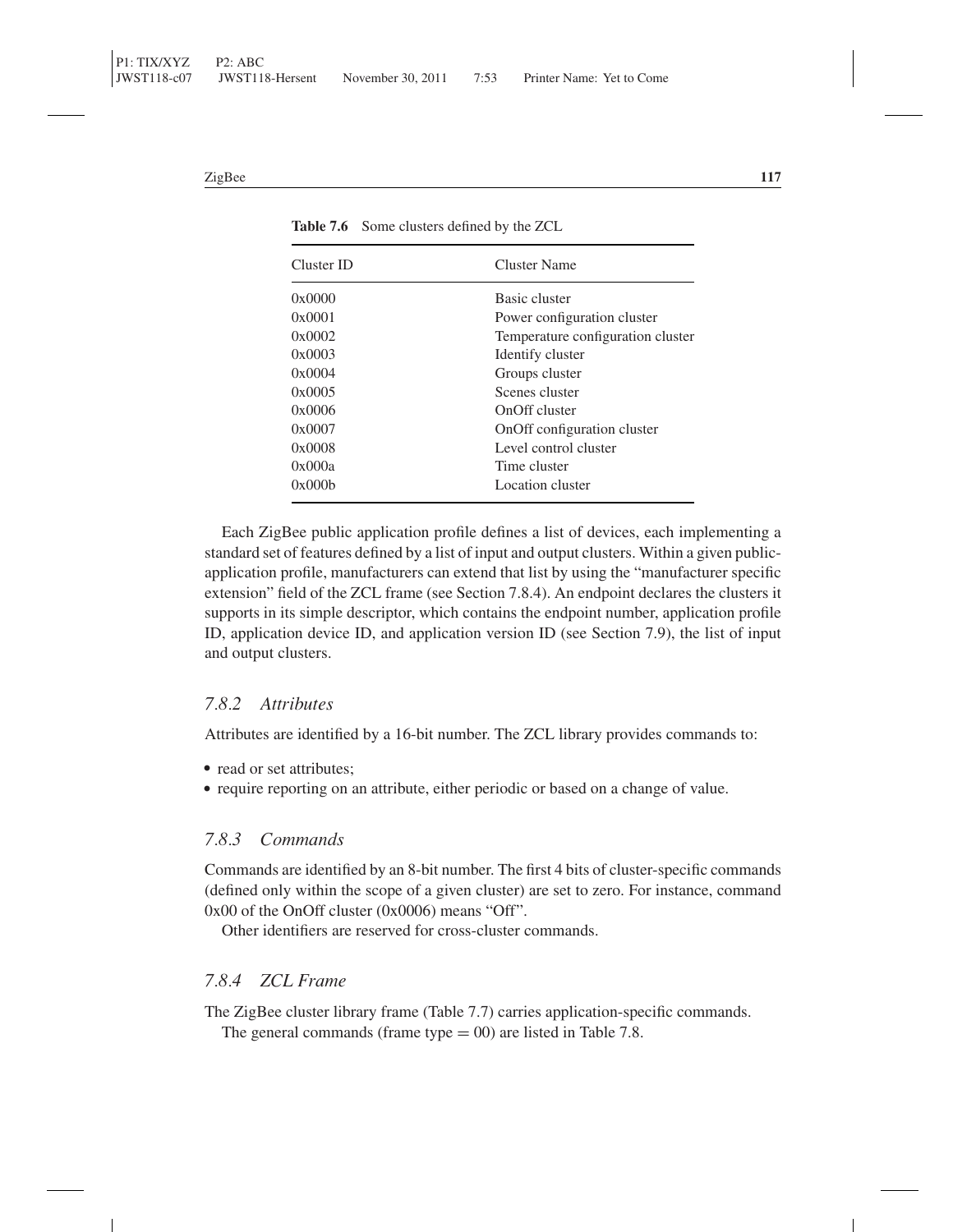| Field                          | <b>Bytes</b> | Field details                                                                                                                                                                                                                                                                                                                             |
|--------------------------------|--------------|-------------------------------------------------------------------------------------------------------------------------------------------------------------------------------------------------------------------------------------------------------------------------------------------------------------------------------------------|
| Frame Control                  |              | $---XX$ : Frame type (00 : cluster for entire app. Profile,<br>01 : cluster specific command, other values reserved)<br>$---0-$ : Manufacturer specific (0 : defined by ZCL, 1<br>manufacturer specific)<br>$---X---$ : Direction $(0:$ client to server)<br>000X---- : Default response (0 enabled, 1 disabled)<br>$000$ -----: Reserved |
| Manufacturer code              | 0/2          | Present only if the frame is manufacturer specific (Frame)<br>control bit 6)                                                                                                                                                                                                                                                              |
| Transaction sequence<br>number |              | Matching of request command frames and response<br>command frames                                                                                                                                                                                                                                                                         |
| Command identifier             |              | e.g., $0x42$ : toggle                                                                                                                                                                                                                                                                                                                     |

# **Table 7.7** ZCL frame format

# **Table 7.8** ZCL general commands

Command

| Command<br>identifier | Command                      | Usage                                                                                                                                                                                                                                                                                                                                                                                                                         |
|-----------------------|------------------------------|-------------------------------------------------------------------------------------------------------------------------------------------------------------------------------------------------------------------------------------------------------------------------------------------------------------------------------------------------------------------------------------------------------------------------------|
| 0x00                  | Read attributes              | Read a list of attributes, whose 16-bit identifiers are<br>passed as payload                                                                                                                                                                                                                                                                                                                                                  |
| 0x01                  | Read attributes response     | Includes a list of attribute records as payload. Each<br>attribute record is as follows: Attribute identifier<br>$(16 \text{ bit})$ Status(Success or error: 8 bit) Attribute<br>data type (0/8 bit)   Attribute value (variable).<br>Array types are encoded as element type   number<br>of elements   list of elements.                                                                                                     |
| 0x02                  | Write attributes             | Write a list of attributes, as described by a list of<br>attribute records in payload.                                                                                                                                                                                                                                                                                                                                        |
| 0x03                  | Write attributes undivided   | Write attributes, all or nothing mode.                                                                                                                                                                                                                                                                                                                                                                                        |
| 0x04                  | Write attributes response    | Response with a list of status codes, for each<br>parameter.                                                                                                                                                                                                                                                                                                                                                                  |
| 0x05                  | Write attributes no response | Write attributes, best effort mode.                                                                                                                                                                                                                                                                                                                                                                                           |
| 0x06                  | Configure reporting          | Only specific attributes support reporting in a cluster.<br>The list of attribute reporting configuration<br>records passed as parameter includes minimal and<br>maximal reporting intervals, the minimum change<br>of the attribute that should trigger reporting. This<br>command may be sent by a client to a server to<br>configure reporting, or by a server to a client to<br>describe its future reporting parameters. |

(*Continued*)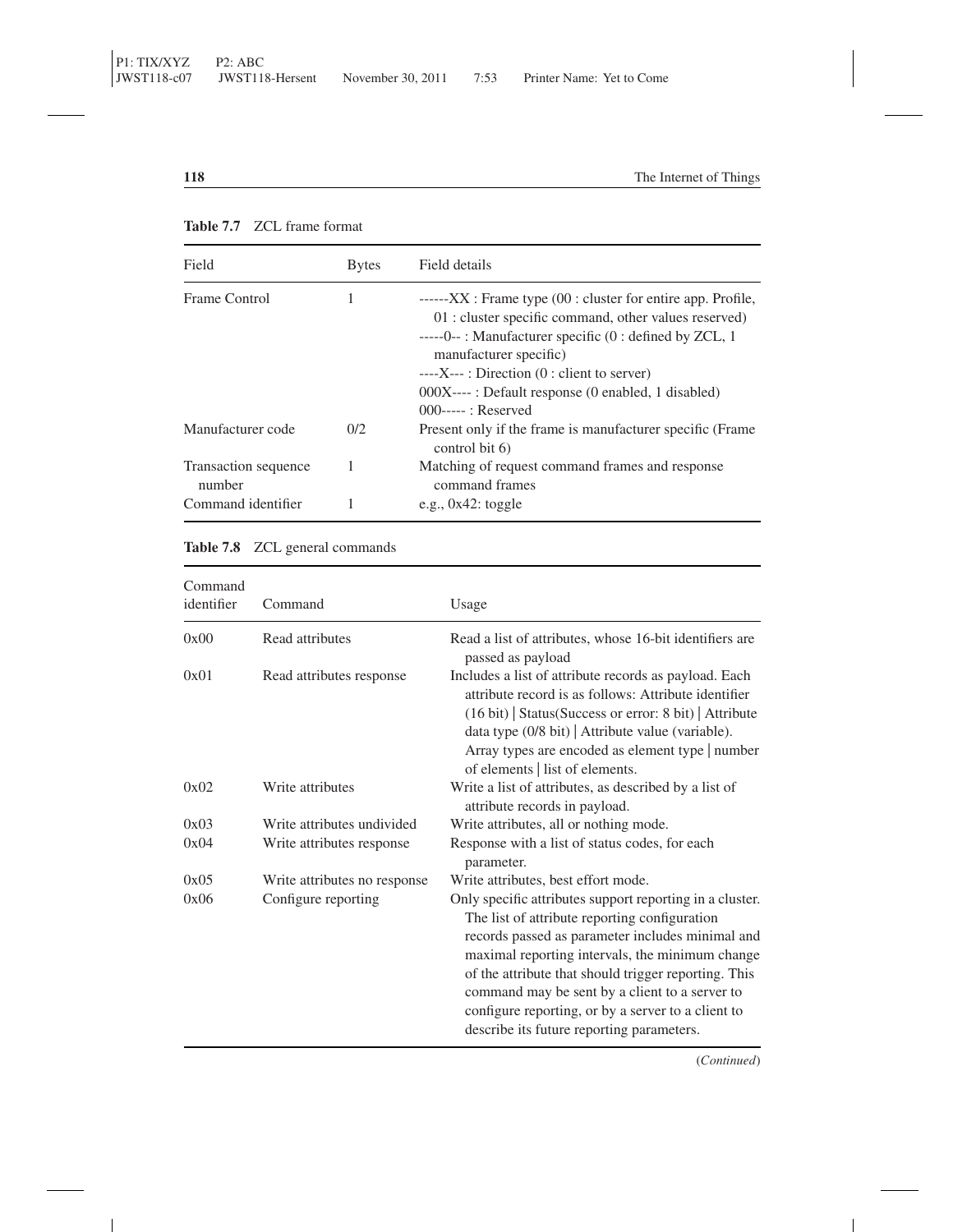| Command<br>identifier | Command                                  | Usage                                                                                                                          |
|-----------------------|------------------------------------------|--------------------------------------------------------------------------------------------------------------------------------|
| 0x07                  | Configure reporting response             |                                                                                                                                |
| 0x08                  | Read reporting configuration             | Request to get the reporting configuration<br>parameters for one or more attributes                                            |
| 0x09                  | Read reporting configuration<br>response |                                                                                                                                |
| 0x0a                  | Report attributes                        | Reporting for one or more attributes of a cluster,<br>according to a previously configured reporting<br>relationship (binding) |
| 0x0b                  | Default response                         | Basic success/error response                                                                                                   |
| 0x0c                  | Discover attributes                      | Specifies a starting 16-bit attribute identifier and<br>maximum number of identifiers to report                                |
| 0x0d                  | Discover attributes response             |                                                                                                                                |
| 0x0e                  | Read attributes structured               | Used to read only specific index positions (up to 15)<br>for array-type attributes                                             |
| 0x0f                  | Write attributes structured              | Used to write only specific index positions (up to<br>15) for array-type attributes                                            |
| 0x10                  | Write attributes structured<br>response  |                                                                                                                                |

# **7.9 ZigBee Application Profiles**

An application profile defines a set of messages and attributes standardized for use in a particular context. Application profiles are identified by an application profile ID (0x0000 to 0xFFFF). Each manufacturer can define proprietary messages within its own private application profile, but the ZigBee alliance defines a set of public application profiles, which enable cross-vendor interoperability for the target applications. Profile IDs 0xBF00 to 0xFFFF are reserved for manufacturer specific profiles (MSP), and must be requested from the ZigBee alliance. Profile IDs 0x0000 to 0x7FFF are reserved for public application profiles, and are listed in Table 7.9.

Each ZigBee public profile contains a list of devices identified by a device ID. Each device implements a standard set of features defined by a list of input and output clusters, and a list of attributes (some optional, some mandatory). Within a given public application profile, manufacturers can extend that list by using the "manufacturer-specific extension" field of the ZCL (see Section 7.8.4).

#### *7.9.1 The Home Automation (HA) Application Profile*

The HA profile is by far the most widely implemented by manufacturers. While ZigBee does not specify use of nonvolatile memory, the HA profile does: nodes should retain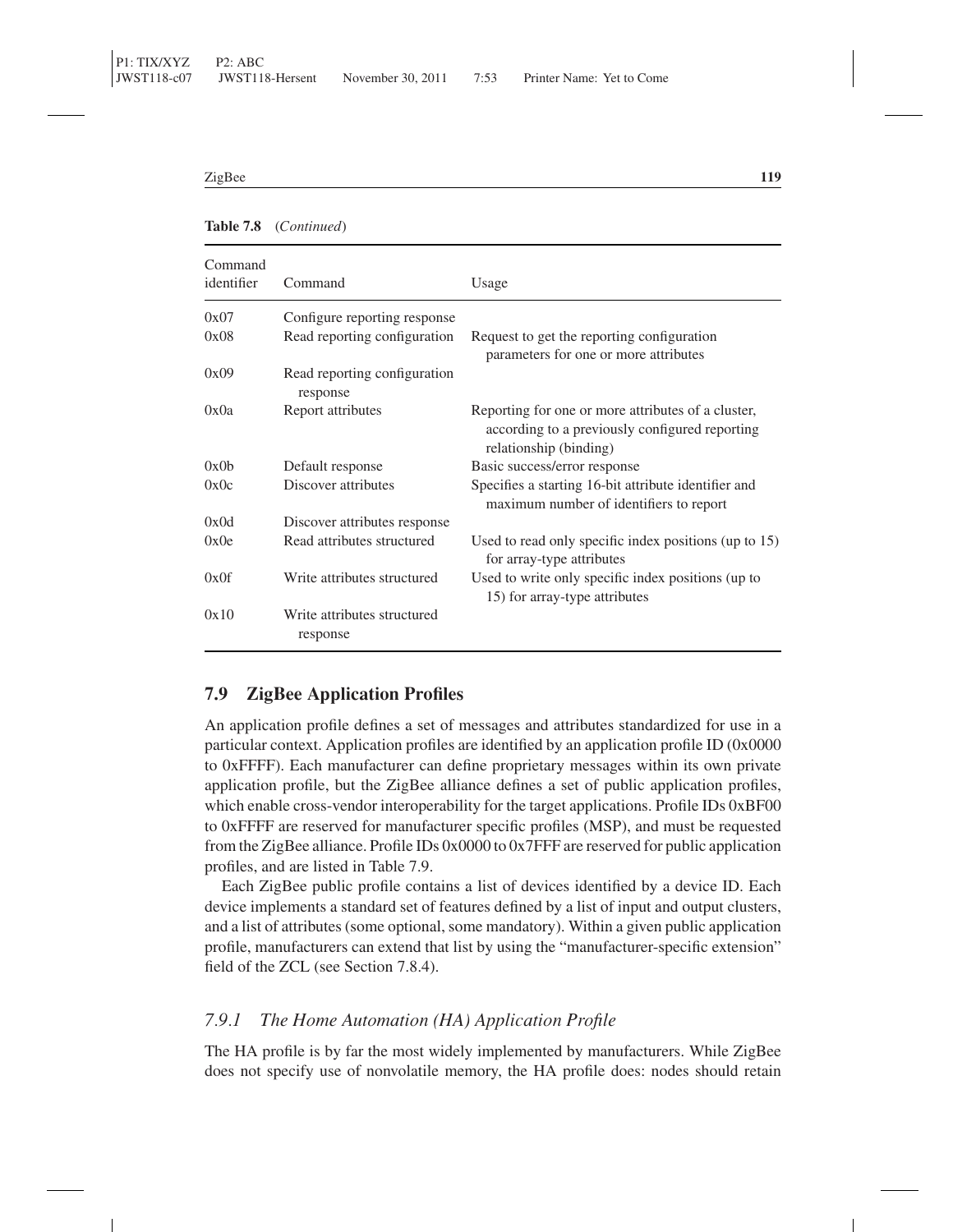| <b>Public Application Profile</b>                                       |                         | Profile ID | Usage                                                                                                                                 |
|-------------------------------------------------------------------------|-------------------------|------------|---------------------------------------------------------------------------------------------------------------------------------------|
| Home Automation                                                         | <b>HA</b>               | 0x0104     | Security, HVAC, LIGHTING<br>CONTROL, ACCESS<br>CONTROL, IRRIGATION                                                                    |
| Commercial Building<br>Automation                                       | <b>CBA</b>              | 0x0105     | Security, HVAC, AMR, lighting<br>control, access control                                                                              |
| <b>Industrial Plant Monitoring</b>                                      | <b>IPM</b>              | 0x0101     | Asset management, process control,<br>environmental control, energy<br>management                                                     |
| Telecommunications<br>Applications                                      | TA                      | 0x0107     | Information delivery in hot zones,<br>public information enquiry,<br>location-based services, remote<br>control (TV, DVD), cell phone |
| Automatic (Advanced)<br>Metering Initiative or<br><b>Smart Energy 1</b> | AMI<br>ZSE <sub>1</sub> | 0x0109     |                                                                                                                                       |
| Personal Home and Hospital<br>(Health) Care                             | <b>PHHC</b>             | 0x0108     | Patient monitoring, Fitness<br>monitoring.                                                                                            |

#### **Table 7.9** ZigBee public application profiles

their configuration (PAN ID, address, group IDs, etc. ...) even after a power down. This facilitates battery replacement and network restarts after power outages (silent rejoin, see Section 7.3.3).

The HA profile determines the following settings:

- It uses stack profile 0x01 or 0x02.
- Channels 11, 14, 15, 19, 20, 24, 25 are preferred.
- The trust center link key is hardcoded in the profile, the trust center distributes a network key.
- The minimum number of entries of entries in the broadcast transaction table (BTT, see Section 7.4.5.1) is nine.

The standard devices defined by the home automation public application profile are characterized by the mandatory clusters that they must support. Mandatory and optional "common clusters" are defined for all HA devices:

- Server side: mandatory support of basic and identify clusters. Optional support for power configuration, device temperature configuration, alarms, meter, and manufacturerspecific clusters.
- Client side: optional support for meter, and manufacturer-specific clusters.

The HA profile also lists mandatory and optional clusters specific to each device type. Table 7.10 lists some examples.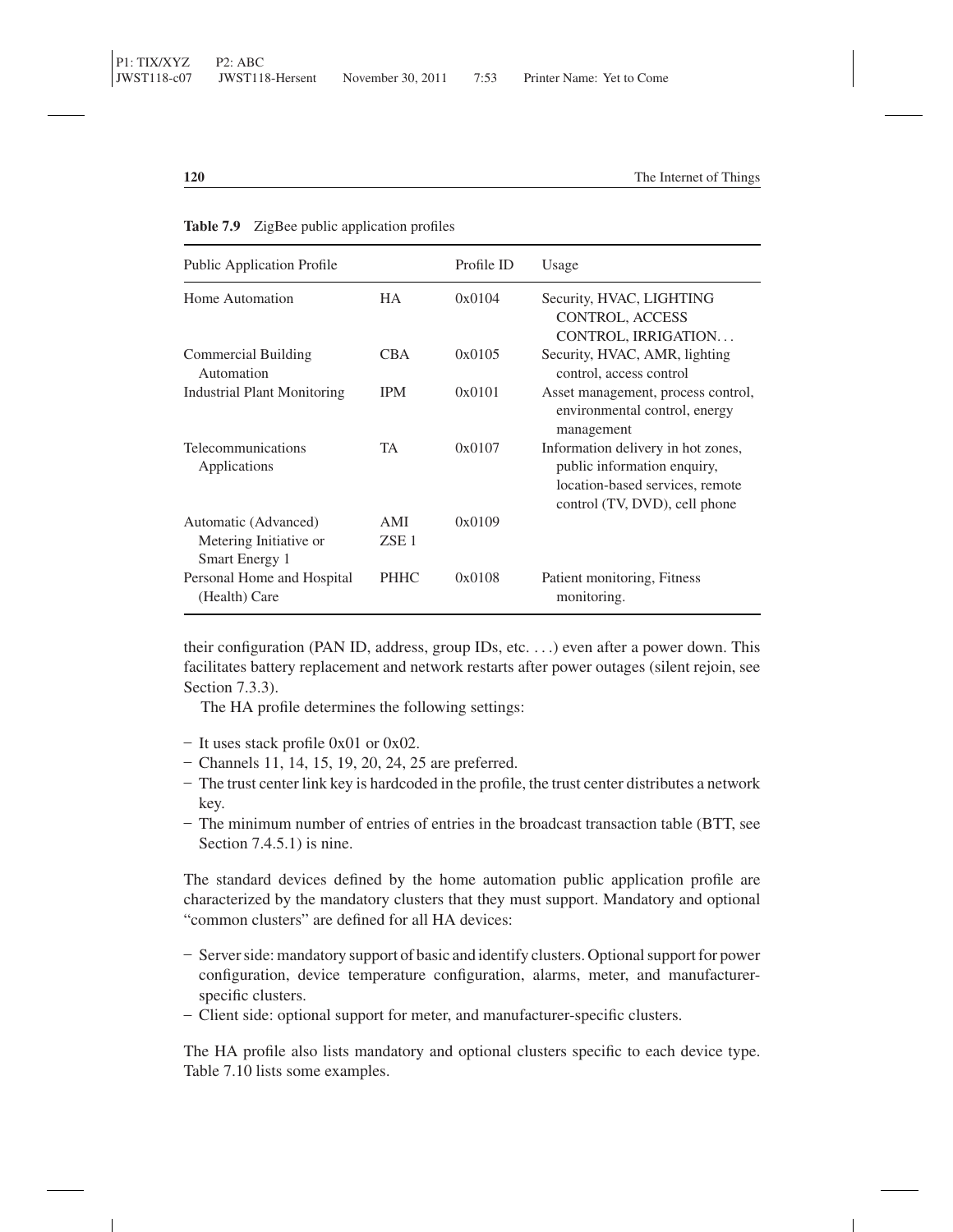|                 | Device name                          | Device ID        | Supported clusters<br>Mc/Ms: mandatory on client or server side,<br>Oc/Os: optional on client or server side                                                     |
|-----------------|--------------------------------------|------------------|------------------------------------------------------------------------------------------------------------------------------------------------------------------|
| <b>Generic</b>  | On/Off switch                        | 0x0103           | Ms: OnOff (0x0006)<br>Os: OnOffSwitch Config (0x0007)<br>Oc: Scenes (0x0005)<br>Oc: Groups $(0x0004)$<br>Oc: Identify $(0x0003)$                                 |
|                 | Range Extender<br>Mains Power Outlet | 0x0008<br>0x0009 | Only common clusters<br>Ms: OnOff (0x0006)<br>Ms: Seenes (0x0005)<br>Ms: Groups (0x0004)                                                                         |
| <b>Lighting</b> | On/Off Light                         | 0x0100           | Ms: OnOff (0x0006)<br>$Ms:$ Scenes $(0x0005)$<br>Ms: Groups (0x0004)                                                                                             |
|                 | DimmableLight                        | 0x0101           | Ms: OnOff (0x0006)<br>Ms LevelControl (0x0008)<br>Ms: Seenes (0x0005)<br>Ms: Groups (0x0004)<br>Oc: Occupancy sensing (0x0406)                                   |
|                 | Light Sensor                         | 0x0106           | Ms: Illuminance measurement (0x0400)<br>Oc: Groups $(0x0004)$                                                                                                    |
|                 | <b>DimmerSwitch</b>                  | 0x0104           | Mc: OnOff (0x0006)<br>Mc LevelControl (0x0008)<br>Oc: On Off switch configuration $(0x0007)$<br>Os: Scenes $(0x0005)$                                            |
| <b>Closures</b> | Shade                                | 0x0200           | Os: Groups (0x0004)<br>Ms: OnOff (0x0006)<br>Ms LevelControl (0x0008)<br>Ms: On Off switch configuration (0x0007)<br>Ms: Seenes (0x0005)<br>Ms: Groups (0x0004)  |
|                 | <b>Shade Controller</b>              | 0x0201           | Mc:OnOff (0x0006)<br>Mc LevelControl (0x0008)<br>Oc: Shade configuration $(0x0100)$<br>Oc: Scenes $(0x0005)$<br>Oc: Groups $(0x0004)$<br>Oc: Identify $(0x0003)$ |

# Table 7.10 Some devices defined by the HA public application profile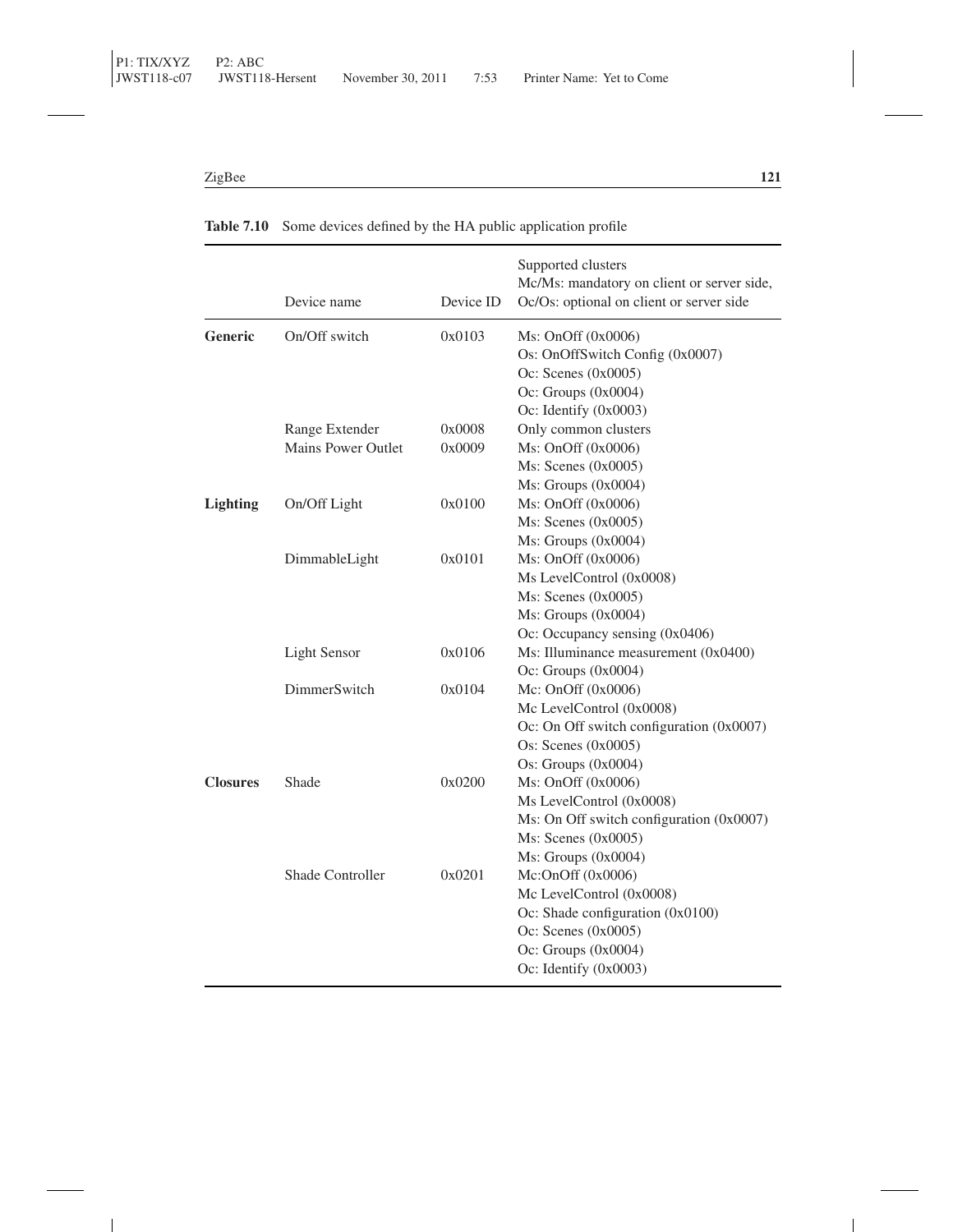|             | Device name            | Device ID | Supported clusters<br>Mc/Ms: mandatory on client or server side,<br>Oc/Os: optional on client or server side |
|-------------|------------------------|-----------|--------------------------------------------------------------------------------------------------------------|
| <b>HVAC</b> | Heating / Cooling unit | 0x0300    | Ms:OnOff (0x0006)                                                                                            |
|             |                        |           | Mc: Thermostat $(0x0201)$                                                                                    |
|             |                        |           | Os: Fan control $(0x0202)$                                                                                   |
|             |                        |           | Os: Level control $(0x0008)$                                                                                 |
|             |                        |           | Os: Groups $(0x0004)$                                                                                        |
|             | Thermostat             | 0x0301    | Ms: Thermostat $(0x0201)$                                                                                    |
|             |                        |           | Os: Scenes $(0x0005)$                                                                                        |
|             |                        |           | Os: groups $(0x0004)$                                                                                        |
|             |                        |           | Os: Thermostat user interface configuration<br>(0x0204)                                                      |
|             |                        |           | $Os/Oc$ : Fan control $(0x0202)$                                                                             |
|             |                        |           | Os / Oc: Temperature measurement<br>(0x0402)                                                                 |
|             |                        |           | Os / Oc:: Occupancy sensing $(0x0406)$                                                                       |
|             |                        |           | Os/Oc: Relative humidity measurement<br>(0x0405)                                                             |
|             | Temperature sensor     | 0x0302    | Ms: Temperature measurement $(0x0402)$                                                                       |

#### **Table 7.10** (*Continued*)

#### *7.9.2 ZigBee Smart Energy 1.0 (ZSE or AMI)*

ZigBee Smart Energy 1.0 is a public application profile (profile 0x0109), documented in "ZigBee SMART ENERGY PROFILE SPECIFICATION (rev 15, 1/12/2008)". It defines the smart energy devices and clusters required to build an energy-management system (EMS).

The ZigBee Smart Energy 1 (ZSE) public application was defined to enable usage of ZigBee for automatic metering, demand response and prepayment applications required by utilities. The ZSE was defined just before ZigBee decided that its next version would rely on IP, and ZSE was the first application profile to be entirely redesigned in the context of IP, the new specification is called ZigBee Smart Energy 2.0 (see Section 13.4).

ZSE dedicates a secure HAN (use of security is mandatory) to the utility, and defines the communication primitives used between the energy service portal controlled by the utility, and devices located in the end user primitives, such as home displays or load control devices. As the displays and other ZigBee devices may be deployed by end users on their home network using HA, ZSE also defines an extension (the "stub APS") to the ZigBee core specification enabling limited single hop communications between two PANs (the utility PAN and the user home area network).

ZSE defines several new clusters listed in Table 7.11.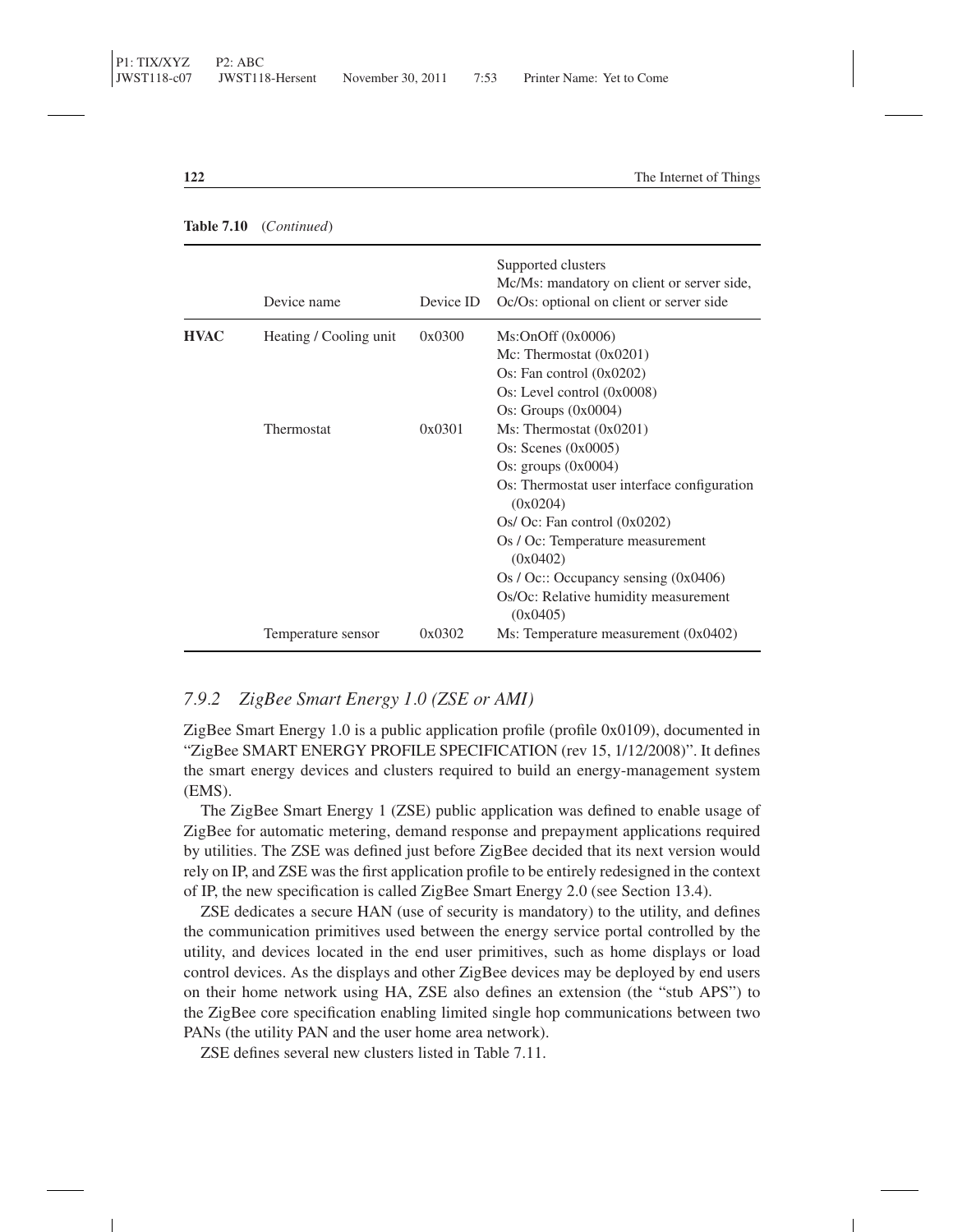#### **7.9.2.1 Security**

SE makes a mandatory use of link keys (preconfigured or commissioned), which are otherwise optional in ZigBee. However, a master key is not used or preconfigured in ZigBee SE devices, which do not operate in "high-security" mode.

ZigBee smart energy devices use a network key allocated by the trust center, using the key establishment cluster with a preconfigured trust center link key. The link key is also replaced by the trust center as part of this security bootstrapping process. ZigBee smart energy networks will not generally send keys in the clear.

ZigBee SE envisions that two separate home area networks will be used:

- One network for the exclusive use of the utility company, interconnecting the energy services portal, in-home display(s) and load control devices.
- One separate network for the home owner use, including home automation devices, in-home displays (ihd), a home energy management console, and smart appliances.

The links between the automatic metering infrastructure (AMI) servers and the home area networks may use a combination of non-ZigBee and ZigBee networks. The energy services portal may control a collection of sub-ESPs, in a cascading fashion, so that ZigBee can optionally also be used as a neighborhood area network (NAN).

Since all ZigBee SE devices are configured with multiple keys (link keys and the network key), ZigBee SE defines which cluster uses which key. All the ZigBee SE clusters use application link keys, but most general clusters (e.g., basic cluster, alarm cluster, identify cluster) use the network key.

#### **7.9.2.2 Smart Energy Extensions of ZigBee**

ZigBee SE defines a simplified APS layer designed for basic "inter-PAN" communication, that is, communication between a PAN and a device that has not joined. The specification mentions the "refrigerator magnet" with an LCD screen as a target.

Such messages can be sent unicast, broadcast or sent to a group, but without any security.

#### **7.9.2.3 Smart Energy Devices**

ZigBee SE defines the following "smart energy" devices:

#### *Energy Service Portal (ESP, Device Id 0x0500)*

The energy service portal is a server controlled by the utility company that connects to the metering and energy management devices within the home. The ESP acts as the coordinator and trust center of the network.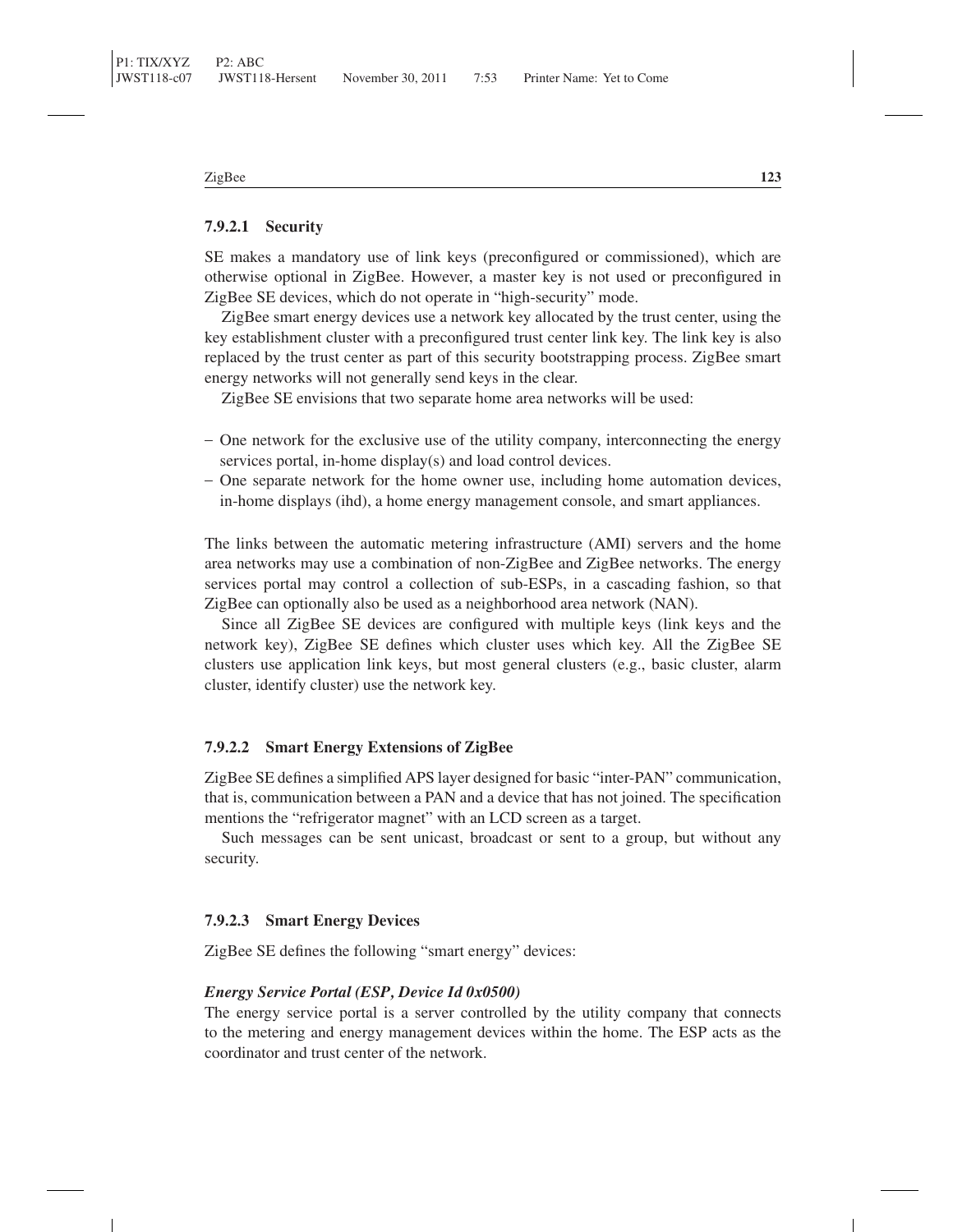The ESP must support the server side of the price, message, demand response/load control and time clusters, and optionally of the complex metering, simple metering and prepayment. It may support the client side of the simple metering, complex metering, price and prepayment clusters.

#### *Metering Device (Device Id 0x0501)*

A metering device must support the client side of the metering cluster, optionally of the complex metering cluster. It may support the client side of the metering prepayment, price and message clusters.

#### *In-Premises Display Service (Device Id 0x0502)*

The device is designed to be used as a simple user interface, displaying graphs or messages, and able to signal button press events. It must implement the client side of at least one of the price, simple metering and messaging clusters.

#### *Programmable Communicating Thermostat (PCT, Device Id 0x0503)*

This device is designed to control heating and cooling systems. It must implement the client side of the Demand response/load control and time clusters. It may implement the client side of the prepayment, price, simple metering and message clusters.

#### *Load Control Device (Device Id 0x0504)*

This device is designed to manage the electric consumption of devices in a generic way. It must implement the client side of the demand response/load control and time clusters. It may implement the client side of the price message cluster.

#### *Range Extender Device (Device Id 0x0008)*

A device announcing this device Id must be a pure ZigBee router, not supporting any other function.

#### *Smart Appliance Device (Device Id 0x0505)*

Smart appliances are able to participate in energy-management policies. They must implement the client side of the price and time clusters, and optionally of the demand response/load control and message clusters.

#### *Prepayment Terminal Device (Device Id 0x0506)*

This device is not fully specified yet. It is designed to support advance payment of services, and various display functions.

#### **7.9.2.4 Smart Energy Clusters**

*Demand Response and Load Control Cluster (0x0701) Server-Side Commands*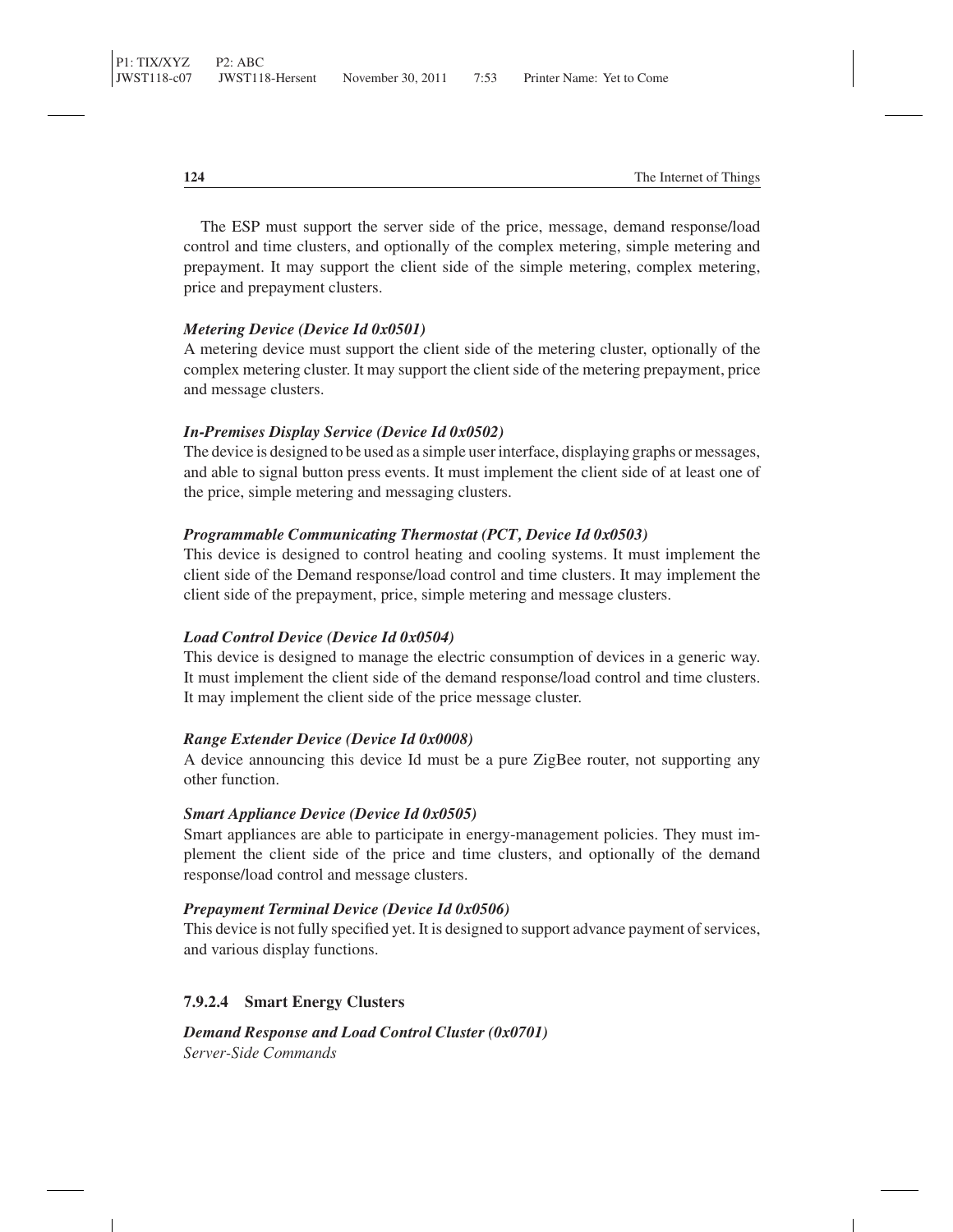| Price                            | 0x0700 |
|----------------------------------|--------|
| Demand response and load control | 0x0701 |
| Simple metering                  | 0x0702 |
| Message                          | 0x0703 |
| Registration                     | 0x0704 |
| AMI tunneling (complex metering) | 0x0705 |
| Prepayment                       | 0x0706 |
|                                  |        |

**Table 7.11** New clusters defined by ZigBee smart energy

Load control event (0x00). This event is sent to the devices asked to implement a load control action, and specifies the actions required. It includes the following parameters:

- *Issuer Event ID*: unique identifier that will be used to identify future event reports related to this demand response and load control event.
- *Device Class*: bit-encoded field indicating the device classes (end devices actually performing the energy-demand response, as opposed to their ZigBee controllers) needing to participate in an event. The classes defined include HVAC compressors, Strip heaters, water heaters, electric vehicles, and so on.
- *Utility Enrolment Group*: both the utility enrolment group field and the device class must match the target device configured values, otherwise it will ignore the command.
- *Start Time*: UTC Timestamp or 0x00000000 for "now."
- *Criticality Level*: levels 1 to 9 are currently defined. Participation in levels 1 to 6 is voluntary, participation in level 9 is mandatory. Level 1 signals an abnormal percentage of nongreen sources in the delivered energy.
- *Cooling and heating temperature offsets*: offsets, in units of 0.1 ◦C, to the local temperature setpoint of the thermostat (added for cooling systems, subtracted for heating systems), noncumulative across sequential demand response events. 0xFF when not used.
- *Cooling and heating temperature setpoint*: request to replace the current setpoint by the indicated value between –273 °C and 327 °C in units of 0.01 °C, set to 0x8000 when not used.
- *Average Load Adjustment Percentage*: defines a load offset of −100 to +100 points relative to 100%, with a resolution of 1 point. Interpretation is specific to the client implementation. Set to 0x80 when not used.
- *Duty cycle*: a percentage of time between 0 and 100%, 0xFF when not used.
- *Event Control*: flags to indicate whether randomization of the start and end times is required.

**Cancel load control event** (0x01): cancellation order specifying the issuer event Id, utility enrollment group and device classes concerned. Flag to optionally override the end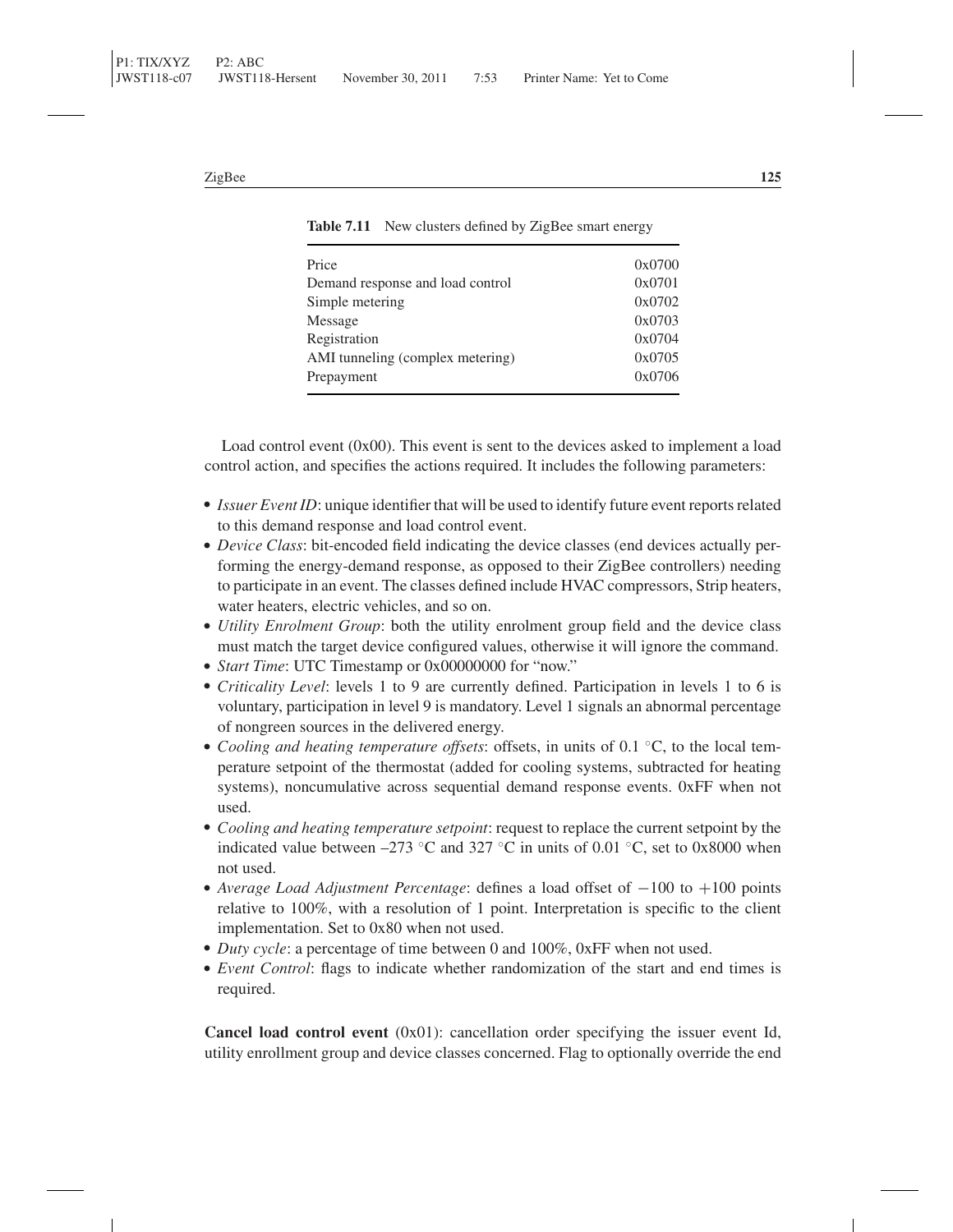randomization settings of the original load control event, and desired cancellation UTC time (0x00000000 for "now").

**Cancel all load control events**(0x02): same as the cancel load control event command, without the filtering parameters.

# *Client Side*

The client side of the load control/demand response cluster must be able to store at least 3 scheduled events. Events exceeding the storage capacity should be retrieved as soon as possible using command "get scheduled events".

The client side maintains several attributes:

- The utility enrolment group;
- The start randomization period, and the stop randomization period, in minutes;
- The device class bitmask.

It implements two commands:

- **Get Scheduled Events (0x01),** which asks the server side to resend up to a certain number of load control commands scheduled to start at or after the specified UTC time stamp.
- **Report Event Status (0x00),** which reports the time at which the load-control event (identified by its event ID) was effectively executed, the criticality level, the cooling or heating set points, load adjustment percentage, duty cycle that were applied. The event status parameter contains the current state of the load control event: started, completed, user opted in or opted out before or during the event, canceled, superseded, and error conditions. An electronic signature ensures nonrepudiation.

| Attribute set | <b>Attributes</b>                     |                           |
|---------------|---------------------------------------|---------------------------|
| identifier    |                                       |                           |
| 0x00          | CurrentSummationDelivered (0x00),     | Most recent summed        |
| Reading       | CurrentSummationReceived (0x01),      | value of energy/gas/water |
| information   |                                       | delivered to, or provided |
| set           |                                       | by the premises.          |
|               | CurrentMaxDemandDelivered (0x02),     | Instant value of maximum  |
|               | CurrentMaxDemandReceived (0x03),      | rates, and when they were |
|               | CurrentMaxDemandDeliveredTime (0x08), | measured.                 |
|               | CurrentMaxDemandReceivedTime (0x09)   |                           |
|               | DFTSummation $(0x04)$ ,               | Snapshot of CurrentSum-   |
|               | DailyFreezeTime (0x05),               | mationDelivered taken at  |
|               |                                       | instant                   |
|               |                                       | DailyFreezeTime           |

# *Simple Metering Cluster (0x0702)*

*Server-Side Attributes*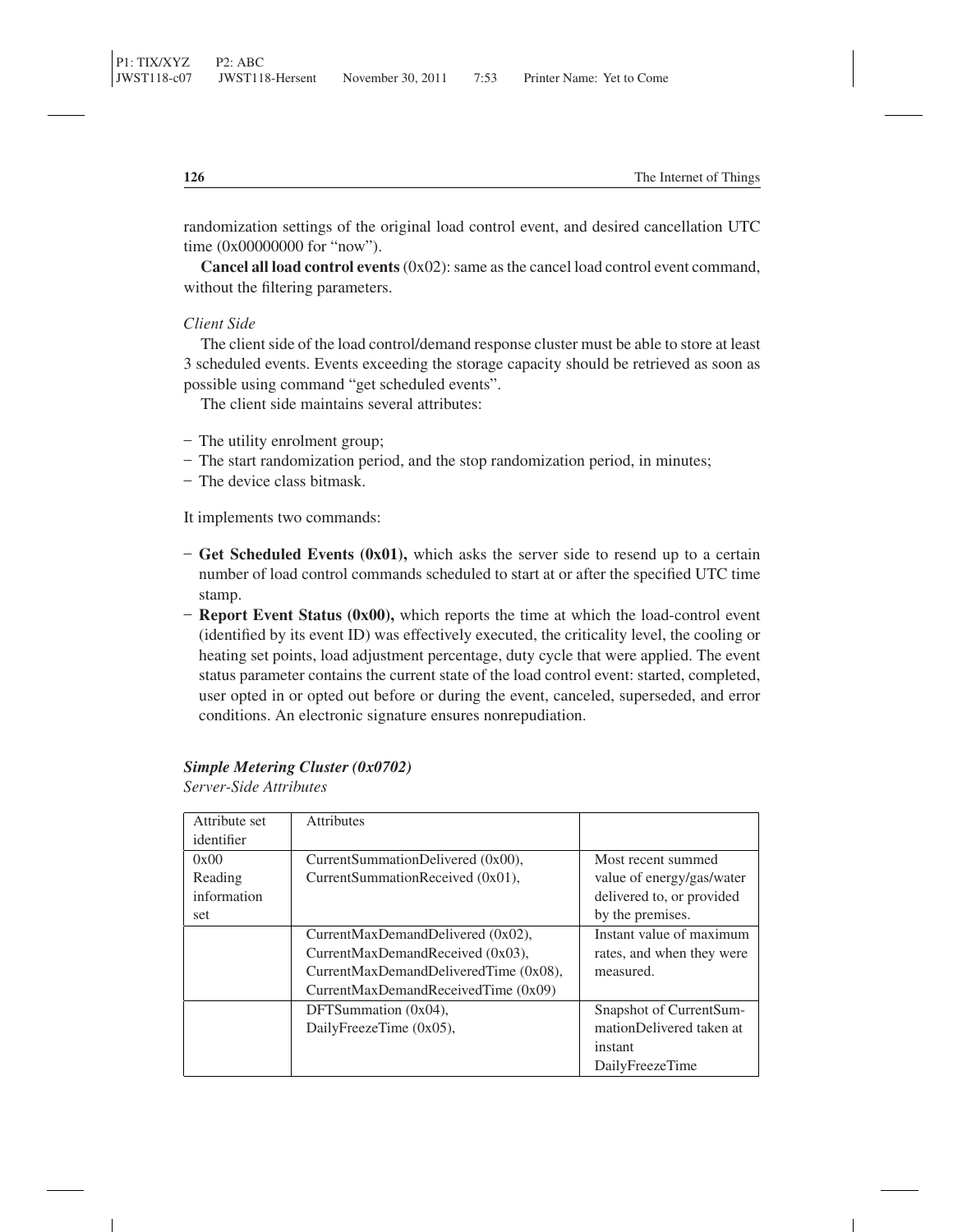|               | PowerFactor (0x06),                        | Average power factor         |
|---------------|--------------------------------------------|------------------------------|
|               | ReadingSnapShotTime (0x07),                |                              |
| 0x01          | <b>CurrentTierNSummationReceived</b>       | Where $N = 1$ to 6, partial  |
| <b>TOU</b>    | <b>CurrentTierNSummationDelivered</b>      | summation counters per       |
| information   |                                            | price tier (defined per      |
| <b>Set</b>    |                                            | period in the time of use    |
|               |                                            | schedule or per price tier). |
| $0x02$ Meter  | Status $(0x00)$                            | Status flags: tamper         |
| status        |                                            | detected, leaks, etc.        |
| 0x03          | UnitOfMeasure (0x00), Multiplier (0x01),   | Set of attributes used to    |
| Formatting    | Divisor (0x02), SummationFormatting        | transform counters to        |
|               | $(0x03)$ , DemandFormatting $(0x04)$ ,     | displayable values: units,   |
|               | HistoricalConsumptionFormatting (0x05),    | scaling factors.             |
| $0x04$ ESP    | InstantaneousDemand (0x00),                | Accumulators since           |
| historical    | CurrentDayConsumptionDelivered             | midnight for the current     |
| consumption   | (0x01), Current Day Consumption Received   | day, since the start time of |
|               | (0x02), PreviousDayConsumptionDelivered    | the current profile          |
|               | (0x03), PreviousDayConsumptionReceived     | interval, for the previous   |
|               | (0x04),                                    | day                          |
|               | CurrentPartialProfileIntervalStartTimeDe-  |                              |
|               | livered (0x05), CurrentPartialProfileIn    |                              |
|               | tervalStartTimeReceived (0x06),            |                              |
|               | CurrentPartialProfileIntervalValueDeliv-   |                              |
|               | ered $(0x07)$ ,                            |                              |
|               | CurrentPartialProfileIntervalValueReceived |                              |
|               | (0x08)                                     |                              |
| 0x05 Load     | MaxNumberOfPeriodsDelivered (0x00)         | maximum number of            |
| profile       |                                            | intervals the device is      |
| configuration |                                            | capable of returning in      |
|               |                                            | one get profile response     |
|               |                                            | command.                     |
| 0x06 Supply   | CurrentDemandDelivered (0x00),             | Demand is integrated         |
| Limit         | DemandLimit (0x01),                        | during the demand            |
|               | DemandIntegrationPeriod (0x02),            | integration period, and the  |
|               | NumberOfDemandSubintervals (0x03)          | integration result is        |
|               |                                            | written to                   |
|               |                                            | currentDemandDelivered       |
|               |                                            | at the end of each           |
|               |                                            | subinterval.                 |
|               |                                            |                              |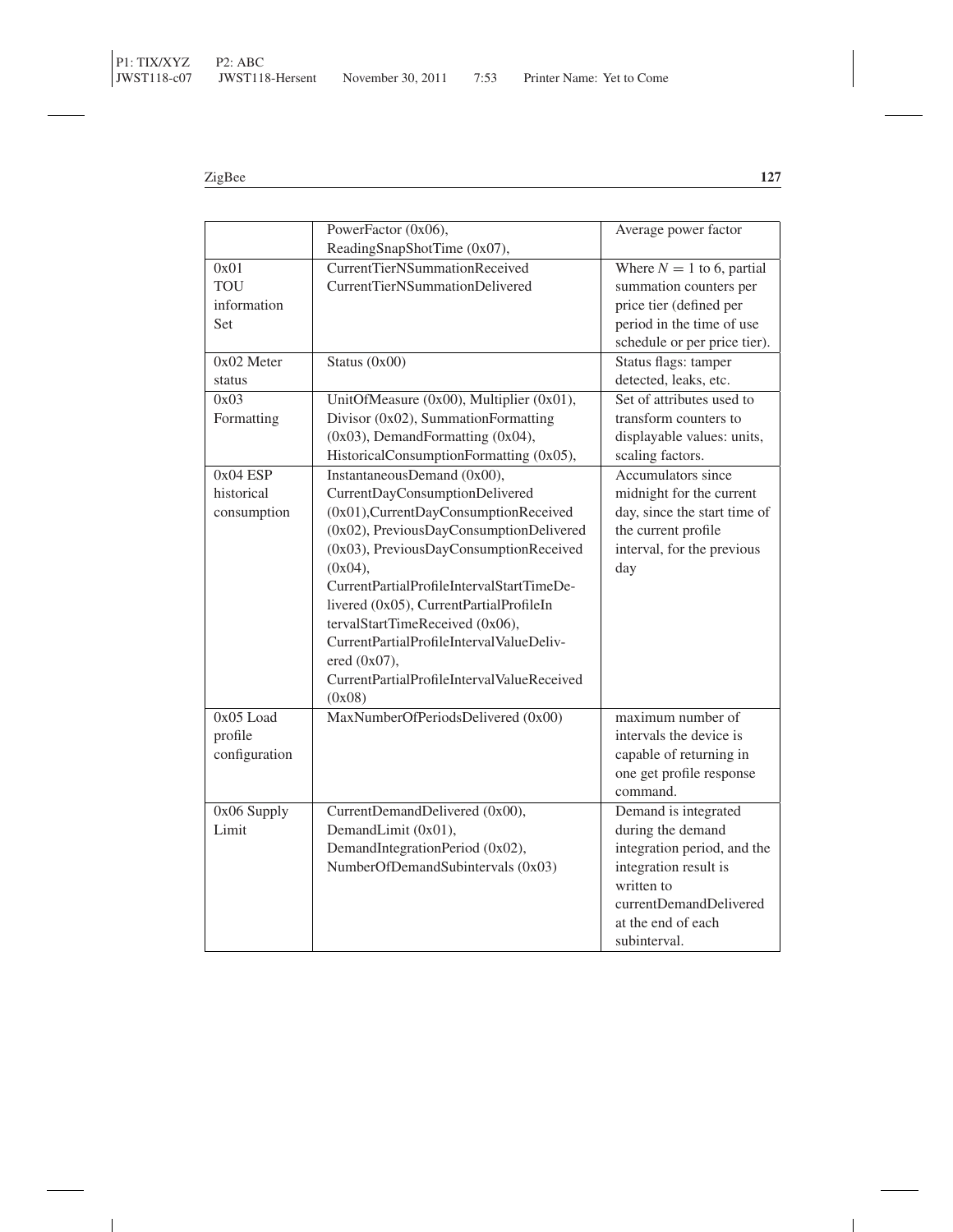#### *Server-Side Commands*

**GetProfileResponse (0x00)** returns a number of period accumulators for periods ending before a specified EndTime.

**RequestMirror (0x01)**: request the ESP to mirror metering device data, using RequestMirrorResponse command.

#### command

**RemoveMirror (0x02)**: request the ESP to remove its mirror of metering device data.

# *Client-Side Commands*

**GetProfile (0x00)**: requests a number of period accumulators for periods ending before a specified EndTime, for received or for delivered quantities.

**RequestMirrorResponse (0x01)**: the ESP informs a sleepy metering device it has the ability to store and mirror its data, which should be sent to the indicated endpointID.

**RemoveMirror (0x02)**: the ESP no longer has the ability to mirror data.

# *Price Cluster (0x0700)*

#### *Server-Side Attributes*

6 price tiers labels are defined, by attributes "TierXpriceLabel" (0x0000 to 0x0006). The price tiers are defined by command publish price.

# *Client-Side Commands*

- **getCurrentPrice (0x00)**: initiates a publish price command for the current time.
- **getScheduledPrices (0x01)**: initiates a publish price command for all currently scheduled times after the provided time stamp (up to a maximum number of scheduled times also specified in the command).

# *Server-Side Commands*

**Publish price (0x00)**: this command defines a new price tier and is sent in response to a getCurrentPrice or getScheduledPrices command. It contains the following subfields:

- ProviderID: unique Id of the commodity provider;
- Rate Label: 12 character UTF8 string related to current rate;
- *Issuer Event ID:* unique identifier for this pricing information, must increase when newer prices are published for the same period;
- *Current Time:* UTC time of the sending node;
- *Unit of measure:* 8-bit field defining the commodity and unit of measure;
- *Currency*
- *Price Trailing Digit and Price tier:* bit field indicating the price tier for this rate, and the position of the decimal point in the published price;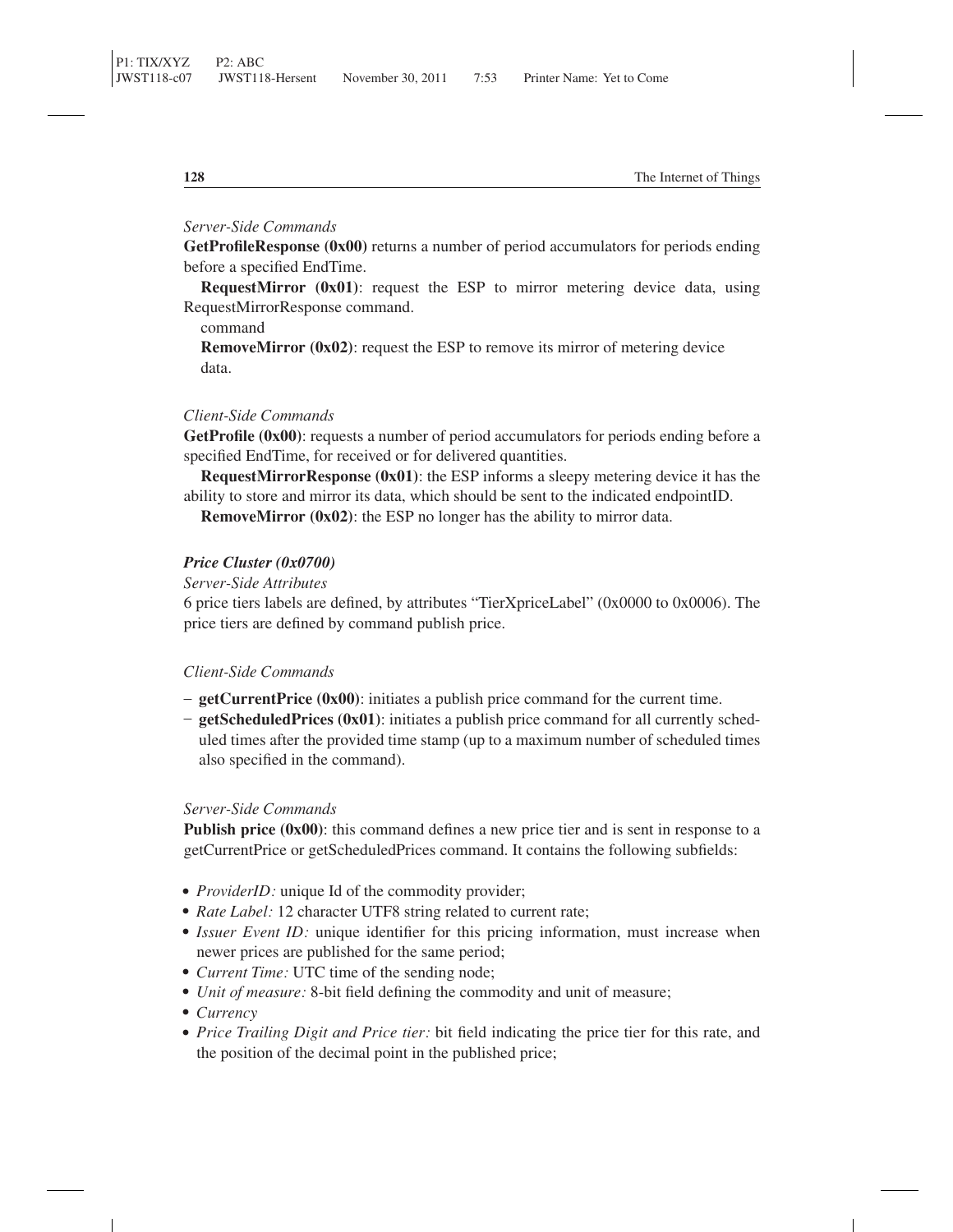- *Number of price tiers and Register tier:* number of price tiers in use (0 to 6), for the current tier, indication of which CurrenttierXSummationDelivered accumulator relates to the current price tier;
- *StartTime:* UTC start time of the current rate signal, 0x00000000 means "now";
- *Duration in minutes:* validity of this price signal. 0xffffffff means "until changed";
- *Price:* price per base unit;
- *PriceRatio* (optional): ratio to the "normal" tariff;
- Generation Price (optional): price for commodity received from the premises;
- *AlternateCostDelivered*, Alternate cost unit and alternate cost trailing digit: cost using an alternate measure, for example, grams of  $CO<sub>2</sub>$  per kWh.

# *Messaging Cluster (0x0703)*

*Server-Side Commands*

**DisplayMessage (0x00):** specifies the level of importance of the message, whether a confirmation is required, and the number of minutes the message must be displayed.

**CancelMessage (0x01)**

#### *Client-Side Commands*

**GetLastMessage (0x00)**: request to send a DisplayMessage command **MessageConfirmation (0x01)**: used to acknowledge a message, provides a timestamp.

#### *Smart Energy Tunneling (Complex Metering) Cluster (0x0704)*

Not defined yet, this cluster is a placeholder for future tunneling mechanisms for more sophisticated metering protocols, for example, C.12 or DLMS/COSEM.

#### *Prepayment Cluster (0x0705)*

Not defined yet.

# **7.10 The ZigBee Gateway Specification for Network Devices**

The ZigBee Gateway specification for network devices, Version 1.0, was released on July  $27<sup>th</sup>$  2011. It had been a work in progress since 2007. This specification defines several possible communication protocols between ZigBee gateway devices (ZGD) that implement a bidirectional interface between ZigBee 1.0 PANs and IP networks, and IP host applications (IPHA).

The ZGD provides access to:

- ZCL operations: read and write attributes, configure notifications and report events;
- ZDO operations;
- Macro operations simplifying network and service discovery;
- Endpoint management;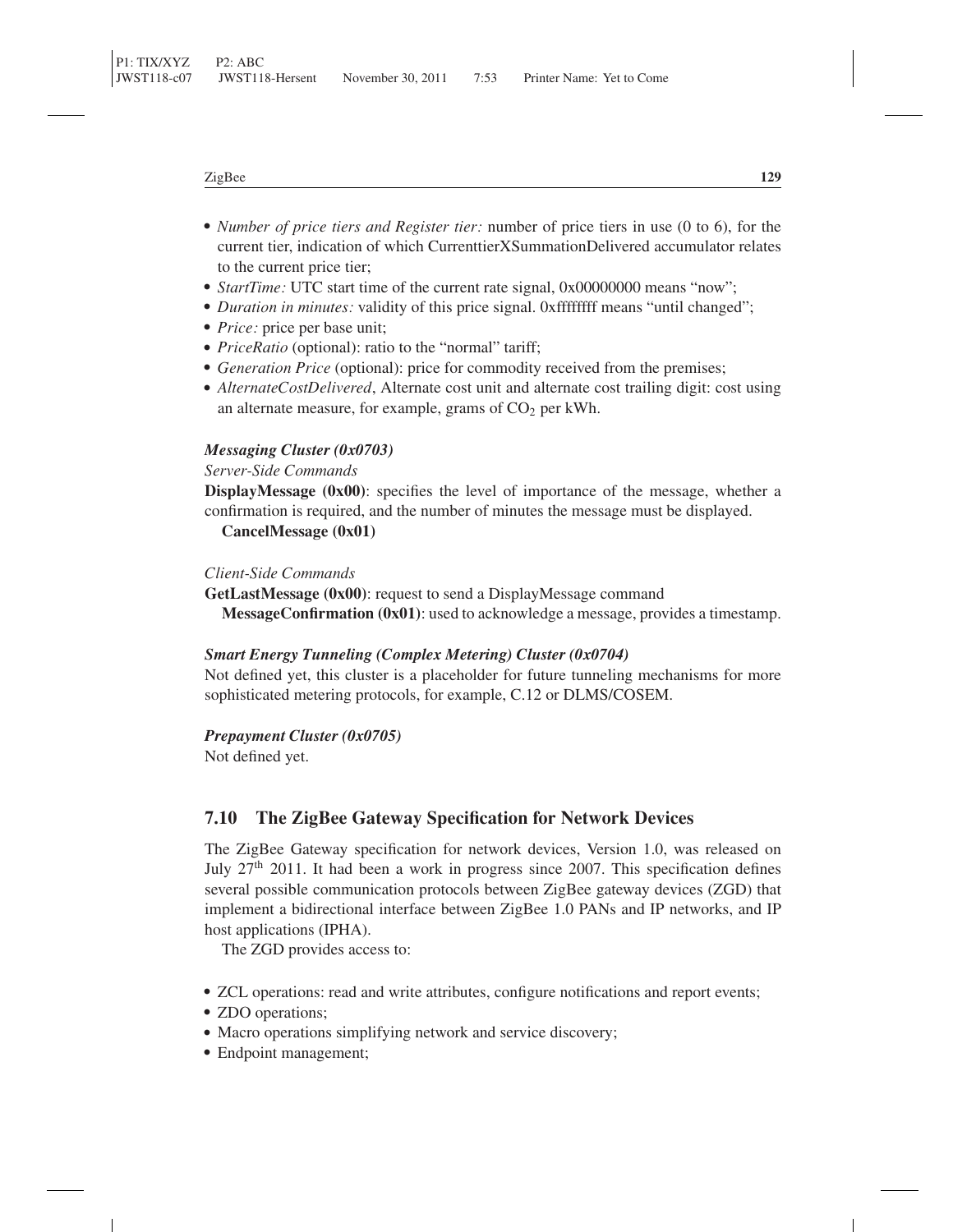- Its own ZigBee information bases (AIB, NIB, and PIB attributes);
- Network startup and join functions on behalf of the IPHA;
- Security material configuration and operations.

The communication between ZGDs and IPHAs is bidirectional, both act as client and server. The IPHA calls procedures implemented by the ZGD, and the ZGD calls event handlers of the IPHA. These RPC functions have been specified in an abstract, protocolindependent request-response format that needs to be complemented by a protocol binding specification.

Some ZGD procedures operate only in blocking mode, while other procedures offer a choice of blocking or nonblocking mode (such nonblocking procedures provide a *CallbackDestination*, which is an IPHA callback URL or an empty string if the IPHA uses polling). All IPHA event handlers are nonblocking.

ZigBee PAN messages received by the ZGD are processed by one or more ZGD callback handlers, which decode and feed them to requesting IPHAs. The configuration of these callback handlers is persistent across ZGD power cycles.

Version 1.0 of the ZigBee gateway specification proposes three possible network bindings implementing the ZGD to IPHA remote procedure calls: a SOAP binding, a REST binding, and a GRIP (gateway remote interface protocol) binding.

#### *7.10.1 The ZGD*

The ZGD itself is a ZigBee device. As such it should support the ZigBee commissioning cluster, as well as mandatory ZDO client and server clusters.

The ZGD functions belong to several categories: gateway management object, Zig-Bee device profile, ZigBee cluster library, application support sublayer, inter-PAN, and network layer.

An IPHA can access:

- APS commands to read and modify the ZGD configuration by using a set of APS functions. It can read or set descriptors (ConfigureNodeDescriptor, GetNodeDescriptor, GetNodePowerDescriptor, ConfigureUserDescriptor, GetUserDescriptor), manage local ZGD endpoints (ConfigureEndpoint, ClearEndpoint), send and receive APS frames (SendAPSMessage / NotifyAPSMessageEvent), manipulate local groups (AddGroup, RemoveGroup, RemoveAllGroups, GetGroupList), and read local bindings (GetBindingList).
- Network layer commands to get access to the Network layer management entity (NLME) of the ZGD (FormNetworkProcedure, FormNetworkEvent, StartRouter, StartRouterEvent, Join, JoinEvent, Leave, LeaveEvent, Reset, ResetEvent, Discover-Networks, DiscoverNetworksEvent, PerformEnergyScan, PerformEnergyScanEvent,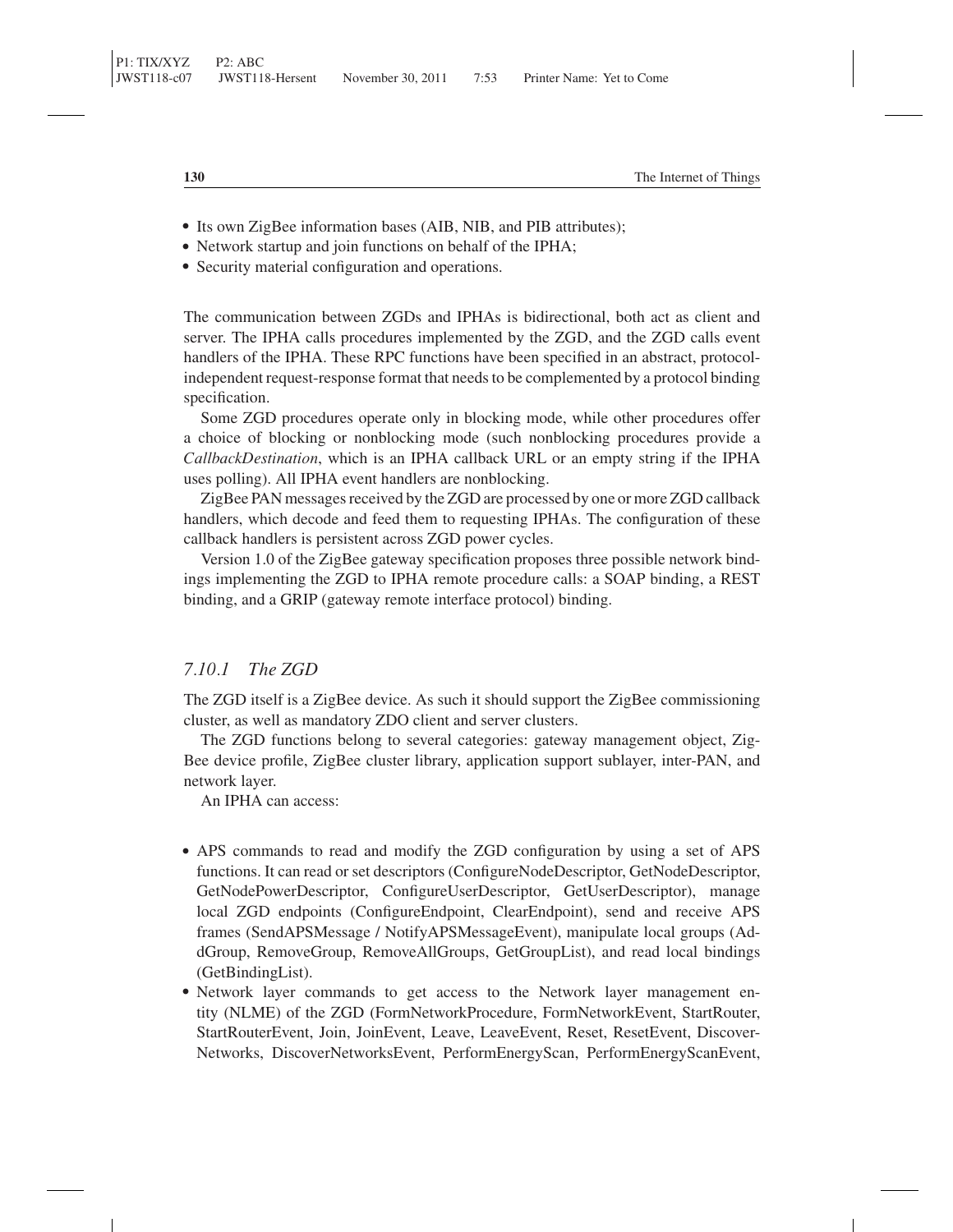NetworkStatusEvent, PerformRouteDiscovery, PerformRouteDiscoveryEvent, Send-NWKMessage, NotifyNWKMessageEvent).

An IPHA can send arbitrary ZDP frames by using the SendZDPCommand ZGD function and receive arbitrary ZDP frames by implementing a NotifyZDPEvent event handler.

The ZGD also provides access to the ZCL. An IPHA can send and receive arbitrary ZCL commands by using the SendZCLCommand ZGD function and implementing the NotifyZCLEvent event handler.

In addition the ZGD supports the specific gateway management object (GMO). The GMO provides functions:

- Enabling the IPHA to retrieve the ZGD version and feature set (GetVersion).
- Enabling read/write of ZGD information base (Get/Set).
- Event CallBack management (CreateCallBack, DeleteCallBack, ListCallBacks) and polling by IPHA (PollCallBack, PollResults, UpdateTimeOut).
- Facilitating network and service discovery (StartNodeDiscovery, NodeDiscoveryEvent, NodeLeaveEvent, ReadNodeCache, StartServiceDiscovery, ServiceDiscoveryEvent, GetServiceDescriptor, ServiceDiscoveryEvent, ReadServiceCache).
- Controlling the Gateway insertion into the PAN (StartGatewayDevice, StartGateway-DeviceEvent, ConfigureStartupAttributeSet, ReadStartupAttributeSet).
- Managing address aliases (CreateAliasAddress, DeleteAliasAddress, ListAddresses): In order to facilitate the mapping of addresses between the PAN network (short 16 bit addresses may change in the PAN) and the IPHA, the ZGD maintains an address alias table where IPHAs can associate their own alias to any 64-bit address. The IPHA or ZGD may use special code  $0x10$  in the Destination/source address mode<sup>2</sup> of ZDP messages to indicate use of an alias address: the ZGD will translate to 64-bit or 16-bit addresses as required.

# *7.10.2 GRIP Binding*

The gateway remote interface protocol (GRIP) is a lightweight request/response protocol built over SCoP.

The secured connection protocol (SCoP) was designed in the context of the ZigBee bridge device specification as an IP tunneling protocol between ZigBee PAN gateways. It provides support for datagram and stream-oriented communications as well as fragmentation by means of a socket-like

<sup>&</sup>lt;sup>2</sup> **APSDE-DATA.request DstAddrMode parameter values :** 0x00 = DstAddress and DstEndpoint not Present;  $0x01 = 16$ -bit group address for DstAddress; DstEndpoint not present;  $0x02 = 16$ -bit address for DstAddress and DstEndpoint present;  $0x03 = 64$ -bit extended address for DstAddress and DstEndpoint present;  $0x04 - 0x$  ff = reserved.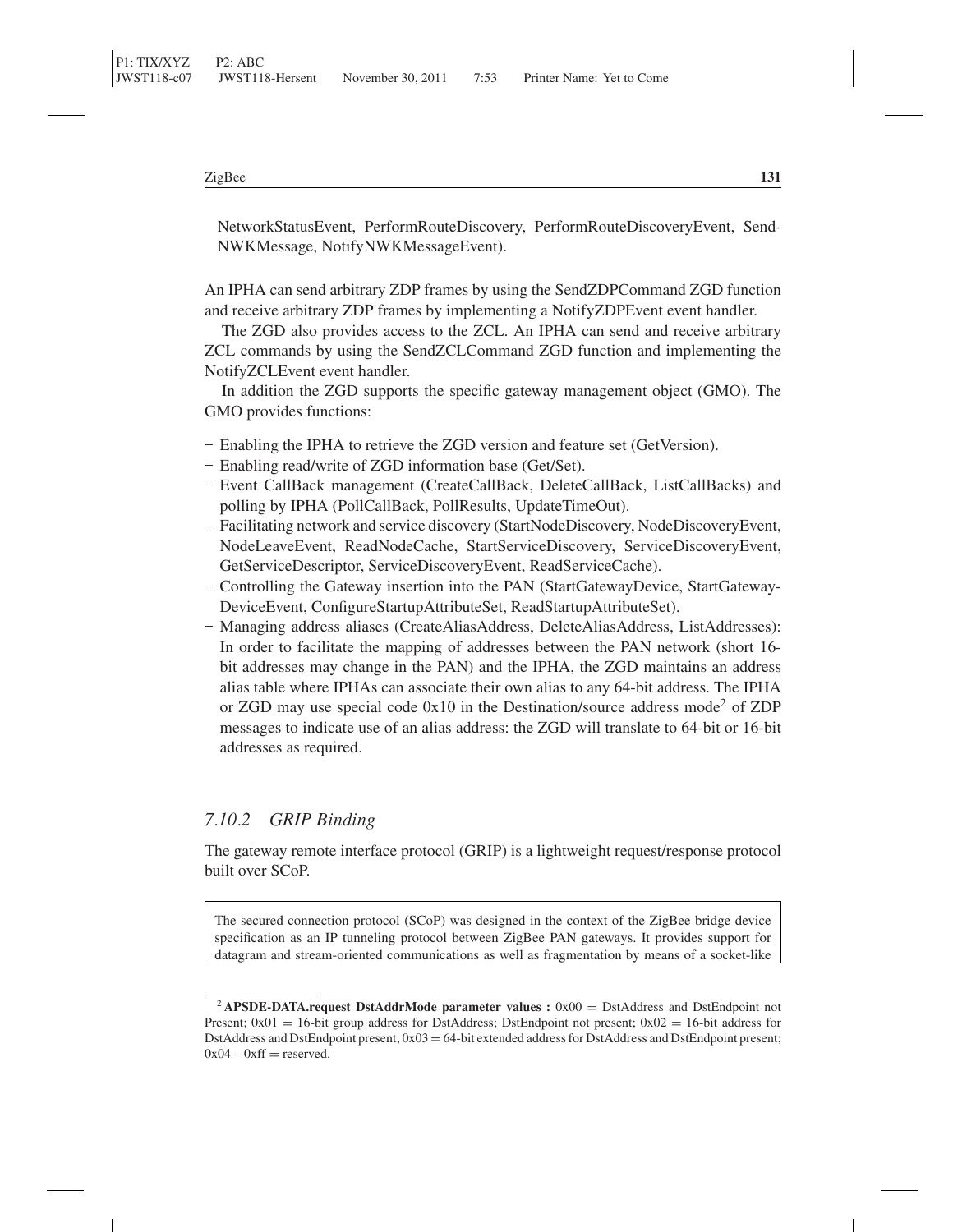interface provided by the SCoP data entity (SCDE), on top of UDP, TCP or TLS. SCoP security leverages CCM<sup>∗</sup> (SCoP security service SCSS). Management services are provided by the SCoP management entity (SCME).

SCoP messages target a specific service (identified by a service identifier code), on the target gateway. Currently the supported services are SCoP service (hello, goodbye, keepalive commands), bridge service and GRIP service.

The GRIP API provides a GRIDE-DATA request that must be provided with target information (DestIPVersion, DestIPAddress, DestPort), desired transport parameters (TransportMode, SecurityLevel) and application-level parameters (target FunctionDomain, FunctionCategory, ManufacturerCode, FunctionIdentifier, Function-Parameters).

Requests are provided to the target GRIP application by means of the GRIDE-DATA.indication API. Responses are returned to the querying GRIP application by means of the GRIDE-DATA.response API, and specifies a Status code as well as a function result (an octet string).

The GRIP binding specifies specific GRIP function codes and parameter formats to transport all the generic ZGD procedures defined in Section 7.10.1. The following function categories are defined: Manufacturer specific, GMO, ZDP, ZCL, APS, INTERPAN, NWK. Parameter encoding uses ASN.1 distinguished encoding rules (DER).<sup>3</sup>

#### *7.10.3 SOAP Binding*

The SOAP binding specifies a standard web services interface by means of a WSDL document. All the generic ZGD procedures defined in Section 7.10.1 are covered.

#### *7.10.4 REST Binding*

Due to the resource oriented design pattern of REST, the REST binding for the ZDG functional protocol is not as straightforward as the GRIP or SOAP bindings.

A set of resources are defined to represent the ZGD (Figure 7.8), each ZigBee network and each ZigBee node (Figures 7.9 and 7.10), each resource is addressable with an

<sup>3</sup> ISO 8825, 1998: Information Technology. ASN.1 Encoding rules: Specification of Basic Encoding Rules (BER), Canonical Encoding Rules (CER) and Distinguished Encoding Rules (DER). International Standard ITU-T X690 (1997) | ISO/IEC 8825-1:1998.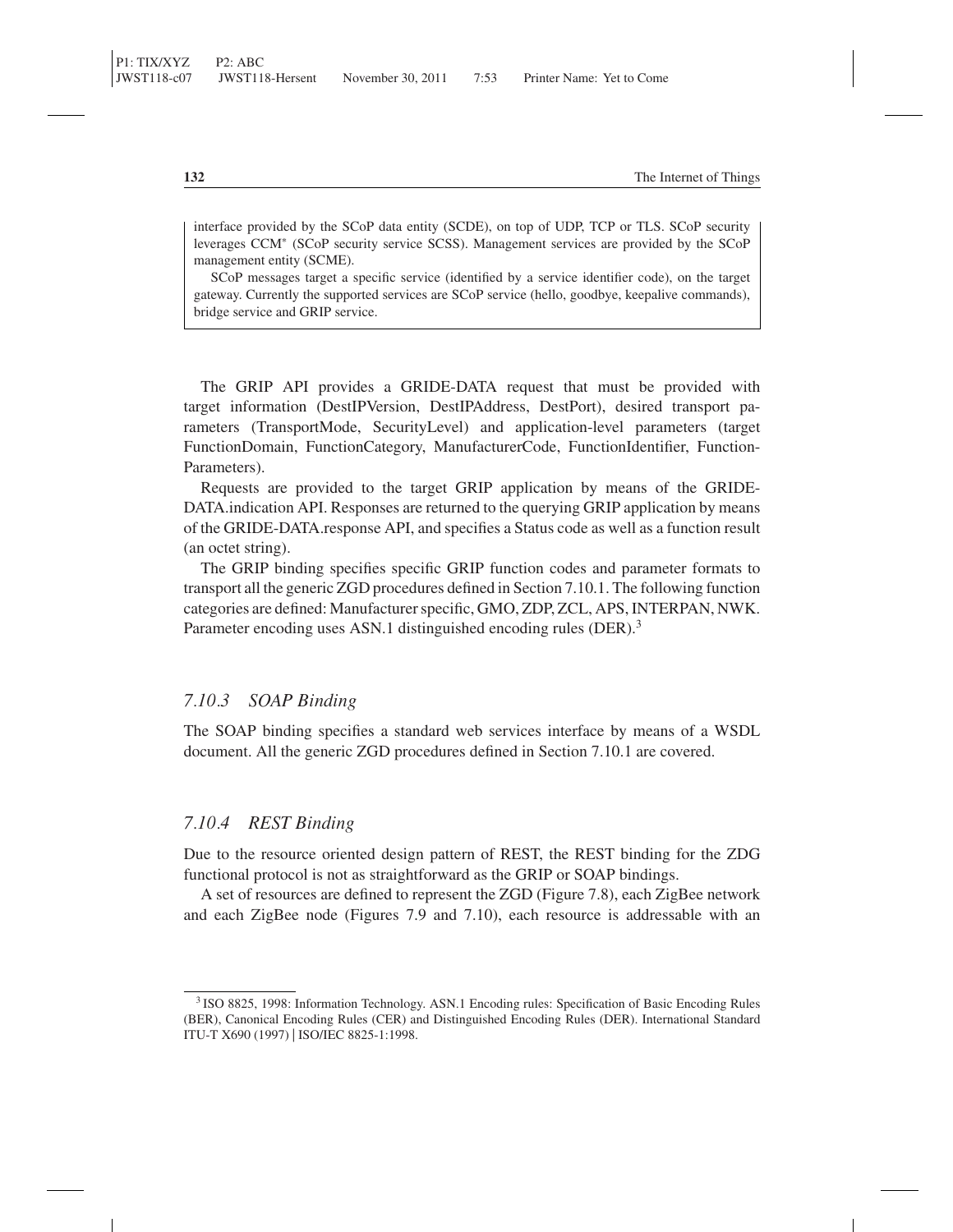

**Figure 7.8** ZGD REST resources overview.



Figure 7.9 Overview of network and node resources.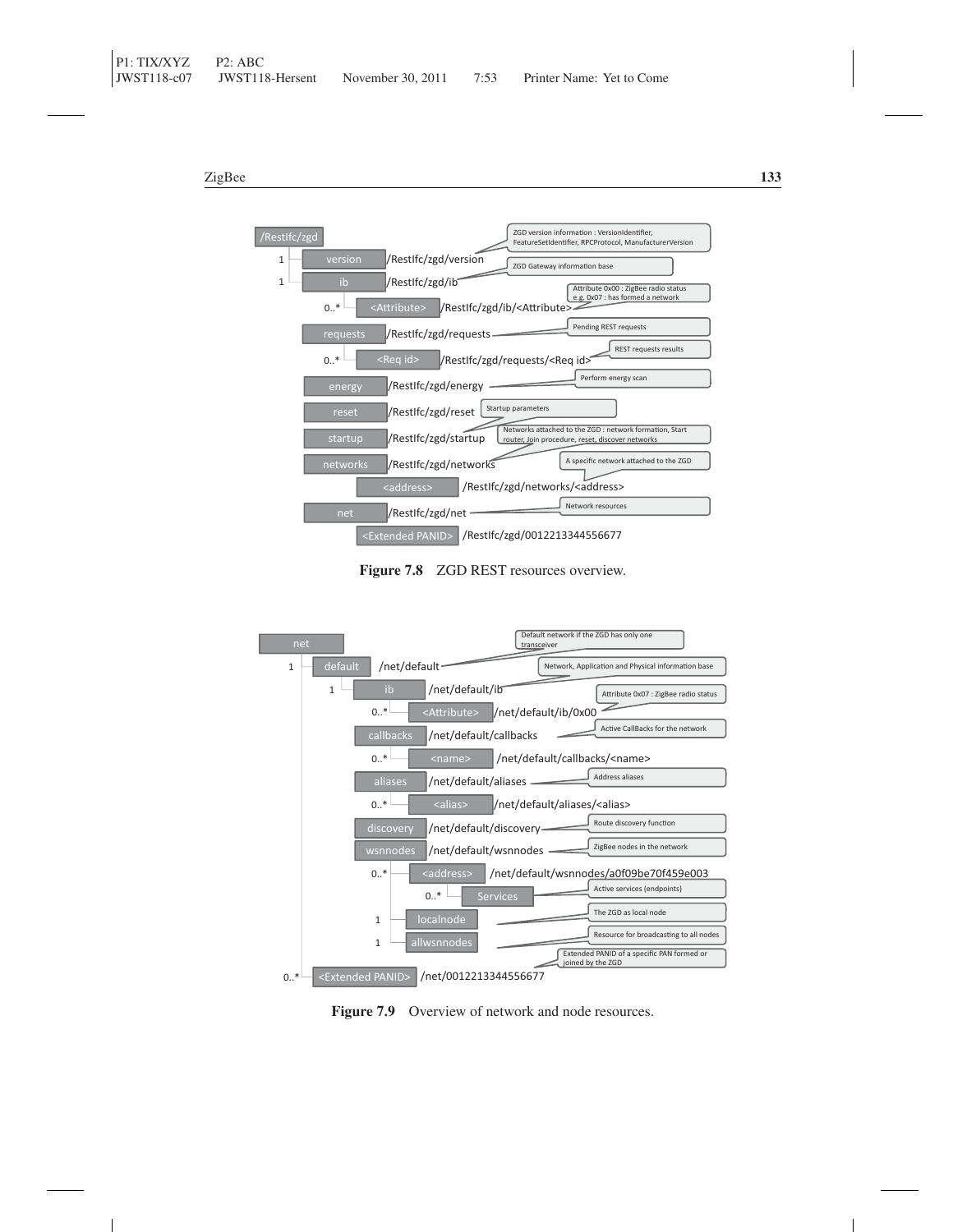

Figure 7.10 Overview of ZigBee node resources.

URL. Each ZGD function is implemented as a state transfer between the IPHA and the appropriate resource: For instance, the GetVersion function, used by the IPHA to discover the features of a ZGD, is implemented as a read operation on the "version" resource of the ZGD.

Asynchronous notifications (responses and events) use a special resource hosted by the IPHA. The IPHA declares the URI of this resource to the ZGD using the CreateCallBack REST operation, and can also specify a specific callback URI in each REST request supporting the CallBackDestination parameter.

The resources are represented by XML documents, specified as part of the REST binding.

#### *7.10.5 Example IPHA–ZGD Interaction Using the REST Binding*

The IPHA may read any resource exposed by the ZGD, for instance

HTTP GET: http://''ZGD\_IP\_Addr:ZGD\_PORT''/RestIfc/zgd/version

And the ZGD responds with the requested resource representation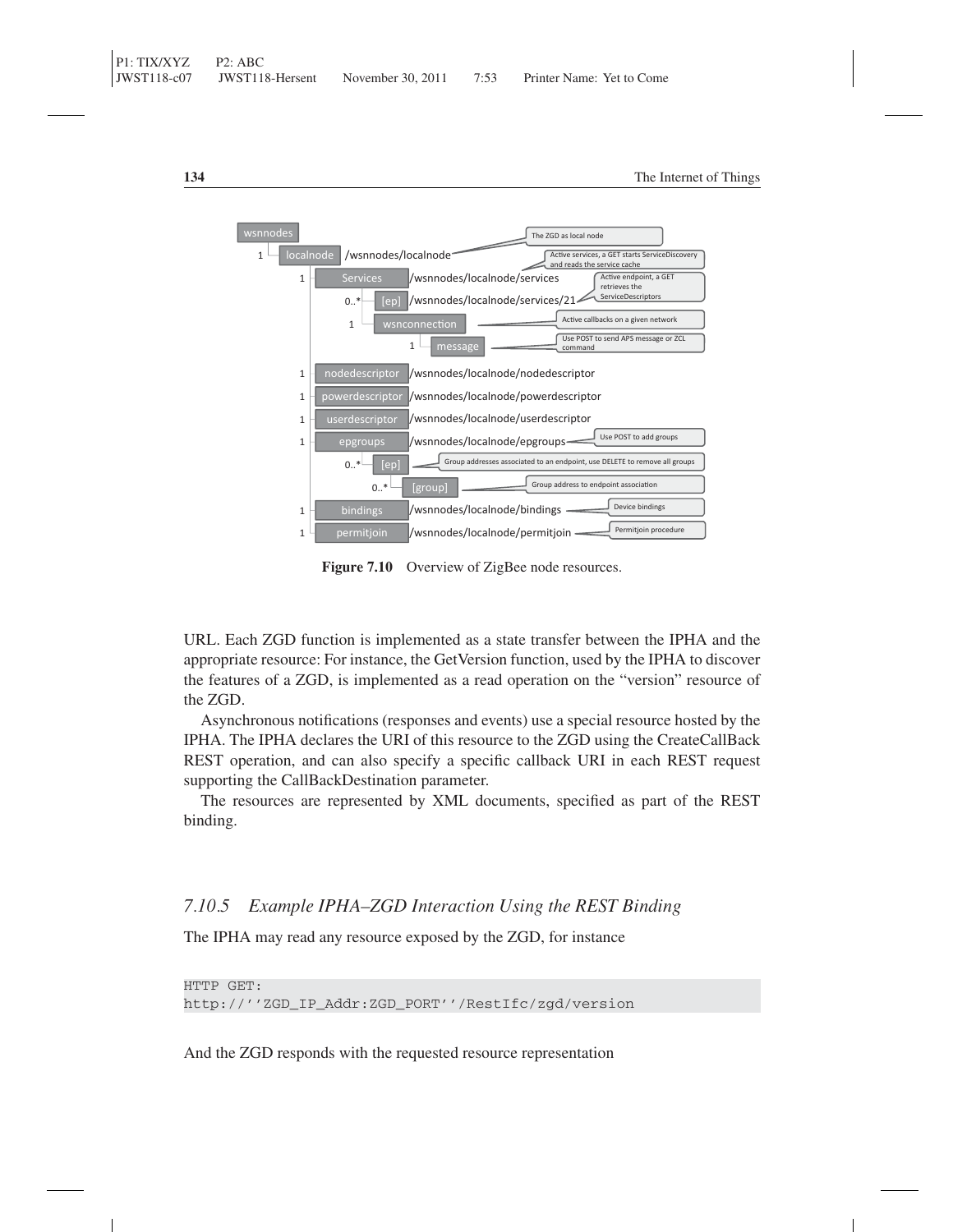```
<tns:Info xmlns:tns=''http://www. zigbee.org/GWGSchema'' >
    <tns:Status>
       <tns :code>0x00</tns :code>
    \langle/tns:Status>
    <tns:Detail>
       <tns:Version>
          <tns:VersionIdentifier>0x01</tns:VersionIdentifier>
          <tns:FeatureSetIdentifier>0x00</tns:
             FeatureSetIdentifier>
          <tns:RPCProtocol>0x0004</tns:RPCProtocol>
          <tns:ManufacturerVersion>1.1</tns:ManufacturerVersion>
          </tns:Version>
    <tns :Detail>
</tns:Info>
```
In this example we suppose that the IPHA needs to allocate a dedicated endpoint on the ZGD. It therefore begins by registering a new endpoint on the ZGD. In the following example we use a synchronous transaction. The IPHA could have use an asynchronous method by specifying a callback URI in parameter *CallbackDestination* of request URI sent to the ZGD.

```
HTTP POST: HTTP POST: http://''ZGD_IP_Addr:ZGD_PORT''/
localnode/services
```

```
<?xml version=''1.0'' encoding=''UTF-8''?>
<tns:SimpleDescriptor
xmlns:tns=''http://www. zigbee.org/GWGSchema'' >
<tns:ApplicationProfileIdentifier>0x0104</tns:ApplicationProfile
Identifier>
<tns:ApplicationDeviceIdentifier>0x0002</tns:ApplicationDevice
Identifier>
<tns:ApplicationDeviceVersion>0x00</tns:ApplicationDevice
Version>
<tns:ApplicationInputCluster>0x0000</tns:ApplicationInput
Cluster>
<tns:ApplicationInputCluster>0x0003</tns:ApplicationInput
Cluster>
<tns:ApplicationInputCluster>0x0004</tns:ApplicationInput
Cluster>
<tns:ApplicationInputCluster>0x0005</tns:ApplicationInput
Cluster>
<tns:ApplicationInputCluster>0x0006</tns:ApplicationInput
Cluster>
<tns:ApplicationOutputCluster>0x0003</tns:ApplicationOutput
Cluster>
</tns:SimpleDescriptor>
```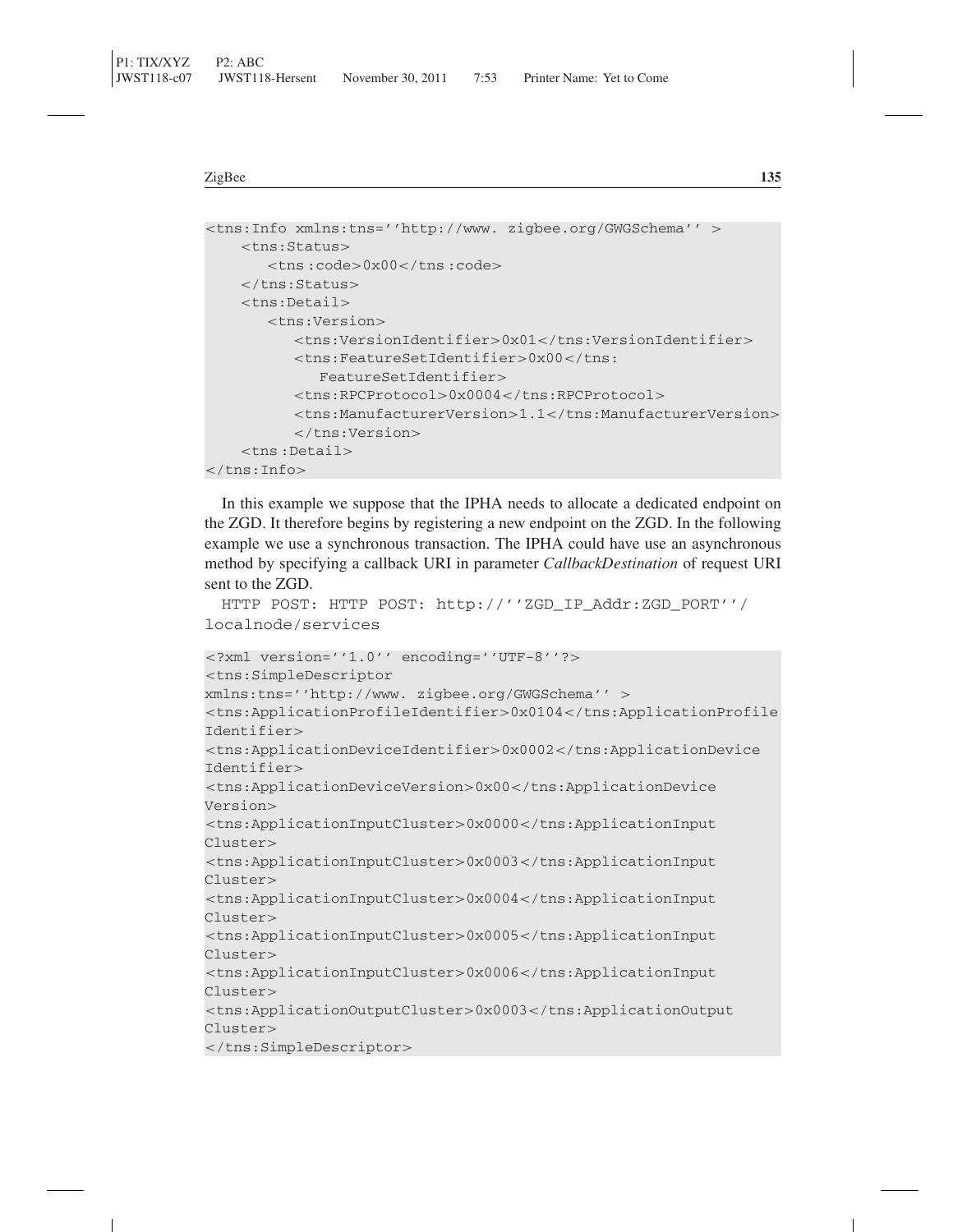The IPHA did not request a specific endpoint, therefore it will be allocated by the ZGD. If the request succeeds, the IPHA will receive a response similar to the following:

```
<tns:Info xmlns:tns=''http://www. zigbee.org/GWGSchema'' >
    <tns:Status>
        <tns :code>0x00</tns :code>
    </tns:Status>
    <tns:Detail>
        <tns:endpoint>0x23</tns:endpoint>
    <tns :Detail>
</tns:Info>
```
This is an example of a synchronous response. When using an asynchronous mode, the response would include a request identifier attribute allocated by the ZGD.

The IPHA has the option of registering a callback function bound to this endpoint or to all endpoints, by invoking an HTTP POST request to [NwkRootURI]/callbacks that specifies filters which will be used by the ZGD to identify messages that will be notified to the IPHA.<sup>4</sup>

The IPHA may then instruct the ZGD to send any command. The endpoint identifier used in the URI is 35 (0x23). For instance an APSMessage:

#### **POST [NwkRootURI]/localnode/services/35/wsnconnection/message**

```
<?xml version=''1.0'' encoding=''UTF-8''?>
<tns:APSMessage xmlns:tns=''http://www.zigbee.org/GWGSchema''>
   <tns:DestinationAddress>
       <tns:NetworkAddress>0x0001</tns:NetworkAddress>
    </tns:DestinationAddress>
   <tns:DestinationEndpoint>0x02</tns:DestinationEndpoint>
    <tns:SourceEndpoint>0x23</tns:SourceEndpoint>
   <tns:ProfileID>0x0104</tns:ProfileID>
   <tns:ClusterID>0x0000</tns:ClusterID>
   <tns:Data>0102030405060708090a0b0c0d0e0f</tns:Data>
   <tns:TxOptions>
    <tns:SecurityEnabled>true</tns:SecurityEnabled>
   <tns:UseNetworkKey>true</tns:UseNetworkKey>
   <tns:Acknowledged>true</tns:Acknowledged>
   <tns:PermitFragmentation>true</tns:PermitFragmentation>
   </tns:TxOptions>
    <tns:Radius>3</tns:Radius>
</tns:APSMessage>
```
<sup>4</sup> Callbacks may also be registered using resources [NwkRootURI]/localnode/services/[ep]/wsnconnection or [NwkRootURI]/localnode/allservices/wsnconnection, in which case filters are preset for all APS messages matching the endpoint id.